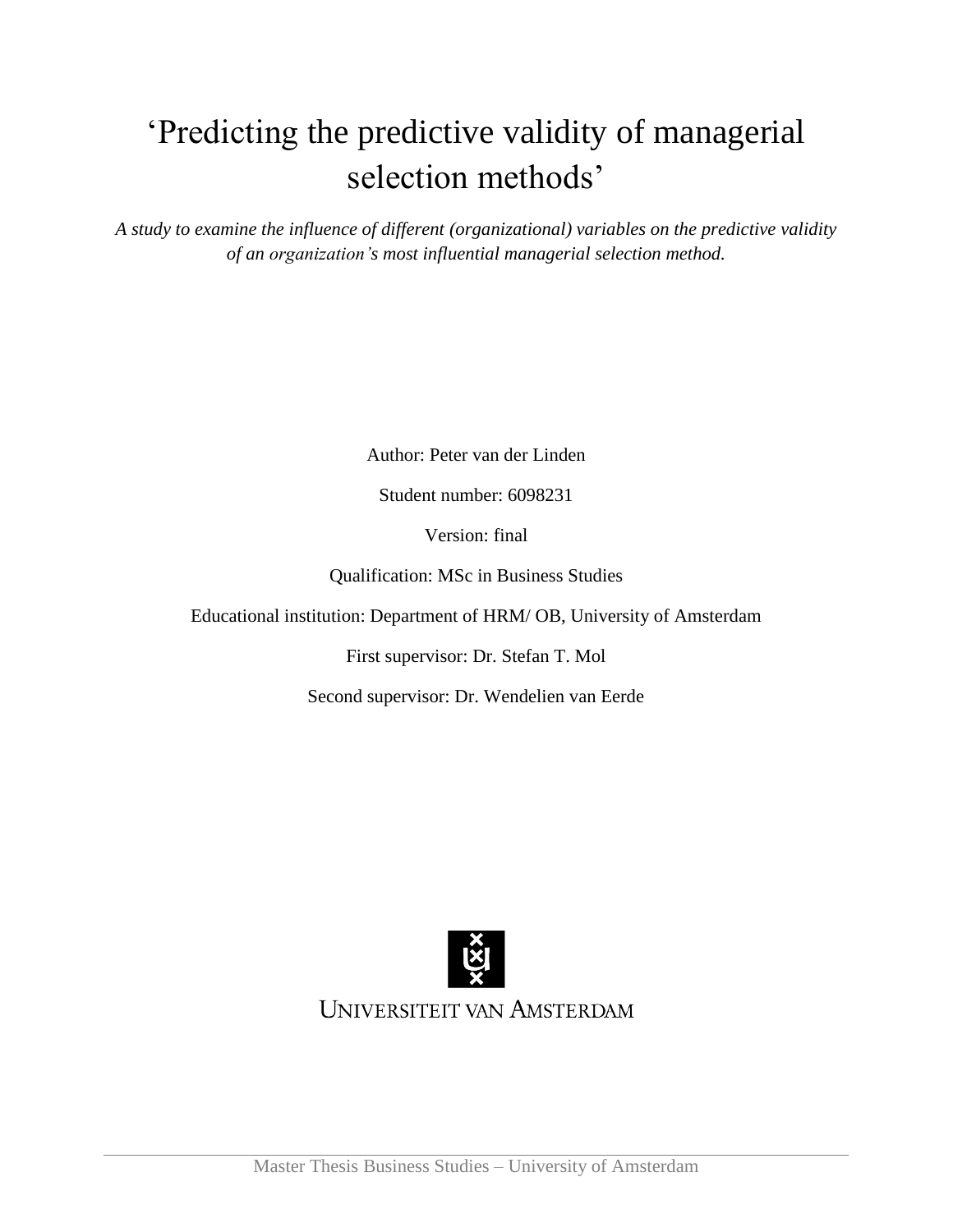# **Table of contents**

| 1.               |       |  |
|------------------|-------|--|
| 2.               |       |  |
| 2.1              |       |  |
|                  | 2.1.1 |  |
|                  | 2.1.2 |  |
|                  | 2.1.3 |  |
|                  | 2.1.4 |  |
| 2.2              |       |  |
| 2.3              |       |  |
| 3.               |       |  |
| 3.1              |       |  |
| 3.2              |       |  |
| 3.3              |       |  |
| $\overline{4}$ . |       |  |
| 4.1              |       |  |
| 4.2              |       |  |
| 5.               |       |  |
| 6.               |       |  |
| 7.               |       |  |
| 8.               |       |  |
| 8.1              |       |  |
| 8.2              |       |  |
| 8.3              |       |  |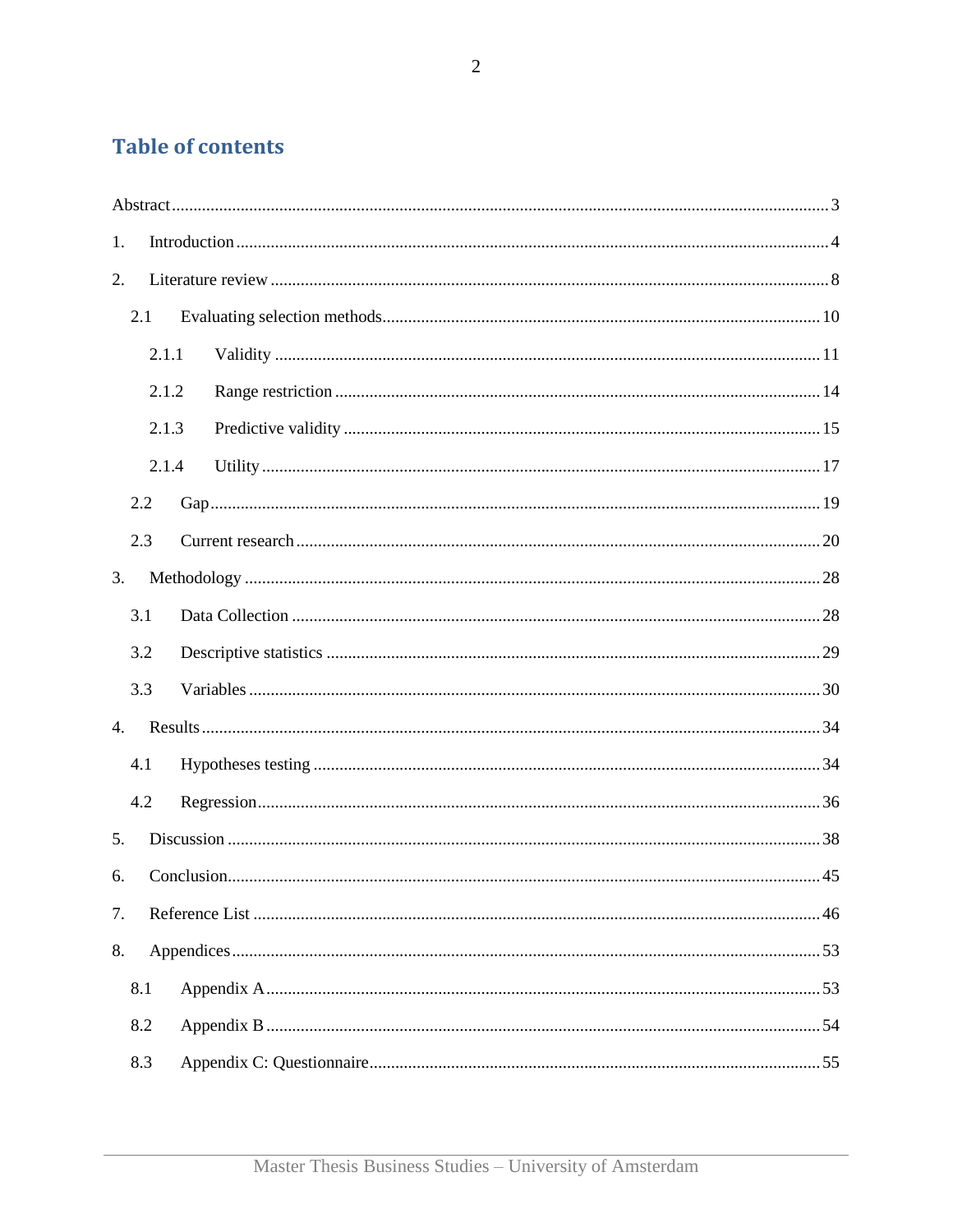#### <span id="page-2-0"></span>**Abstract**

Research depicts that organisations that use the selection methods with the highest predictive validity, as prescribed by the academic literature, will reach greater utility of their selection method process as measured by the productiveness of their employees. The current research investigated the relation between different (organizational) variables and the predictive validity of an organization' most influential managerial selection method. Data was collected using an online questionnaire and distributed through different sources. The questionnaire was targeted at the HR managers within organisations. The different antecedents of an organization's predictive validity selected for the research were: level of education of the HR manager, work experience of the HR manager, time spent reading academic literature, number of employees in the organisation, the managerial selection ratio, and the extent to which the personnel selection process was outsourced.

The questionnaire returned a sample of 53 respondents. The analysis of the data showed that the sample was insufficient to find support for the hypotheses. The only significant relation was found between the level of education of the HR manager and the predictive validity of the most influential managerial selection method used; the data analysis showed a small effect size. Further research and more extensive data collection is required and encouraged to investigate the relationship between the different organizational variables and their influence on the organization' managerial selection process predictive validity.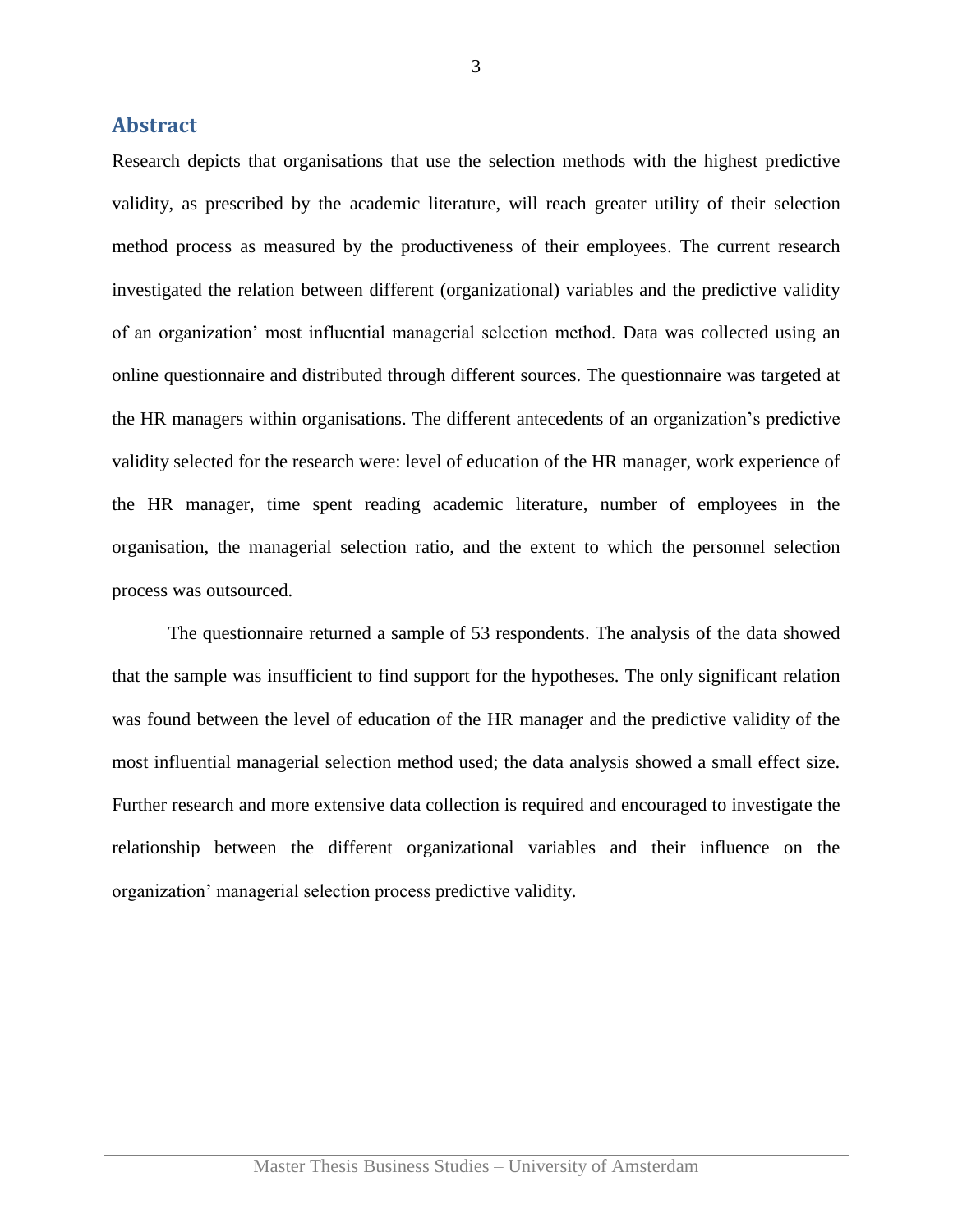#### <span id="page-3-0"></span>**1. Introduction**

More and more companies are realizing the importance of successful human resource management and the need for a review of the current recruitment and selection tools in order to compete for talented employees in this highly competitive labour market (Cooper & Locke, 2000). Human resource management practices can help to create a source of sustained competitive advantage, especially when they are aligned with a firm's competitive strategy (Huselid, 1995; Barney and Wright, 1998). This is in line with Gould-Williams (2003) whose research also shows the importance of HR practices in achieving superior performance. Within the different HR practices that can be distinguished, recruitment and selection have become important tools in terms of a competitive advantage and the survival of a business (Huselid, 1995; Beck and Walmsley, 2012). Barney and Wright (1998) highlight the strategic importance of effective staffing practices by showing that organizations that focus attention on selecting, attracting, and retaining talented employees outperform others that do not.

Research has shown that many companies face difficulties in finding suitable employees (Cooper & Locke, 2000). According to the Dutch statistics bureau, employers are having difficulties finding suitable candidates for one in three vacancies (Workpermit, 2007). Axelrod, Handfield-Jones, and Welsh (2001) found that 90% of 7,000 managers indicated that recruiting, selecting and retaining highly educated personnel has become more of a challenge than three years ago.

Cooper and Robertson (1995) also recognize the need to change recruitment and selection procedures to cope with the changing nature of the workforce as a more diverse graduate workforce will be available for recruitment and selection. Selecting the right person for the job can make the difference between profit and loss (Cooper & Robertson, 1995). Personnel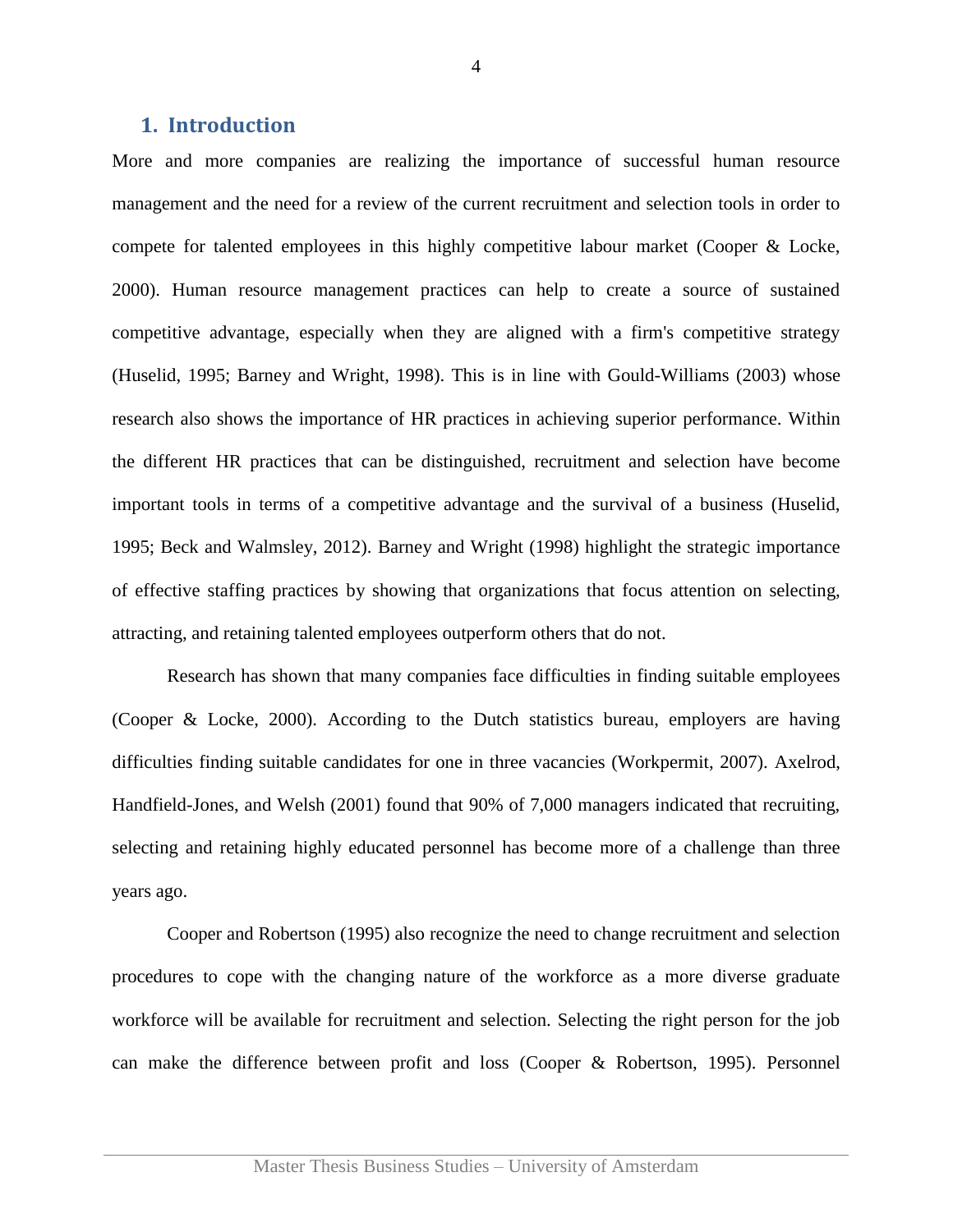selection is defined as '*… the process of choosing among individuals who have been recruited to fill existing or projected job openings'* (Dessler & Cole, 2010, p. 175).

The current paper focusses on selection, since having a selection method that predicts future job performance and retention will help in identifying the right talent for upcoming vacancies and can therewith influence the performance of the organization (Beck and Walmsley, 2012). The predictive validity of the selection method indicates how well a selection method predicts job performance; it is a correlation coefficient that indicates the level of predictive power of a particular selection method that predicts job performance (Taylor, 2005). The higher the predictive validity coefficient is, the better the selection method predicts job performance. Therefore, the need for changing selection practices as discussed above, indicates a need for selection methods with high predictive. Many studies have been conducted to identify selection context predictors, or combinations thereof, with the highest predictive validity (Bertua, Anderson and Salgado, 2005; Schmidt, Shaffer and Oh, 2008; Salgado, Anderson, Moscoso, Bertua and de Fruyt, 2003; Salgado and Anderson, 2002, Schmidt and Hunter, 1998).

Not only the predictive validity of a selection method is important, the utility of a selection method is important as is shown by the definition of utility (Noe, Hollenbeck, Gerhart & Wright, 2008, p. 236): '*Utility is the degree to which the information provided by selection methods enhances the bottom-line effectiveness of the organization'*. The link between validity and utility is directly proportional: increasing the predictive validity coefficient will also increase the utility of the selection process and will thus be able to increase a firm's performance (Schmidt and Hunter, 1998).

As shown above, there is a great need for reliable and valid selection methods. Schmidt and Hunter (1998) conducted a meta-analysis of different selection methods. Their meta-analysis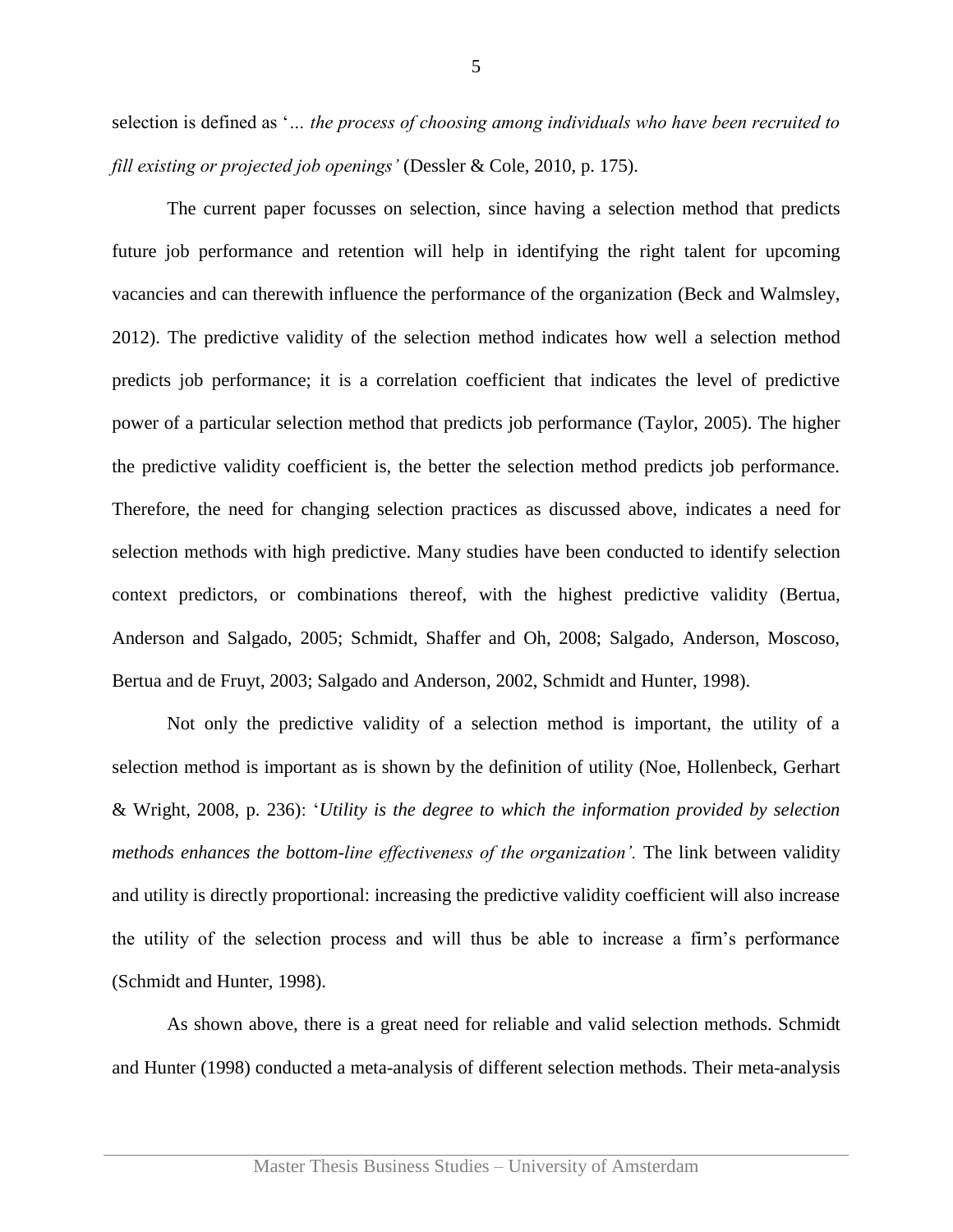showed that general mental ability (GMA) has the highest predictive validity (.51). Increasing the predictive validity of a selection procedure beyond this value can be achieved by using GMA in combination with another method, one that has a low correlation with GMA and is highly correlated with job performance. One example of such a combination is GMA combined with an integrity test; it yields the highest predictive validity of .65 in the study conducted by Schmidt and Hunter (1998). GMA combined with a work sample test or a structured interview yields a coefficient of .63. Other researchers also found that GMA yields the highest predictive validity coefficient (Bertua, Anderson and Salgado, 2005; Schmidt, Shaffer and Oh, 2008; Salgado, Anderson, Moscoso, Bertua and de Fruyt, 2003; Salgado and Anderson, 2002).

One would expect practitioners to adapt the most valid selection methods from the findings presented above; however the scientist-practitioner gap is large in this research field (König, Klehe, Berchtold and Kleinmann, 2010). The original aim of the research was to predict the predictive validity of selection methods used at organizations. The research design was set up to calculate the overall predictive validity of all selection methods used within an organization. The inter-correlations of the selection methods used by an organization would be used for the calculation of the overall predictive validity quotient. An extensive literature review showed however that not all relevant inter-correlations were available in the academic literature. Therefore, the research has been amended to focus on the most influential selection method in use at organizations today.

The current aim of the research is to predict the predictive validity of the most influential selection method in use at organizations not by analyzing the correlation between the selection method and job performance, but by identifying those variables that might influence the choice

6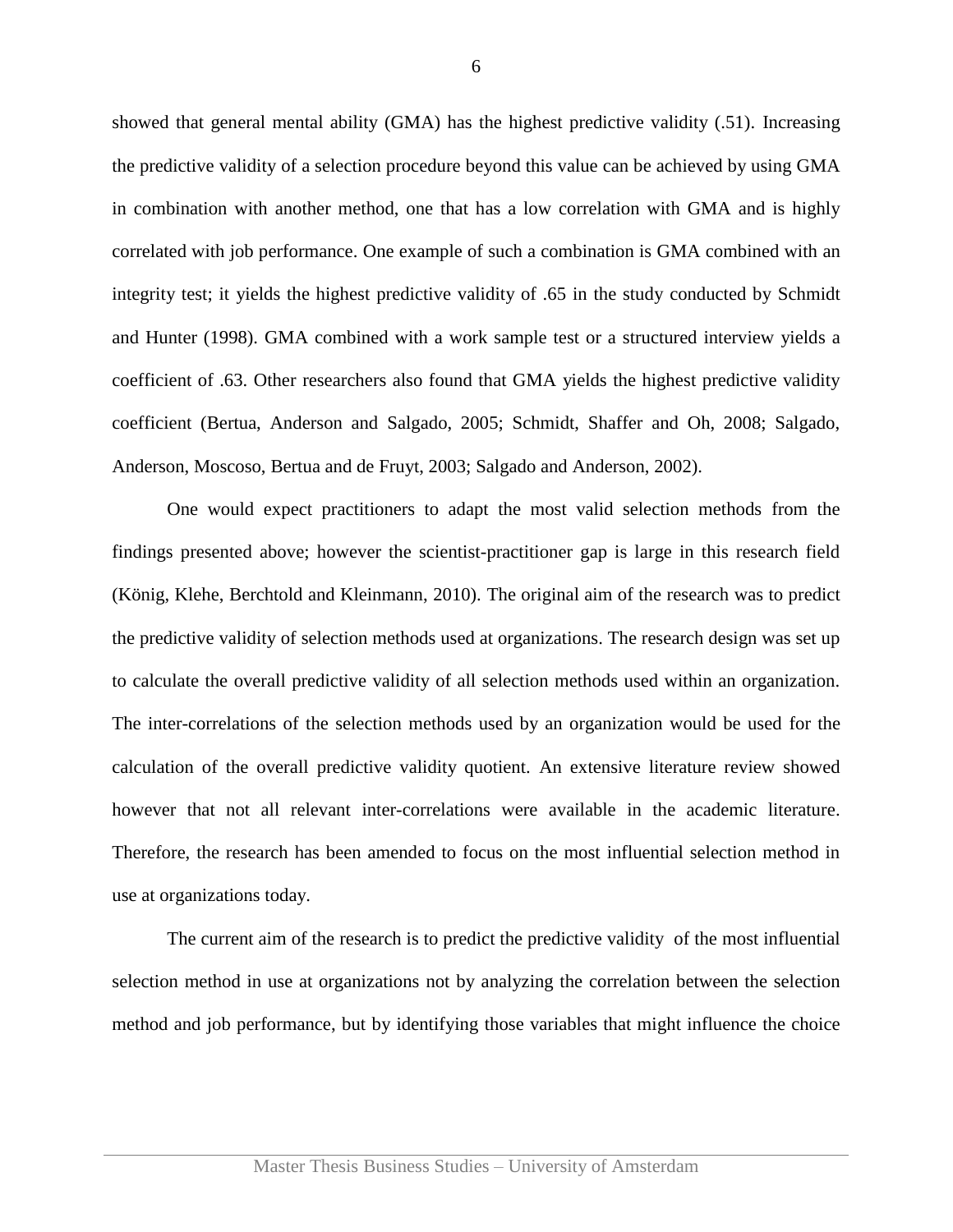of the selection method, and that therewith influence the predictive validity of the most influential selection method in use at organizations.

By looking at six variables that have been shown to influence the choice of the selection method used (König et al, 2010; Klehe, 2004), a contribution is made to the existing literature on the science-practice gap by providing a possible explanation for the adaption of certain selection methods by organizations. The variables used to predict the predictive validity are: the level of (HR) education of the HR manager, the years of work experience of the HR manager, the time HR managers spend reading academic literature, the number of employees (FTE) within the organization, the HR budget available for personnel selection, the selection ratio, and the level of outsourced personnel selection activities.

<span id="page-6-0"></span>This paper is structured as follows. First a review of the related literature will be provided, after which a description of the current research will be given by developing hypotheses that will guide the remainder of this research. The methodology used will be explained and the results will be presented. The results section will be followed by a discussion of the main findings, after which a conclusion will be made with regard to the hypotheses. The discussion will also discuss the limitations of this research and suggestions for future research.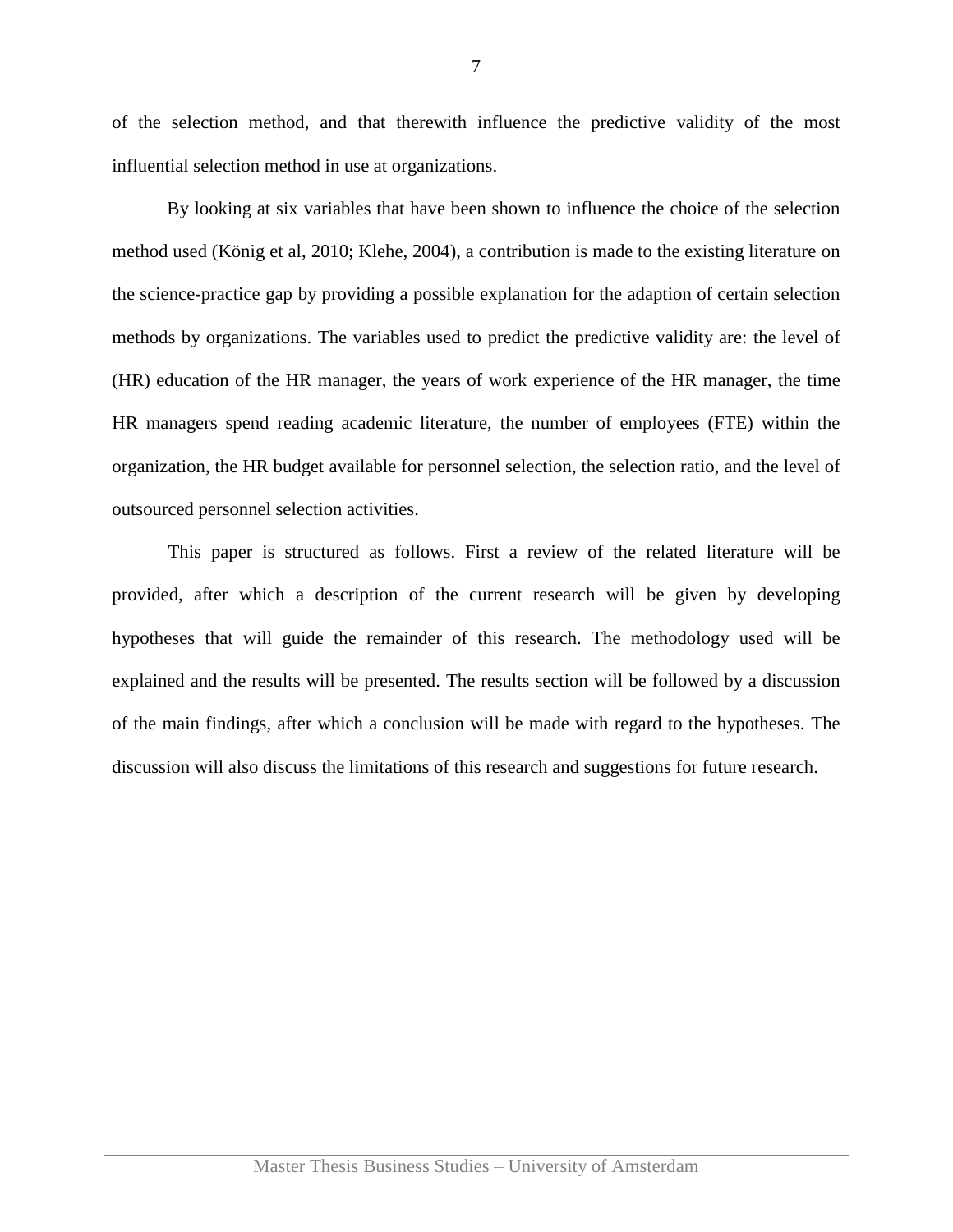#### <span id="page-7-0"></span>**2. Literature review**

Cooper and Robertson (1995) describe selection as a matchmaking process between the qualities of an applicant and the requirements of the job. There is a great number of different selection methods to choose from to enhance this matchmaking process. The first selection process (preselection) is usually done with the screening of the cover letter, the application form and the applicant's resume (Bartram, Lindley, Marshall and Foster, 1995; Keenan, 1995). The most common and frequently used selection method used is the interview (Cooper & Robertson, 1995; Taylor, 2005). The manner in which the interview is conducted can either be structured or unstructured (Yin, 2009; Noe, Hollenbeck, Gerhart & Wright, 2008; Taylor, 2005). The (unstructured) interview is commonly used as it is low in cost. Also, applicants expect the interview to be part of the selection procedure (Taylor, 2005). The interview is also seen as versatile, as it gives candidates an opportunity to ask questions about the organization and the applicant's level of fit with the organization can be evaluated by examining the applicant's personality (Shackleton and Newell, 1991; Judge and Ferres, 1992). For these reasons it is expected that most organizations in the current research will use the unstructured interview as part of their selection process.

Other examples of selection methods and tools that are commonly used are: integrity tests, GMA tests, assessment centers, work sample tests, job knowledge tests and job tryouts (Schmidt and Hunter, 1998). Since it is beyond the scope of the current investigation to specify what these types of selection methods entail, these with not be further discussed here. For elaborate reviews of a large number selection methods, please refer to Noe et al. (2008) or Taylor (2005).

Deciding which selection method(s) to use starts with analyzing what the job requirements are (Robertson and Smith, 2001). This process, called job analysis, is the gathering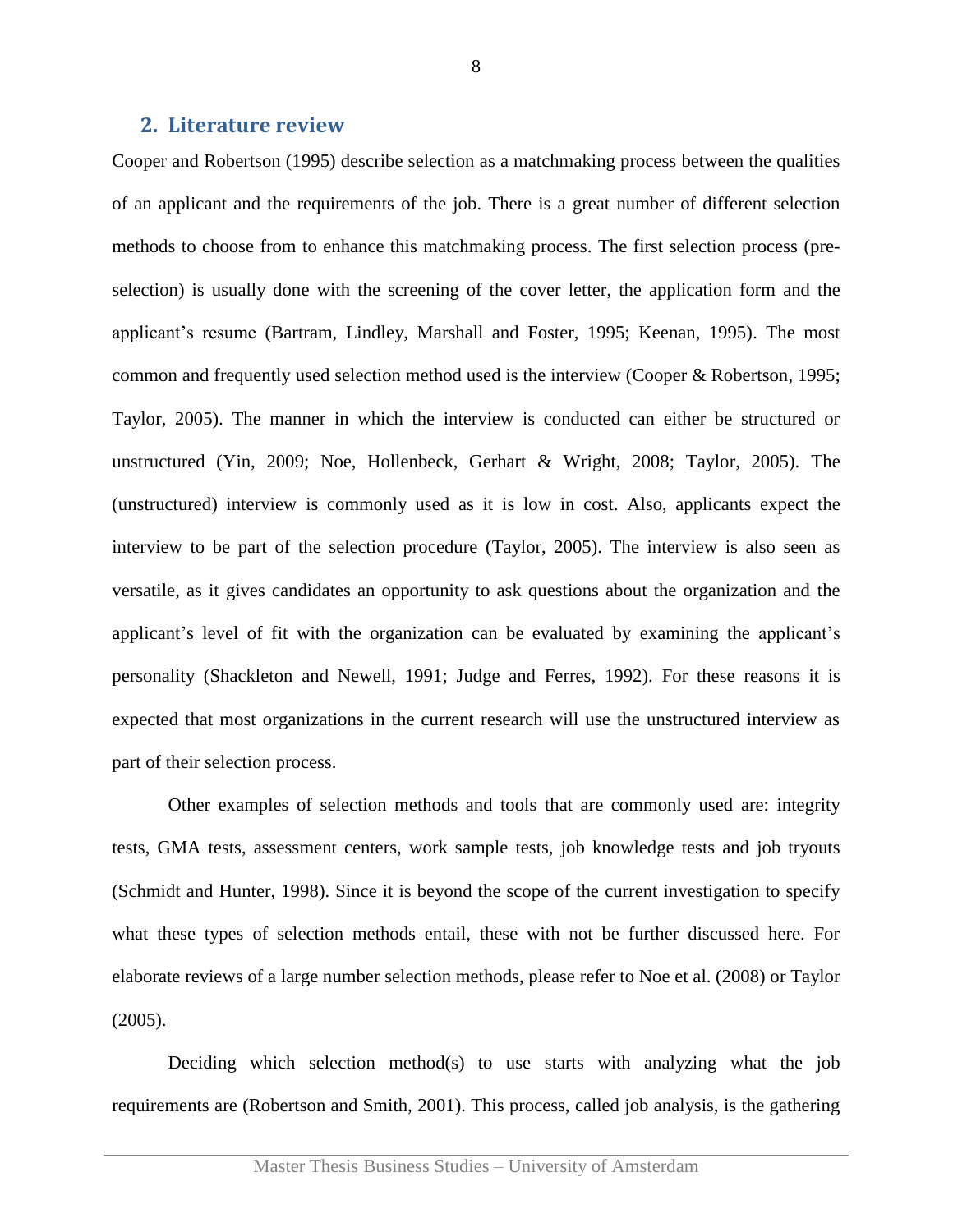of information about a specific job. Job analysis should clearly outline the requirements needed in an applicant and give a clear description of the job itself. Job analysis is an important part of the selection process (Robertson and Smith, 2001). Binning and Barrett (1989) give a model for personnel decision research and refer to the job analysis process with inference 10 and 11 (see figure 1, [section 2.1.1\)](#page-10-0), showing that with the job analysis, the characteristics by which the utility and validity of the selection method is judged, are set (Cooper & Robertson, 1995).

The job analysis process is what Roe and Grueter (1991) describe as the first function of the overall selection procedure. There are four main functions of a selection procedure. These four functions are (i) information gathering, (ii) prediction, (iii) decision-making, and (iv) information supply. The first function, information gathering, is mostly about setting the scene for the job to be filled. It mostly entails the job analysis as described above, but also includes (but is not limited to), the working hours, the contract and the career path. The second function is one that has been widely discussed in the literature; the predictive power of a selection method. In this phase the appropriate selection method has to be determined. An organization can have different reasons for selecting a test. According to Le, Oh, Shaffer and Schmidt (2007), the main reason for using a selection test is to predict job performance (see [section 2.1.1\)](#page-10-0).

In the third phase the decision about who to hire is made, based on candidates' score on the selection method(s). This decision is made based on the statistical method (objective combination of test scores) or the clinical method (subjective combination of test scores, resulting in personal biases and stereotypes), or a combination of the two (Petrovic-Lazarevic, 2001; Dawes, Faust and Meehl 1989). The fourth phase is the evaluation or feedback phase. In the evaluation phase, the process of selection is reviewed and the selection method is judged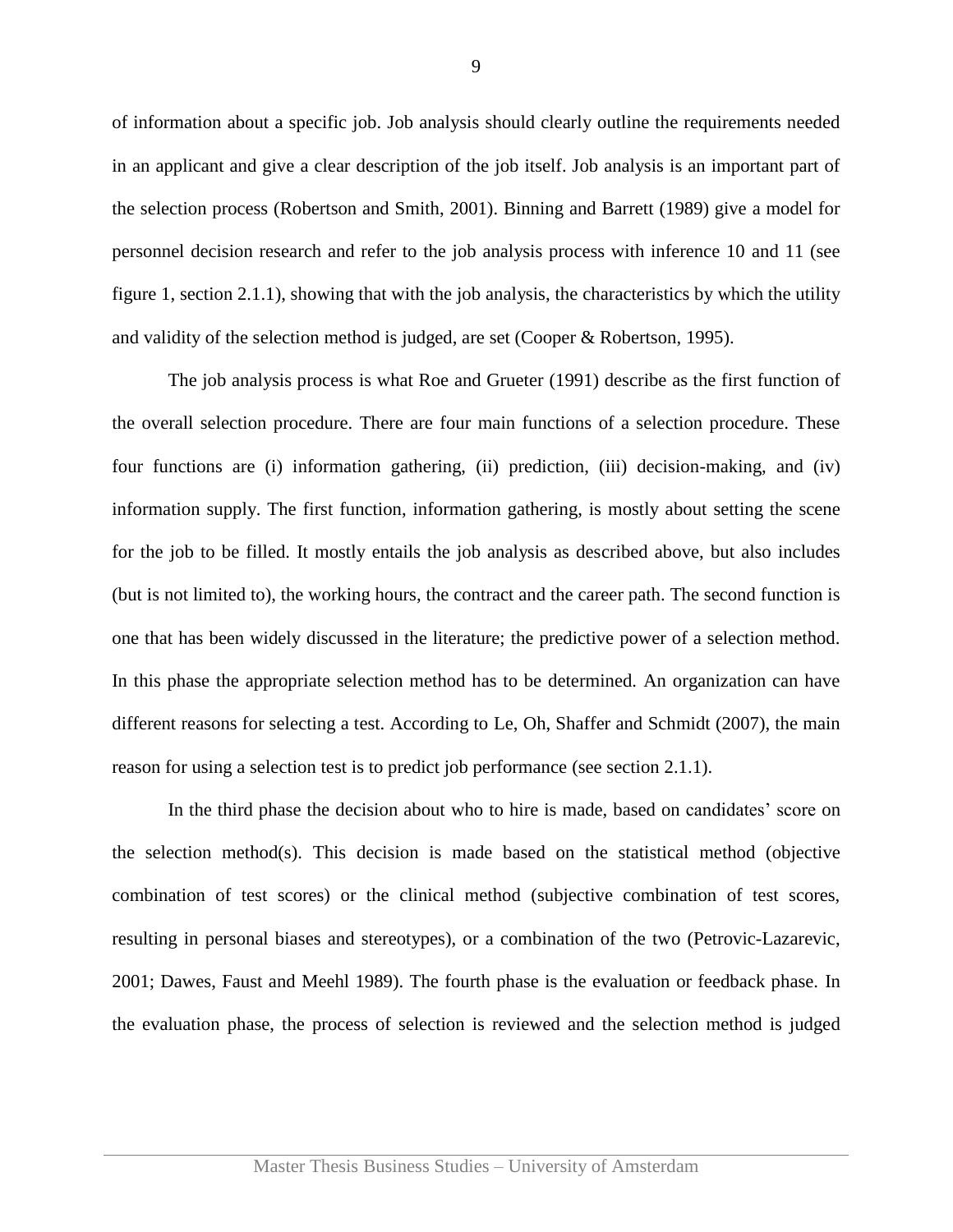based on its practicality, reliability and validity (Cooper and Robertson, 1995). The next section will discuss the evaluation phase in more detail.

#### <span id="page-9-0"></span>**2.1 Evaluating selection methods**

Smith (1991) gives four basic requirements for the evaluation of a particular selection method. These four principles are the ways to test and judge a method. The first requirement is practicality. Within this requirement a company must assess if they can afford the selection method and if it is convenient to use the method (e.g. in terms of administration time). Candidates' perception and attitudes might also be taken into consideration. The second requirement is called sensitivity; a selection method must be able to discriminate between suitable and unsuitable candidates. The third requirement is reliability. Reliability is defined as '*the degree to which a measure is free from random error'* (Dessler & Cole, 2011, p. 179). Reliability has several different forms. One of these topics is time related (test-retest reliability); if the same test is done at different points in time, it should yield the same results (Dessler  $\&$ Cole, 2011). A selection test should also be reliable in the sense of being internally consistent; if a test has two or more items testing the same variable, these items should generate the same results (Smith, 1991). Another form of reliability is inter-rater reliability; a test should generate the same results when executed by different assessors (Smith, 1991). Reliability is a necessary prerequisite (but not the only one) for the fourth basic requirement or standard for a selection method, namely validity. As validity is one of the main topics within personnel selection research, it will be discussed in the next section.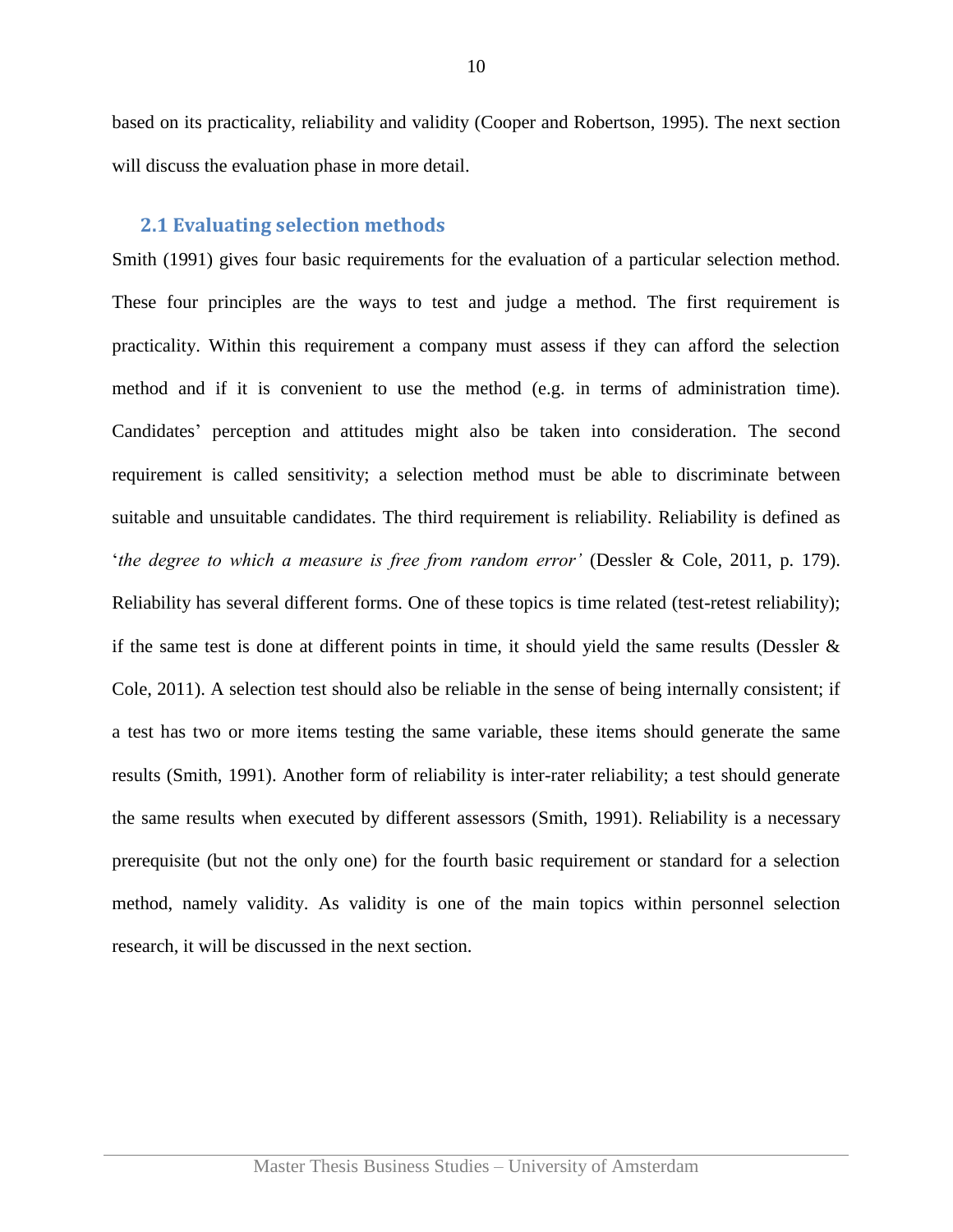#### <span id="page-10-0"></span>**2.1.1 Validity**

Validity is defined as how well a measuring instrument '*measures what it purports to measure'* (Nunnally and Bernstein, 1994, p. 83). Looking at the definition of a selection method by Armstrong (2009, p. 529): '*The aim of selection is to assess the suitability of candidates by predicting the extent to which they will be able to carry out a role successfully'*, one could say that the validity of a selection method is the key component or the main function of a selection method.

There are several different kinds of validity. Face validity is concerned with if the method measures what it is supposed to measure, in the eyes of the applicant. If a selection method contains questions or items that do not relate to job performance, an applicant might develop negative feelings towards the job, the test and the company (Robertson and Smith, 2001). Therefore face validity is mainly concerned with user acceptability.

Binning and Barrett (1989) give an overview of three different kinds of validity (construct, content and criterion) within the personnel selection decisions (see figure 1). Binning and Barrett (1989) indicate that inference 9 is the most important, that between the performance domain (desired job behavior or job outcome obtained through job analysis) and the predictor measure (the selection method). Binning and Barrett state that is this the most important inference, because the decision maker within a company is mostly concerned to what extent the selection method accurately measures or predicts job performance (as defined in the performance domain). An example of such a selection method (that is high in content validity) is the work sample test. For inference 9 to be high in validity, all three types of validity are important.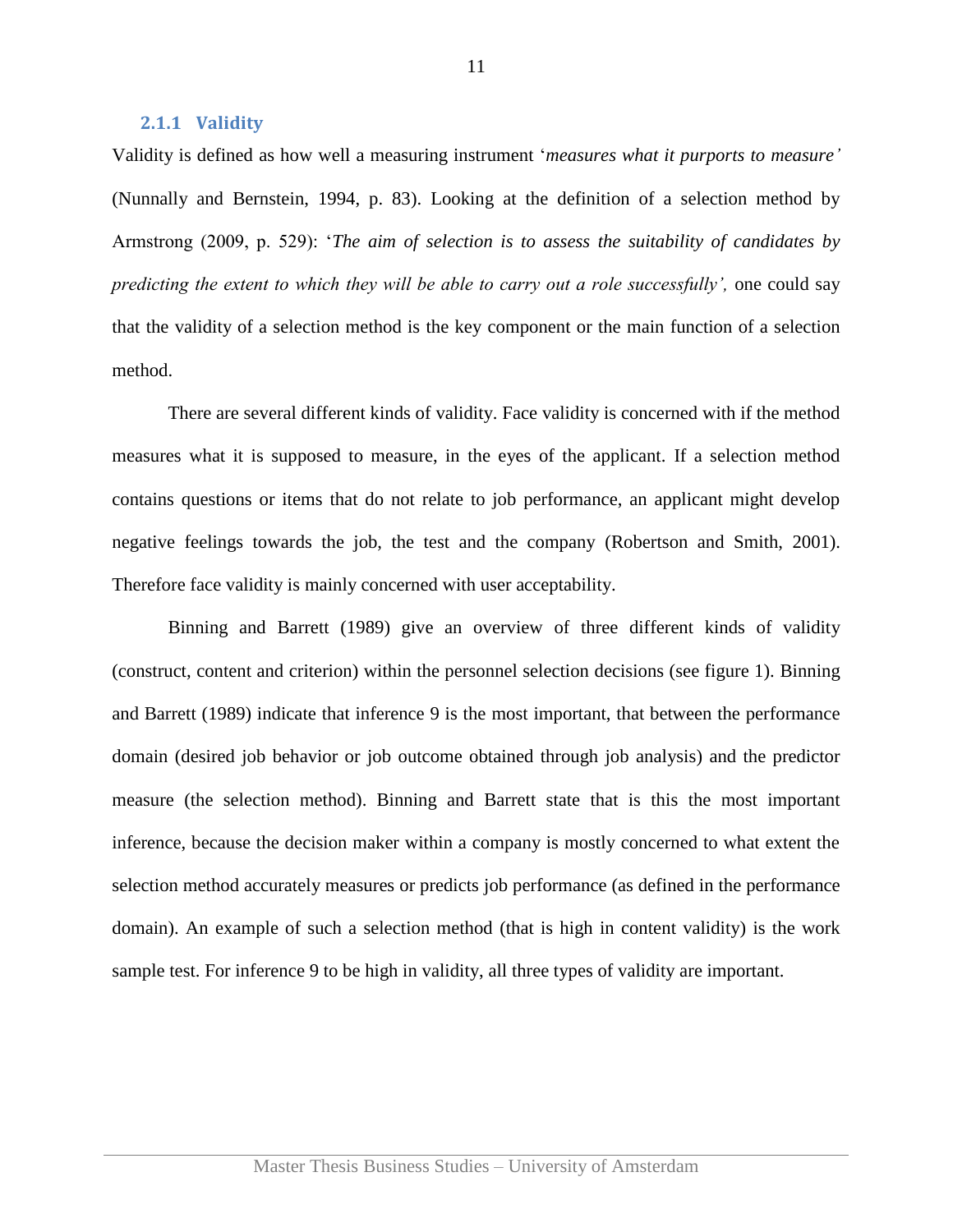

**Figure 1: Model for personnel decision research (Binning and Barrett, 1989, p. 485).**

For construct related validity, inference 6 and 7 are important. The selection method (predictor measure) measures an underlying psychological construct (inference 6) needed for job performance (inference 7). For criterion validity, inferences 5 and 8 have to be validated. The criterion measures are the measures used to evaluate (or sample) job performance as defined in the performance domain (inference 8), and a selection method must predict these criteria (inference 5).

For criterion-related validity, a distinction can be made into two varieties: concurrent validity and predictive validity. Concurrent validity is assessed by administering the same test to people already on the job, as a way to evaluate each person's performance. If the best performing employees do better on the test than the lesser performing employees, the test has concurrent validity as it can be used to assess the level of performance (good versus bad) of the applicants taking the test (see figure 2).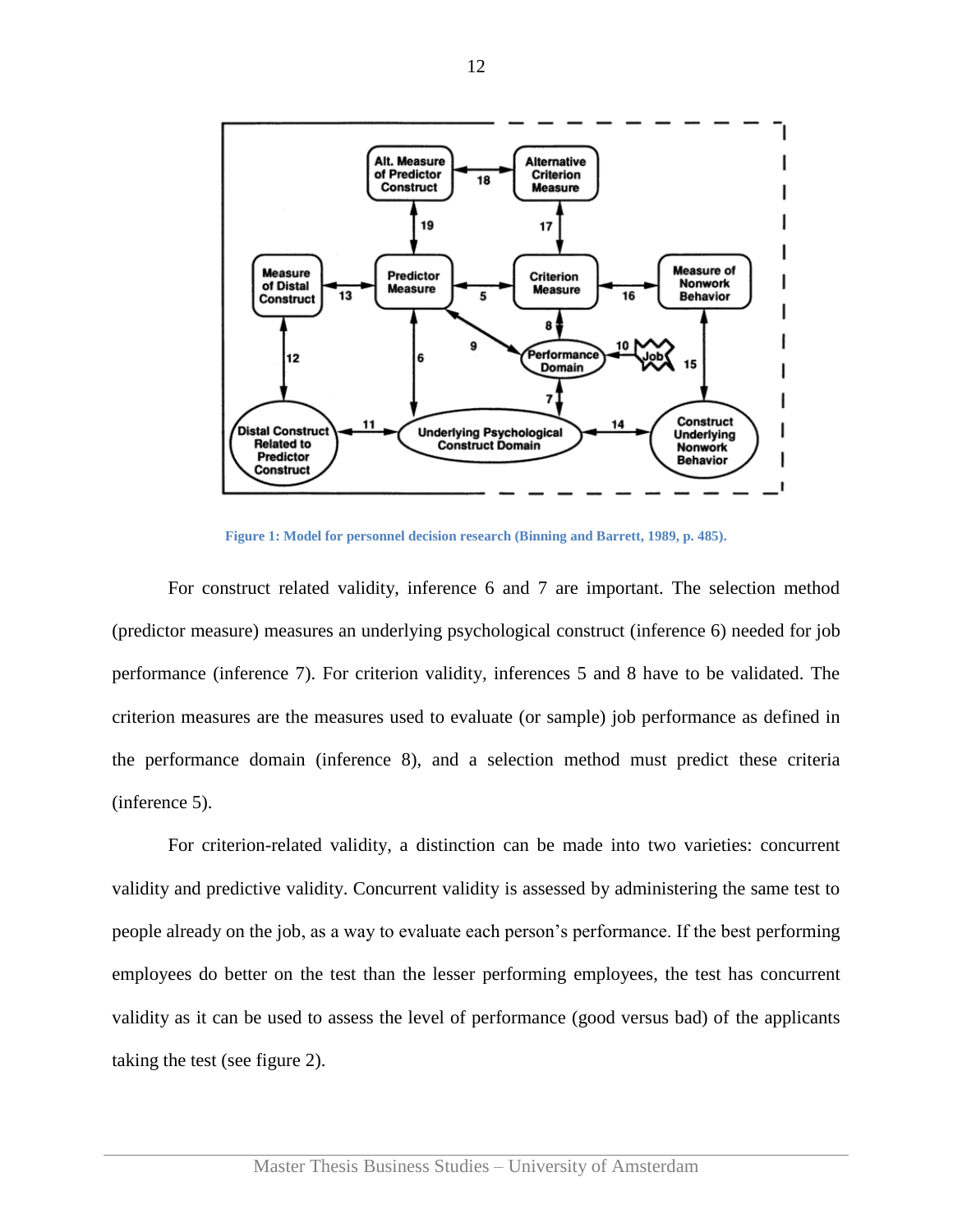

**Figure 2: Graphic depiction of concurrent validation design (Noe et al, 2008, p. 233)**

Predictive validity is different from concurrent validity as it is a correlation between test scores obtained prior to being hired and subsequent job performance. Comparing figure 1 and figure 2 clearly demonstrates the difference between concurrent validity and predictive validity (Noe et al, 2008).



**Figure 3: Graphic depiction of predictive validation design (Noe et al, 2008, p. 233)**

Predictive validity will require more work, time and effort than needed for the calculation of concurrent validity; however Noe et al. (2008) argue that predictive validity is superior to

13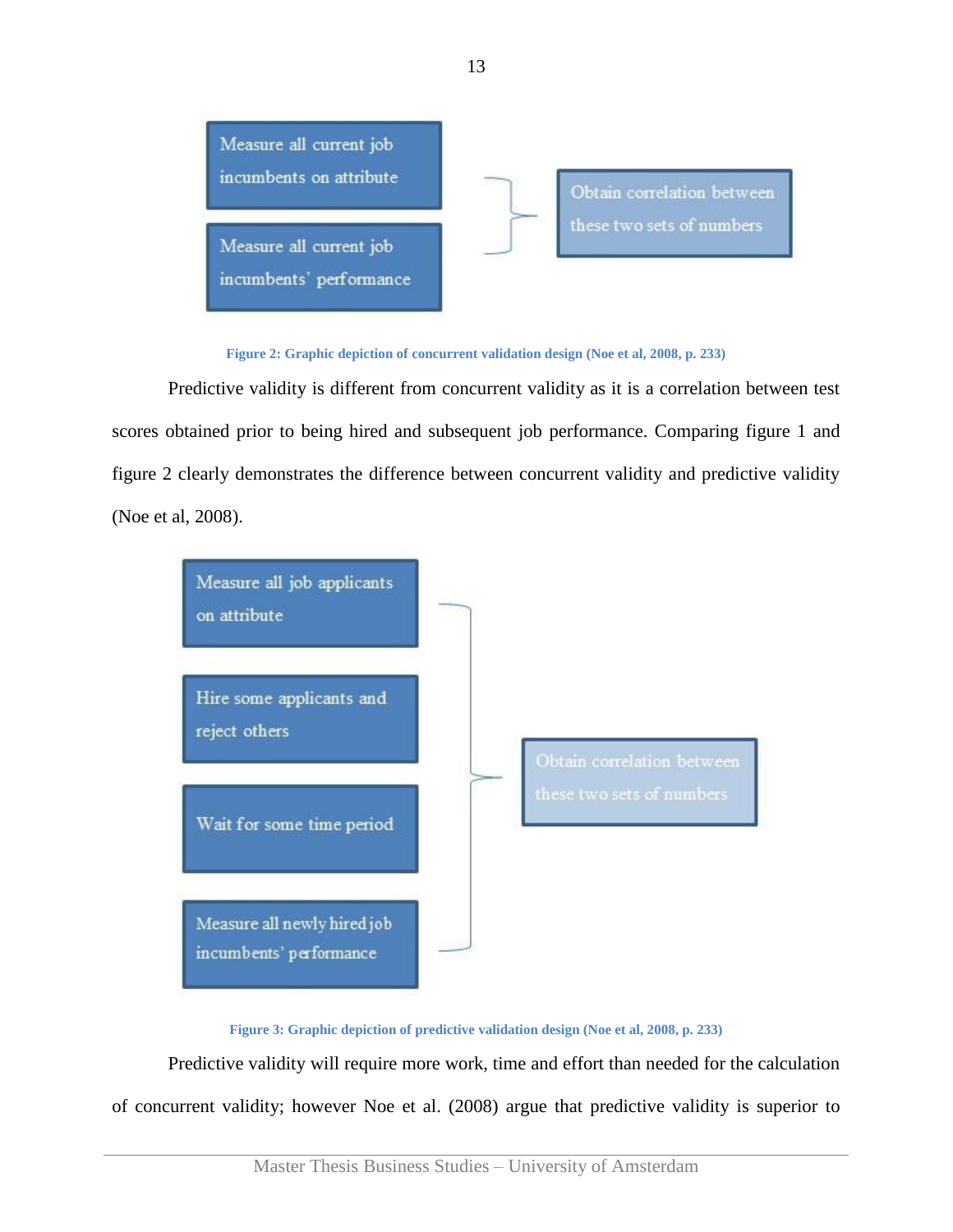concurrent validity. Reasons for this are that actual job applicants are more motivated to perform well on tests than current employees; current employees may have gained on the job knowledge that job applicants might not have obtained yet and the third reason is that many employees tend to be homogeneous when it comes to certain characteristics. Most of the research literature on personnel selection focuses on predictive validity, as it is central to the general purpose of personnel selection (Robertson and Smith, 2001; Le et al, 2007).

Predictive validity is measured using a correlation coefficient; *'a measure of how closely scores at the selection stage correlate with those awarded for later performance'* (Taylor, 2005, p. 200). A correlation coefficient of 1 for a selection method indicates that this method predicts future job performance perfectly and a coefficient of 0 indicates that there is no predictive power. Cohen (1992) provides cut-offs as a 'rule of thumb guide' for the interpretation of correlation coefficients. With a coefficient of .10, the effect size is considered small, a coefficient of .30 is considered a medium effect size and a correlation of .50 represents a large effect size.

#### <span id="page-13-0"></span>**2.1.2 Range restriction**

Range restriction occurs when there is a reduced variance on a variable in a sample. Range restriction can occur on the predictor variable and on the criterion variable (Sackett and Yang, 2000; Wiberg and Sundström, 2009). For example, the process for calculating predictive validity as shown in figure 3 will result in range restriction, as the highest scoring applicants are hired and the low scoring applicants are not (as opposed to all applicants being hired), resulting in a restricted sample on the predictor, causing a downward bias in the predictive validity coefficient (Schmidt, Shaffer and Oh, 2008). For a test to have concurrent or predictive validity, it will need to have low and high scores on all variables. In the ideal situation, one would hire all applicants, so that the low scoring applicants can be compared to the high scoring applicants, creating an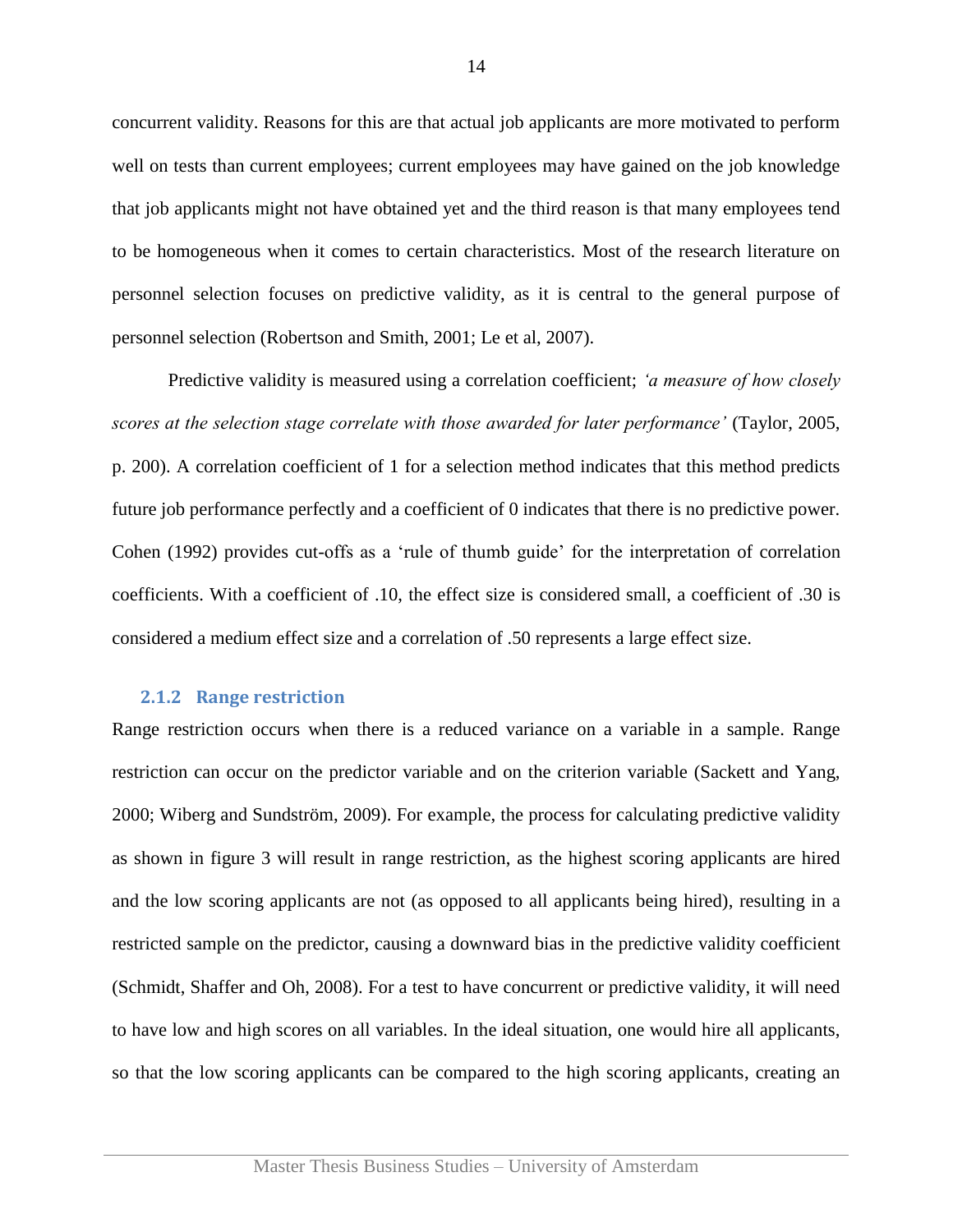unrestricted sample. Restriction in range can be direct (or explicit): when the range restriction of the variables in the sample have a direct influence on the correlation coefficient for the population. Another form of range restriction is indirect range restriction. With indirect range restriction a third variable (or more variables) has an influence on the correlation coefficient. This is usually the case in predicting job performance, as it is common that multiple predictors are used (e.g. using unstructured employment interviews and GMA tests). When these multiple variables (or selection methods) correlate among each other (e.g. unstructured employment interviews and GMA tests have an inter-correlations of .38 (Schmidt and Hunter, 1998)), or, more specifically, when a second predictor measure is used as a basis of selection and this second predictor correlates with the predictor measure one is trying to validate, an indirect restriction in range can occur on the predictor (Schmidt et al, 2008; Le and Schmidt, 2006; Sacket and Yang, 2000).

A restriction in range is applicable to almost all calculations of predictive validity coefficients, as researchers rarely have access to an unrestricted sample; most calculations for predictive validity therefore contain a correction for the restriction in range in the sample on the predictor (Schmidt and Hunter, 1998; Schmidt et al., 2008; Gatewood, Field and Barrick, 2010).

#### <span id="page-14-0"></span>**2.1.3 Predictive validity**

As predictive validity is widely used to assess a selection method and central to the purpose of selection as mentioned above, it will also be used in the current research. The selection method(s) used by organizations in the sample of the current research will be linked with the corresponding predictive validity coefficient(s) reported in the academic literature. One example of an article that will be used to estimate the predictive validity of the selection methods found in the current research is the article by Schmidt and Hunter (1998). Schmidt and Hunter (1998)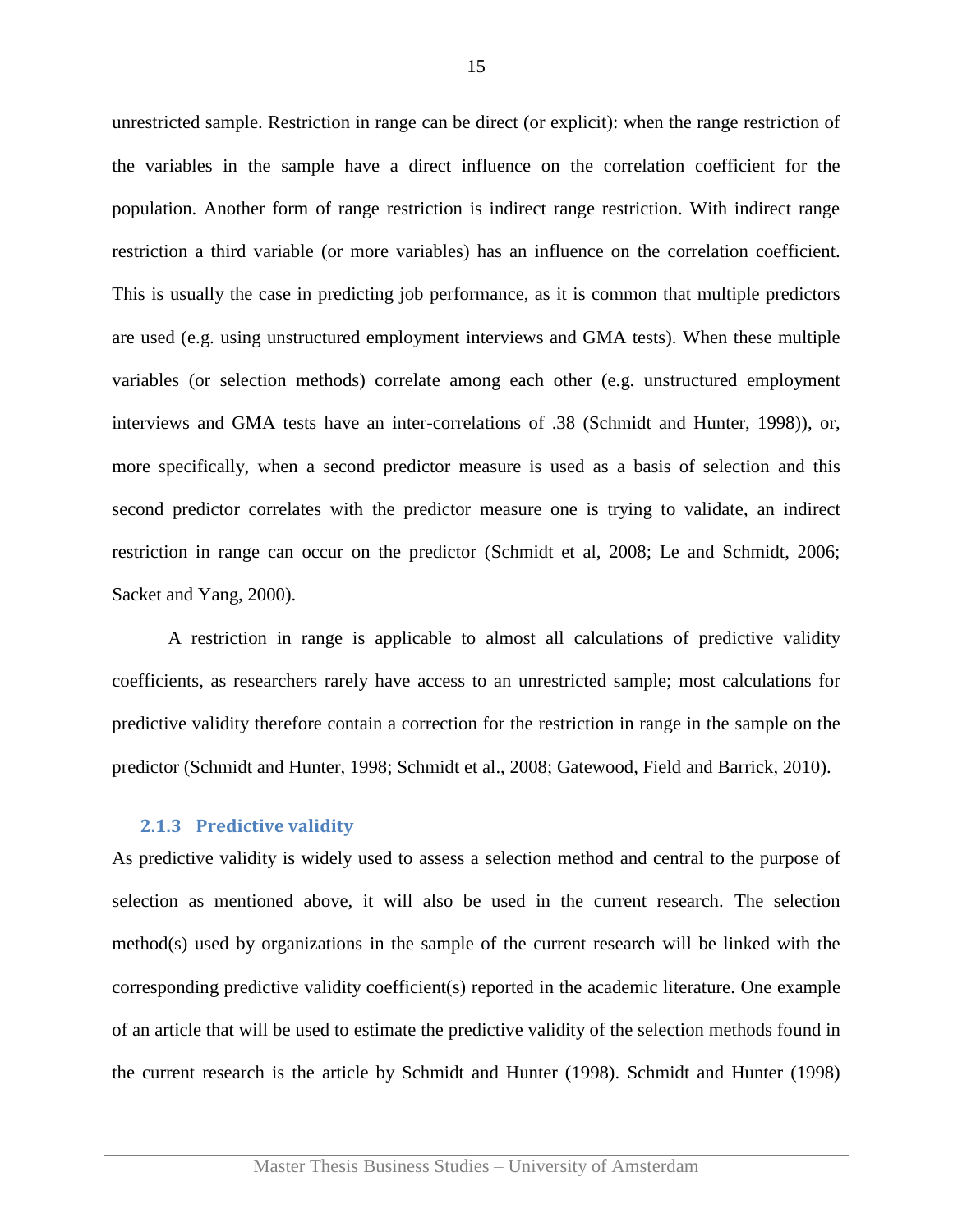conducted a meta-analysis of 85 years of research into selection methods and their predictive validity coefficients. The article by Schmidt and Hunter (1998) gives a range of 19 selection methods used by organizations worldwide. Their meta-analysis shows that GMA has the highest single predictive validity (.51). In other words, the best way to predict future job performance is by testing the general mental ability of applicants (Bertua, Anderson and Salgado, 2005). More recent studies have shown that the predictive validity correlation coefficient of GMA is even higher than thought before when corrected for indirect range restriction on the predictor. A reestimation done by Schmidt, Shaffer and Oh (2008) shows that GMA can have a correlation of .734 with job performance.

According to Schmidt and Hunter (2003), HR managers expect that GMA will predict job performance up to or starting from a certain job level, but Schmidt and Hunter argue that higher GMA scores will lead to better job performance for every job level. Schmidt and Hunter (2003) conclude their article by stating that higher GMA scores will not only lead to better job performance; organizations that use GMA as part of their selection process will have better performance of the business overall. An explanation Schmidt and Hunter give for GMA and the high correlation coefficients found is given by Schmidt and Hunter (2004); GMA reflects the ability to obtain job knowledge faster and thus job performance is increased.

Even though Schmidt (2002) states that there cannot be a debate on the issue that GMA predicts job performance the best, there are some disadvantages associated with this particular selection method (Allen and Bosco, 2011). The primary concern with GMA as a selection tool is '*that tests of cognitive ability show large score differences across ethnic groups*' (Allen and Bosco, 2011, p. 4). When GMA is used as the sole basis for selection, it can have an adverse impact as it can exclude low scoring groups, groups which tend to be racial or ethnic minorities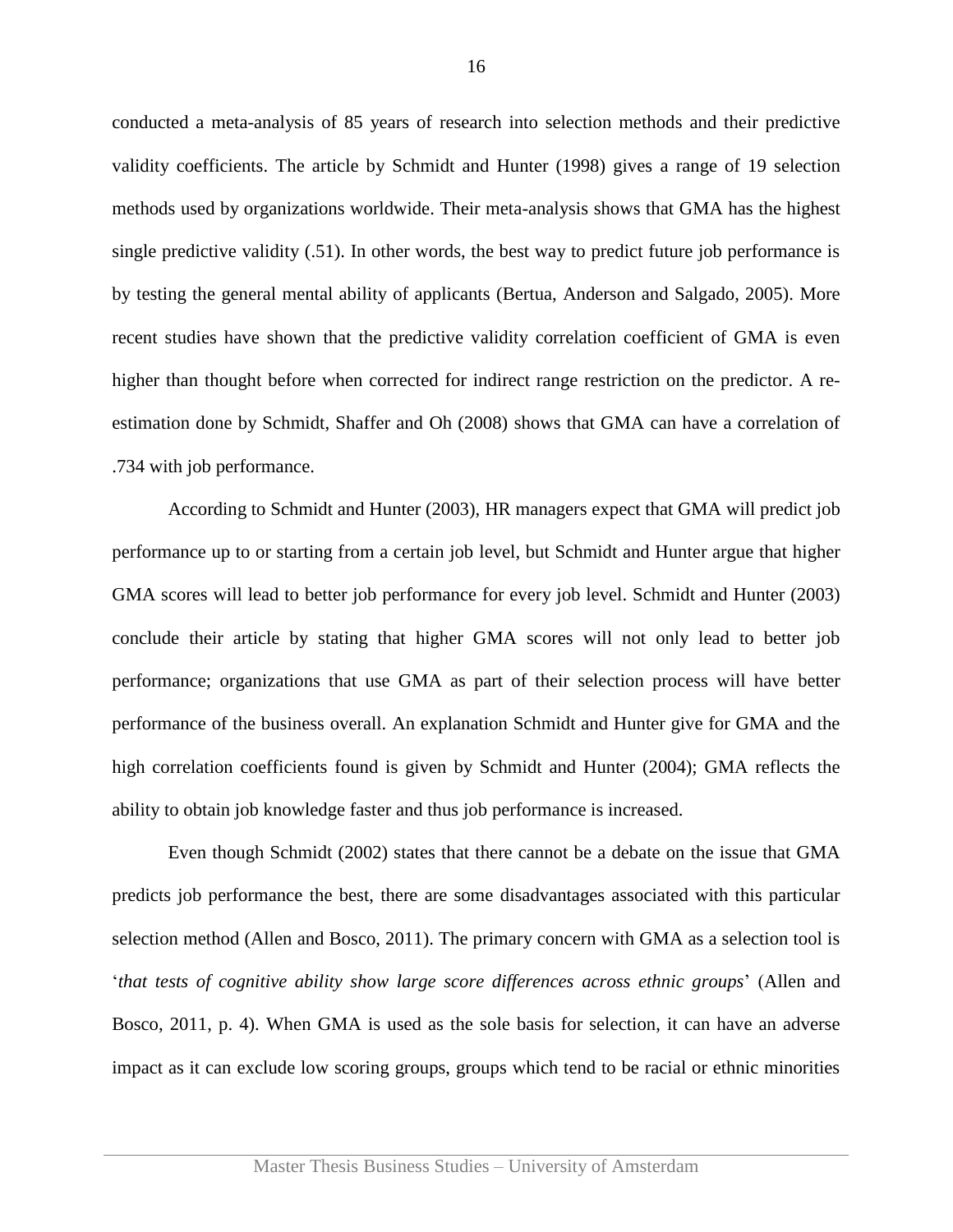(Alexender, 2007). One way to solve this issue is by combining GMA tests with other selection methods (Allen and Bosco, 2011).

Combining GMA with other selection methods will not only ameliorate the issue of discrimination, Schmidt and Hunter (1998; 2003) found that it will also generate better results in terms of the predictive validity coefficients. Schmidt and Hunter's 1998 meta-analysis shows that the best results are generated by combining different selection methods. [Appendix A](#page-52-1) gives an overview of the results of the meta-analysis conducted by Schmidt and Hunter (1998) and is adapted from Robertson and Smith (2001, p. 443), as their overview provides a clearer overview. It must be noted that even though the use of an assessment center is an observed trend in personnel selection (an assessment center combines and integrates different methods in order to maximize validity and reliability), assessment centers designed for predicting job performance have a lower predictive validity (around .40) than that of GMA (.51). This is mainly because assessment centers combine different selection methods in a clinical way, such as GMA tests, with other selection methods resulting in a lower predictive validity (Pilbeam and Corbridge, 2006; Gaugler, Rosenthal, Thornton III and Bentson, 1987; Klimoski and Brickner, 1987, Schmidt and Hunter, 1998).

#### <span id="page-16-0"></span>**2.1.4 Utility**

Not only the validity of a selection method is of great importance, the utility of a selection method also plays a vital role. Noe et al. (2008, p. 236) give the following definition of utility: '*Utility is the degree to which the information provided by selection methods enhances the bottom-line effectiveness of the organization'.* The utility of a selection method has to do with enhancing the productivity of the organization and the return on investment (Cooper and Robertson, 1995). Cronshaw and Alexander (1985) give a simple overview for the calculation of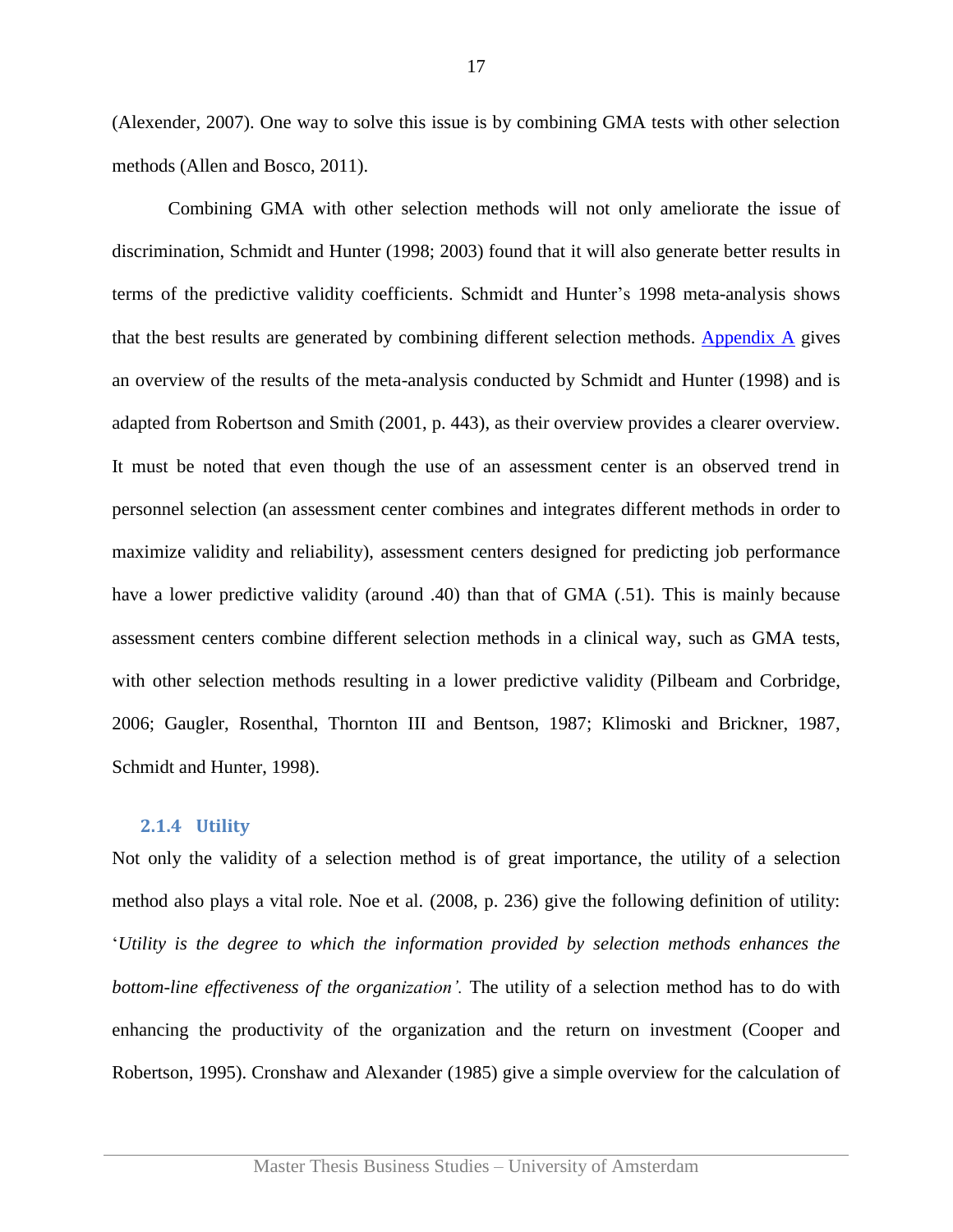the utility of a selection method: utility is the return of a selection method minus the costs of the selection method.

Cooper and Robertson (1995) describe that the basic utility model can be defined in three basic principles: quantity, quality and costs. The return on investment is the product of quantity and quality minus the costs. Quantity is related to the number of staff to be recruited with a particular selection method. The more the selection method is used, the greater the cost-benefit ratio. To calculate the financial gains from a selection method, the value of one standard deviation in performance must first be estimated (Cooper and Robertson, 1995; Guion and Gibson, 1988). Hunter and Schmidt (1982) show that the value of one standard deviation is between 40% and 70% of the average salary related to the job in question.

The more people there are available for selection, the better the chances are that the right candidate will be found. This is called the selection ratio: the ratio of the number of applicants hired to the total number of applicants (Dessler and Cole, 2010). The smaller the ratio, the bigger the pool of applicants will be for the job in question. The ratio gives a number between 0 and 1. When the selection ratio is close to 1, an organization would be forced to hire (almost) everyone that applied for the job, not giving much use for a selection tool, no matter how valid. In practice, selection ratios tend to vary between 0.30 and 0.70 (Schmidt and Hunter, 1998). Recent research also shows that the smaller the selection ratio the greater the return on investment (Beck and Walsmsley, 2012, Schmidt and Hunter, 2003). Beck and Walmsley (2012) point out that organizations can gain a competitive advantage when they focus on the selection ratio*.* Their research shows that the more selective an organization can be, the greater the return on investment and the longer employees will stay with the organization. The article by Le et al. (2007) shows that the utility of a selection method will increase as the selection ratio decreases.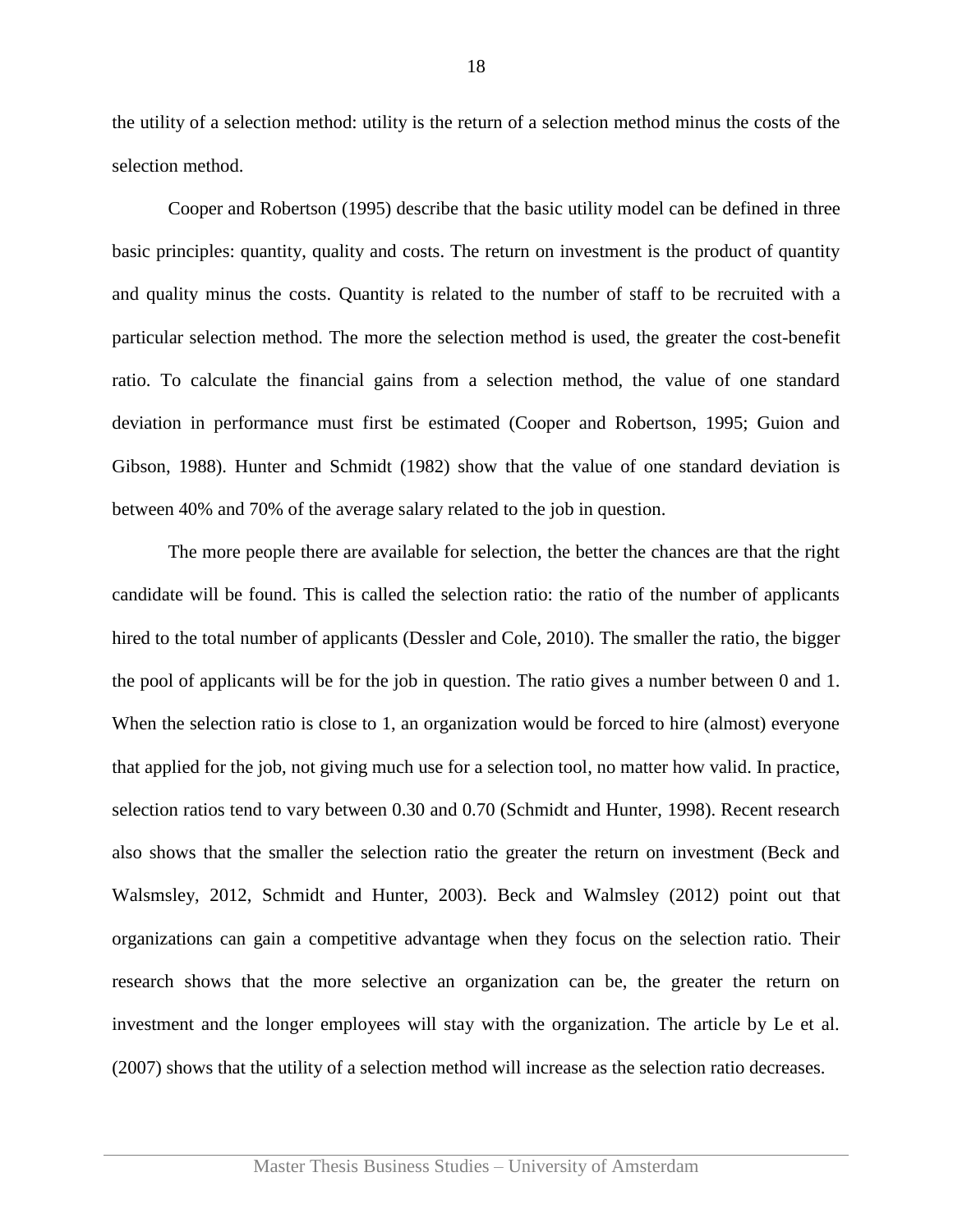The costs mentioned in the basic utility model by Cooper and Robertson (1995) can be either direct or indirect. Direct costs refer to all costs associated with the screening of the applicants and the selection method. Indirect costs refer to long-term interest rates, corporation tax and wage inflation.

#### <span id="page-18-0"></span>**2.2 Gap**

As these research outcomes have been around for several years, one might expect that most companies would have simply adapted these results (e.g. selecting on GMA in combination with an integrity test) and thus gain more economic value by selecting the applicant that has the best test results. Especially as research has shown that '*the use of reliable and valid selection procedures leads to considerable financial benefits for organizations'* (Klehe, 2004, p. 6)*.* 

However, the gap between science and practice in human resource management is large and an '*ongoing concern'* (Klehe, 2004, p. 2). The gap is especially present in the personnel selection area. Human resources managers are reluctant to adapt selection methods with the highest predictive validity, as for some reason they favor their old, less valid selection methods (Le, Oh, Shaffer and Schmidt, 2007). An example of a method that is still widely used, as mentioned above (see [section 2\)](#page-6-0), even though it is low in validity, is the unstructured interview (Klehe, 2004).

Reasons for this 'troubling' gap are diverse and numerous (Le et al, 2007). HR practitioners do not have time to read academic journals or may not have had sufficient training to understand them. Other explanations are that the topics in the academic literature do not reflect the problems faced by companies and that problems are believed to be organization specific, and thus cannot be solved by seemingly generalizable results as provided in the academic literature (Le et al., 2007). König et al. (2010) also researched the question why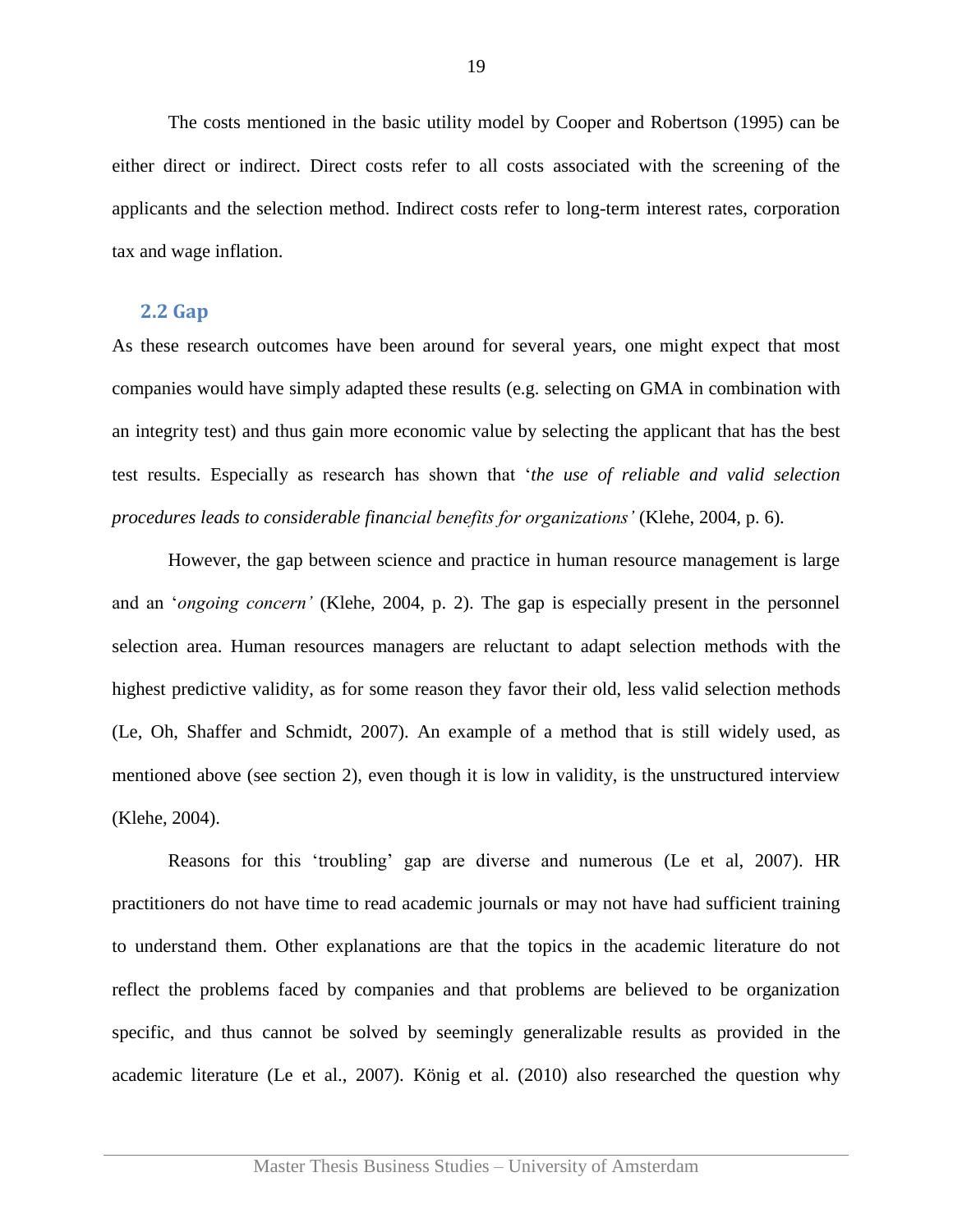practitioners adapt certain selection method, and found three main predictors; applicant reactions to the selection methods, the costs involved, and the extent of diffusion in the field (diffusion refers to the imitation of the behavior of other organizations). Klehe (2004) also found costs or short-term economic considerations to be a factor in the decision making process when deciding which selection method(s) to use. Selection procedures advised throughout the literature often involve high initial costs and take up a lot of time for development. An example of a costly selection method is the assessment center (Klehe, 2004; Ekuma, 2012, Taylor, 2005).

#### <span id="page-19-0"></span>**2.3 Current research**

From the literature review above one can draw some conclusions when it comes to selection methods and predictive validity. Organizations make choices when it comes to deciding which selection methods to use. That is, there are reasons that lead up to the choice of the selection method used. These reasons and choices influence the predictive validity of the selection methods of an organization and therewith its performance. For example, if a human resource manager is highly educated, this person would be aware of the academic literature and would be able to understand the literature. Furthermore, if an organization has sufficient funds available for the use of a selection tool, this can also be expected to lead to higher predictive validity coefficients.

The impact or utility of a selection method of an organization increases as the importance (and salary) of a job is higher (Cooper and Robertson, 1995). This is because the utility of a selection method is calculated using one standard deviation of the salary of the job in question: the higher the salary, the higher the standard deviation will be (as explained in [section 2.2\)](#page-16-0). Therefore focusing attention to selection procedures for higher paid and more important jobs are of greater importance and can yield higher returns on investment than focusing on lower level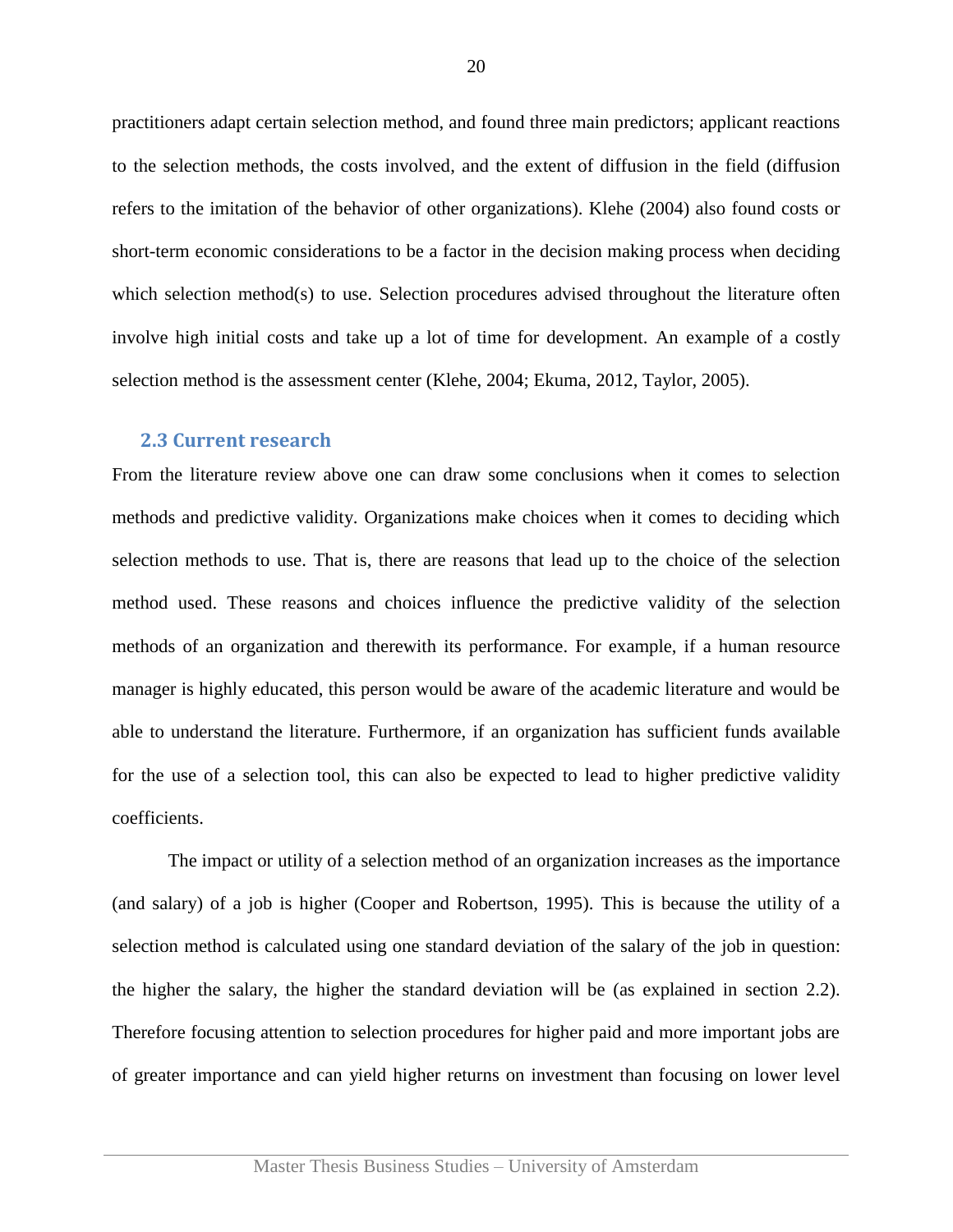jobs. For these reason the current research will focus solely on managerial selection procedures (Schmidt and Hunter, 2003). For the same reasons as mentioned above, much of the previous research on selection methods has also focused on managerial selection (Robertson and Makin, 1986; Shackleton and Newell, 1991; Billsberry, 2005).

The original aim of the research was to predict the predictive validity of selection methods used at organizations. The research design was set up to calculate the overall predictive validity of all selection methods used within an organization. The inter-correlations of the selection methods used by an organization would be used for the calculation of the overall predictive validity quotient. An extensive literature review showed however that not all relevant inter-correlations were available in the academic literature. Therefore, the research has been amended to focus on the most influential selection method in use at organizations today.

The current aim of the research is to predict the predictive validity of the most influential selection method not by looking at the selection method used, but by investigating variables that might influence the choice of the selection method, and therewith the predictive validity. By looking at the variables that influence the choice of the selection method, one can make assumption of the choices made and therewith make predictions of the selection methods used and consequently of the predictive validity of these selection methods. From this perspective, six hypotheses are developed below.

Hypothesis 1 relates to the science-practitioner gap in the personnel selection field. Hypothesis 1 will test the influence of the level of education of the HR manager. The expectation is that the higher the level of education of the HR managers (who are in charge of deciding which selection method(s) will be used) the higher the predictive validity will be. HR managers with an academic education are more likely to be aware of the recent academic research on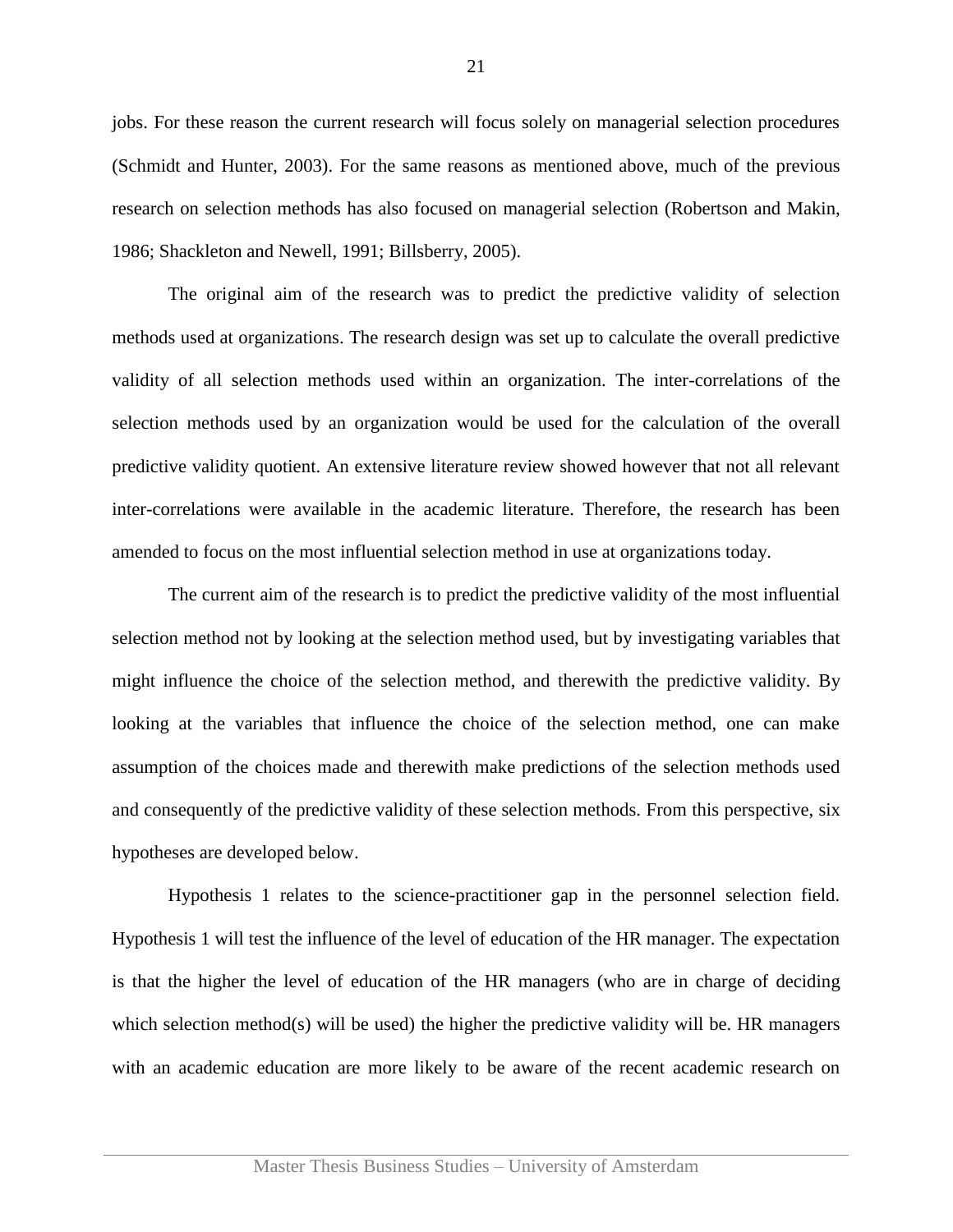personnel selection methods and are more likely to have the skills to understand the literature (Le, Oh, Shaffer and Schmidt, 2007; Rynes, Brown and Colbert, 2002; Terpstra and Rozell, 1997). It is expected that HR managers with an educational background in HR will have more knowledge of the academic literature related to personnel selection which is likely to result in a higher predictive validity.

*H1: The level of education of the HR manager is positively related to the predictive validity of the most influential managerial selection method of the organization, this effect will be moderated by level of education in the human resource management sphere.*

In addition, it is expected that years of experience in the HR sphere will also influence the predictive validity coefficient. Schmidt and Hunter (2004) state that job experience is related to job knowledge, as experience is a medium for learning, and can thus generate an increase in job performance. The expectation is that job experience will lead to higher levels of job knowledge, and it is therefore expected that HR managers with more job experience in the human resources management field will have more knowledge on the managerial selection method(s) with the highest predictive validity coefficient (Schmidt, Hunter and Outerbridge, 1986). Hypothesis 2 is set up to test this relationship (Terpstra and Rozell, 1997).

*H2: The years of job experience the HR manager has in the human resource management field is positively related to the predictive validity of the most influential managerial selection method of the organization.*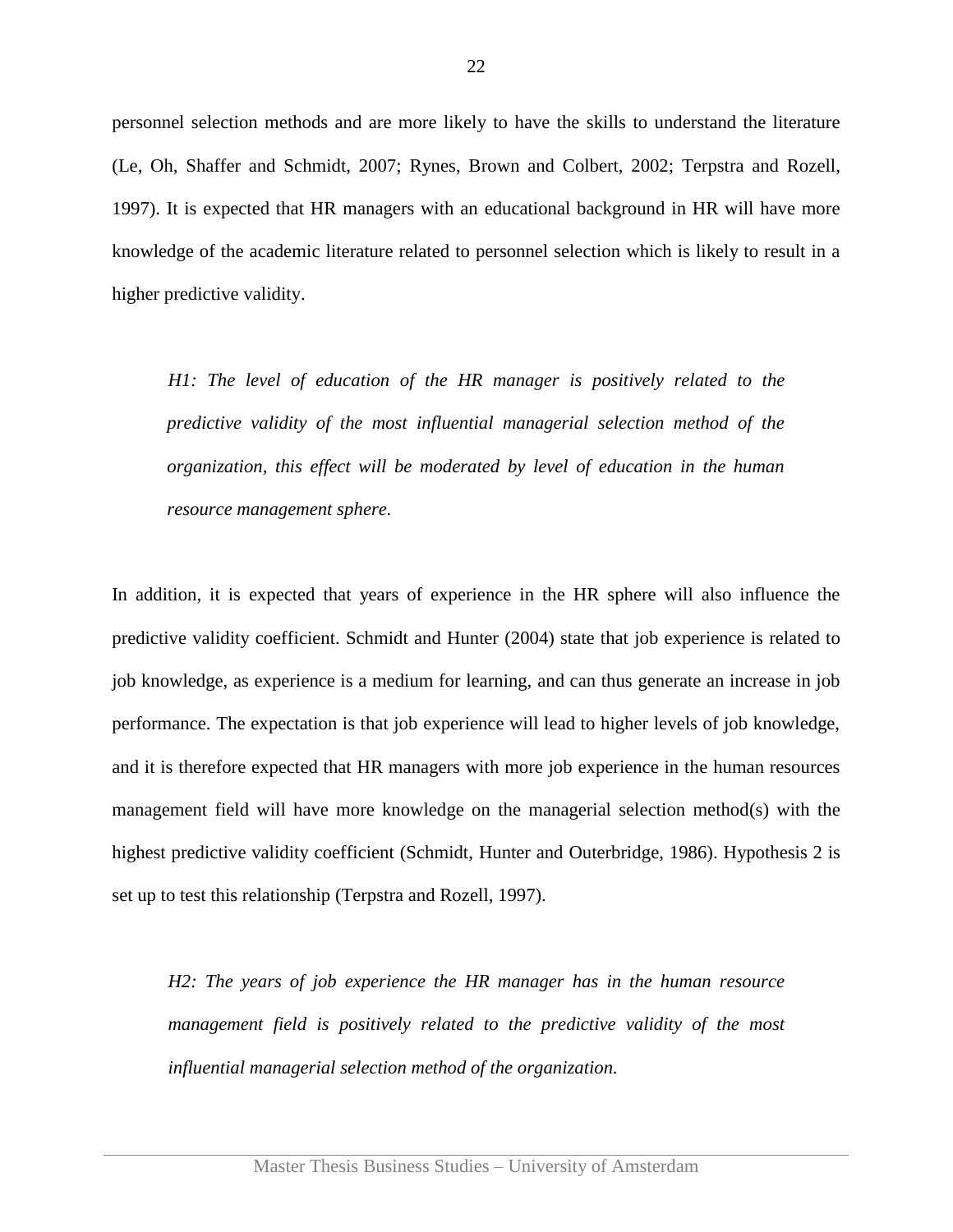Hypothesis 3 also relates to the science-practitioner gap in the personnel selection field. As discussed above, one reason for this gap may be the lack of knowledge among practitioners of the relevant literature on personnel selection. Rousseau (2006) points out that less than one percent of HR managers read the academic literature regularly. Terpstra and Rozell (1993; 1997) found that organizations that adapted recommendations from the academic literature on personnel selection had higher financial performance. Research conducted by Nowicki and Rosse (2002) found that managers are not aware of research and theory that might be helpful to their organization. An HR manager who reads the academic literature regularly can thus influence the financial performance of the organization and therefore the following hypothesis is proposed (Rynes, Brown and Colbert, 2002).

*H3: The more time spent on reading academic journals and periodicals by the HR manager, the higher the predictive validity of the most influential managerial selection method of the organization*

Hypothesis 4 has been set up as the literature review has shown that the costs involved with selection methods is a factor in the decision making process for organizations when deciding which selection method will be used. Therefore, it is expected that the higher the HR budget an organization has, the higher the predictive validity of the most influential selection method will be (Klehe, 2004; Ekuma, 2012, Taylor, 2005). As research has shown that there is a relationship between the number of employees in an organization and the number of managers recruited, it is expected that the HR budget will be positively related to the number of employees (Ordani and Silverstri, 2008; Robertson and Makin, 1986). As firm size is expected to influence the HR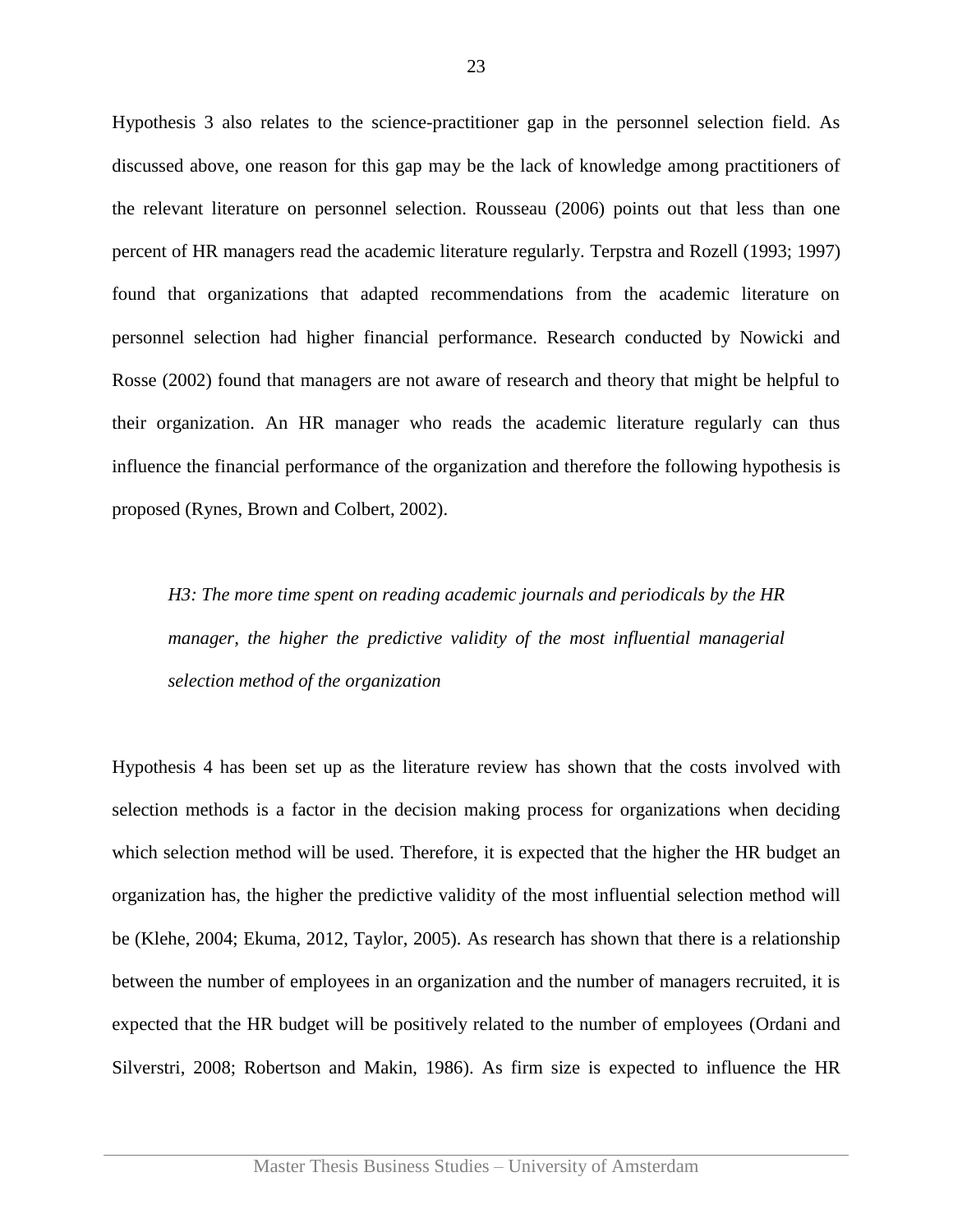budget, and not the other way around, HR budget is expected to mediate the effect between firm size and the predictive validity of the most influential managerial selection method.

*H4: The number of employees an organization has is positively related to the predictive validity of the most influential managerial selection method of the organization, this effect is mediated by the annual HR budget of an organization.*

Hypothesis 5 will test the influence of the selection ratio on the predictive validity of the most influential managerial selection method in use at the organization. As discussed in [section 2.2,](#page-16-0) the selection ratio influences the return on investment, and the larger the pool of applicants the more effectively companies are likely to select their future employees (Beck and Walmsley, 2012). Therefore it is expected that the selection ratio will influence the predictive validity of the most influential selection method used (Lievens, Van Dam and Anderson, 2002). It is hypothesized that when an organization has a larger pool of applicants the predictive validity of the organization's most influential selection method will be higher than when the pool of applicants is smaller. Having more people to choose from should lead to a perceived need for better selection methods and therewith high validity coefficients, as a selection ratio of 1 (or close to 1) makes the need for any selection method, however valid, redundant. Or, as Ployhart (2006, p. 870) states: '*Selection will only be effective and financially defensible if a sufficient quantity of applicants apply to the organization'*.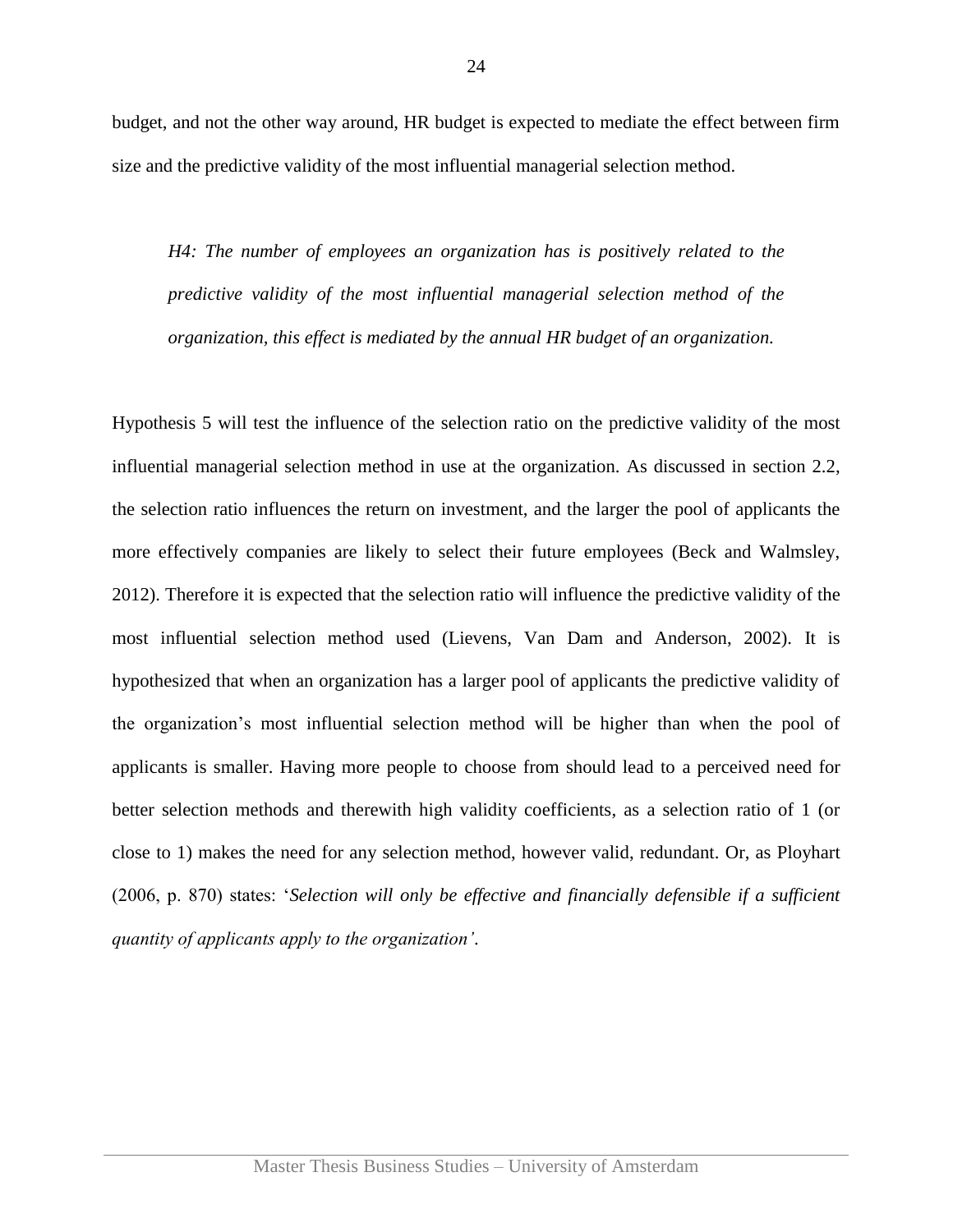*H5: The managerial selection ratio of an organization is negatively related to the predictive validity of the most influential managerial selection method of the organization.*

An observed trend is that most HR practices, including recruitment and selection, are outsourced in order to reduce costs and gain efficiency (Ordanini and Silvestri, 2008). Training personnel to assess applicants is expensive and time consuming. Outsourcing some HR functions might help organizations in responding faster to their changing environment, increasing their flexibility and responsiveness (Kwiatkowski, 2003; Robertson and Smith, 2001; Ordanini and Silvestri, 2008). As most external recruitment and selection agencies have more specialized expertise and market knowledge than internal HR departments (Ordanini and Silvestri, 2008), it is expected that the predictive validity of the most influential selection method of an organization that outsources personnel selection in whole or in part will increase as compared to in-house selection processes. With this in mind, hypothesis 6 has been set up. See the conceptual model (figure 4) for an overview of the hypotheses.

*H6: The more managerial personnel selection activities an organization outsources, the higher the predictive validity of the most influential managerial selection method of the organization will be.*

As selection methods can have value for any organization, the current research can help organizations with detailed insight into their current or future selection process and can provide organizations insight as to how to improve the predictive validity of the managerial selection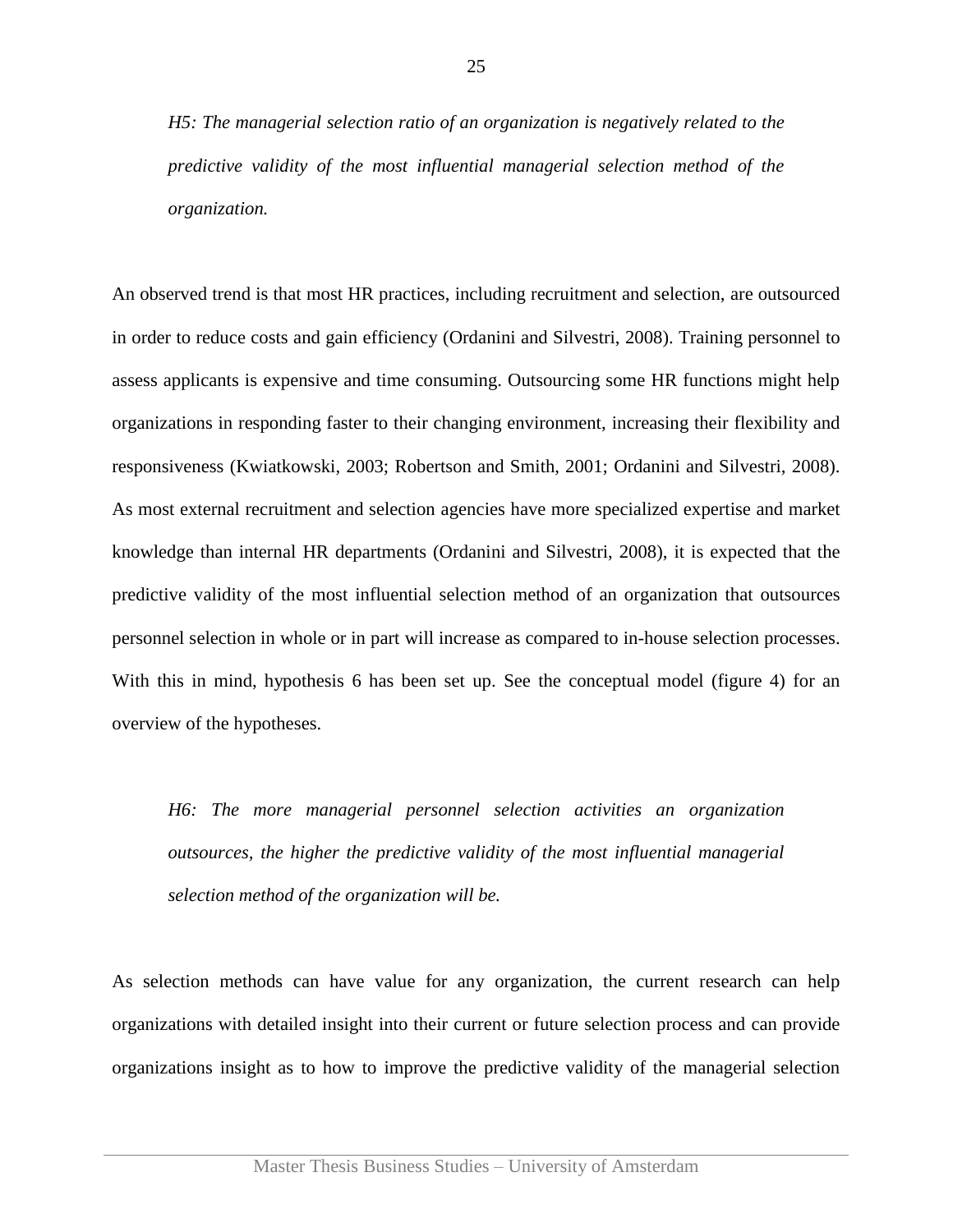process. Using the selection methods with the highest predictive validity will also influence the utility of the method used, and can positively influence to the overall performance on the organization. The current research also further investigates the possible reasons for organizations to adapt a certain selection method. The hypotheses can help explain and close the scientistpractitioner gap further, as level of education of the HR manager, years of experience of the HR manager in the HR sphere, the organization's HR budget, the managerial selection ratio and degree to which the managerial selection process is outsourced are expected to influence the choice of the selection method used.

The current research can be an addition to the already existing literature on the scientistpractitioner gap. This gap has troubled researchers and it calls for the need for evidence-based management (Rynes, Giluk and Brown, 2007). Even though evidence-based is a self-explaining term (management decisions based on evidence), it can best be clarified by the following statement: '*Evidence-based management means translating principles based on best evidence into organizational practices'* (Rousseau, 2006, p. 256). Practitioners can use recent academic literature as evidence; every time a change is proposed within a company, one should ask for evidence to support this change (Pfeffer and Sutton, 2006).

The current investigation will give insight into the scientist-practitioner gap present within the personnel selection field. On top of that, it will give insight into the selection methods used by companies nowadays, and their reasons for doing so.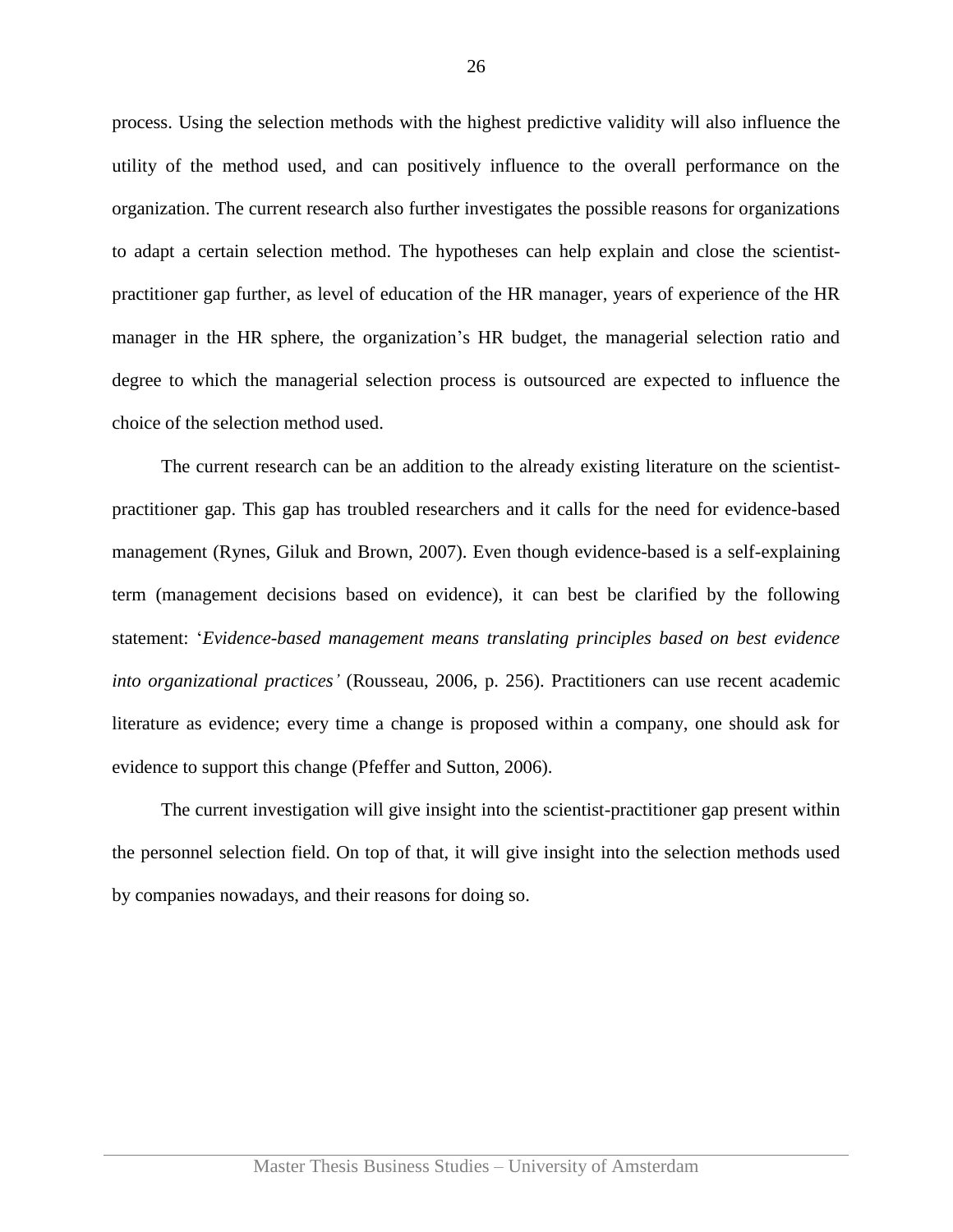

Figure 4: Conceptual model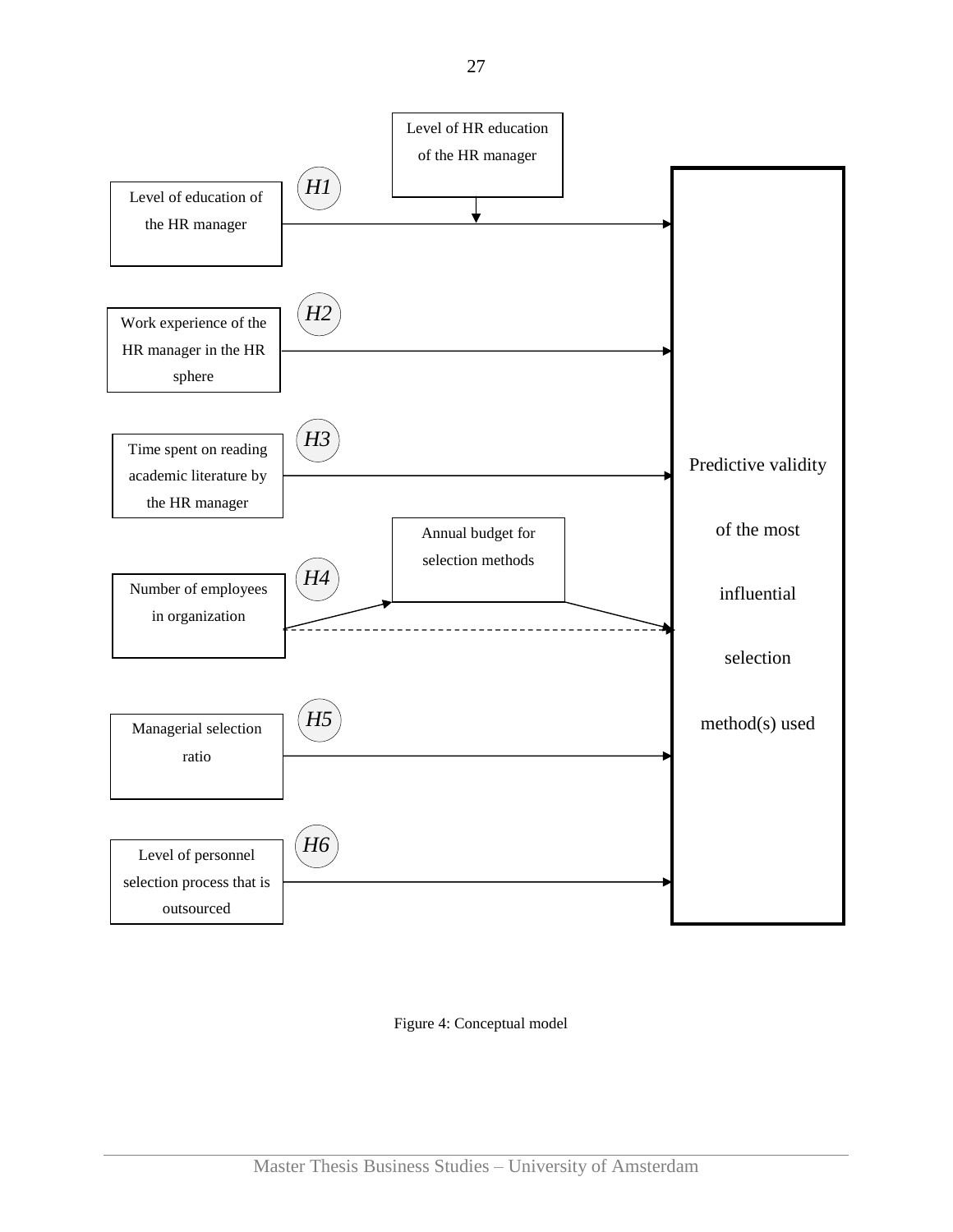#### <span id="page-27-0"></span>**3. Methodology**

In this chapter an overview will be given of the methodology used to gather the data for the research hypotheses as described above. First, a description of the questionnaire and the data collection channels will be given, after which the individual variables will be explained.

#### <span id="page-27-1"></span>**3.1 Data Collection**

Data has been collected with the use of an online questionnaire administered to the HR departments of different companies in the Netherlands, Europe and worldwide. The questionnaire was addressed to the human resource directors or managers in charge of deciding which selection methods are being used within his or her organization (Piotrowski and Armstrong, 2006). As it is always desirable to generate the largest sample size to reduce margins of error, different channels of data collection were used. An online tool (Qualtrics.com) was used where respondents were asked to answer the questions. The questions were kept short and limited to help increase the response rate. For a complete overview of the questionnaire, see appendix A.

A test phase was set up in order make sure the questionnaire was suitable for distribution. A total of nine different respondents pilot tested the questionnaire, of which five were within the target audience (HR managers). The feedback provided by the test respondents was mainly positive, only small adjustments were made to the questionnaire (e.g. improving sentence structure).

The questionnaire was sent to the professional HR organisation European Association for People Management (EAPM), to ask for their help with administering the questionnaire among their member organisations. The EAPM did not reply to our requests. As all individual members were listed on the EAPM website, the member organisations of the EAPM were addressed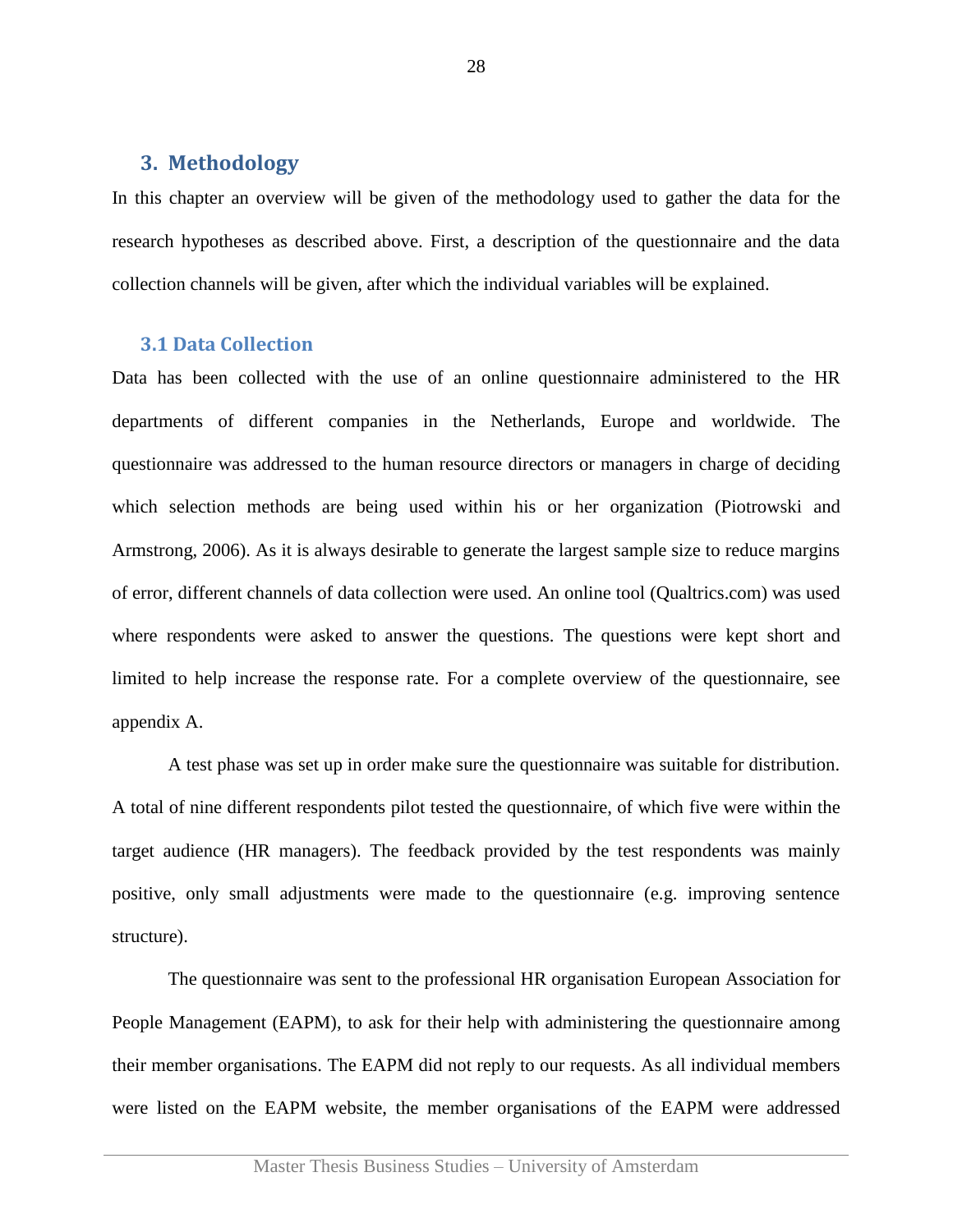individually. From the 25 member organisations of the EAPM, two replied and were willing to post our call for participation in our research (CyHRMA from Cyprus and HENRY from Finland). The organisations were asked to add a small description of this research and the link to the online questionnaire in their digital newsletter.

Dutch HR organisations were also addressed to help with the call for participation. Of the five organisations, IntermediairPW and HRbase.info were willing to help. A call was posted on the websites of IntermediairPW and HRbase.info as well as in their weekly newsletters.

As a final method of collection, the online HR group of LinkedIn was addressed (Linked:HR, 800,000 members worldwide). After granting us permission to use their online platform, the call for participation was posted online weekly for a several weeks.

#### <span id="page-28-0"></span>**3.2 Descriptive statistics**

Despite the numerous data collection channels and efforts, the questionnaire has only been fully completed *57* times. After cleaning the data files of outliers, illogical and missing data, (to complete missing date, the Hotdeck imputation was used as described by Meyers (2011), the sample size decreased to *n=53*. Out of these *53* respondents, *22* were male (*41.51%*) and 31 were female (*58.49%*). Of the sample size, *45* respondents (*84.91%*) indicated to have a university Master's degree of higher, of which *4* (7*.55%*) indicated to have a Doctor of Philosophy (Ph.D.) degree. From the highest level of education completed, *16* respondents (*30.19%*) indicated that their degree was not related to the HR field, *25* respondents (*47.17%*) indicated that their degree was somewhat related to the HR field and *12* respondents (*22.64%*) indicated that their degree was completely related to the HR field. The geographical distribution of the respondents company's was as follows: *18* respondents (33.96*%*) had their company located in Cyprus, *18*  respondents (*33.96%*) were located in Finland, 11 respondents (*20.75%*) were located in the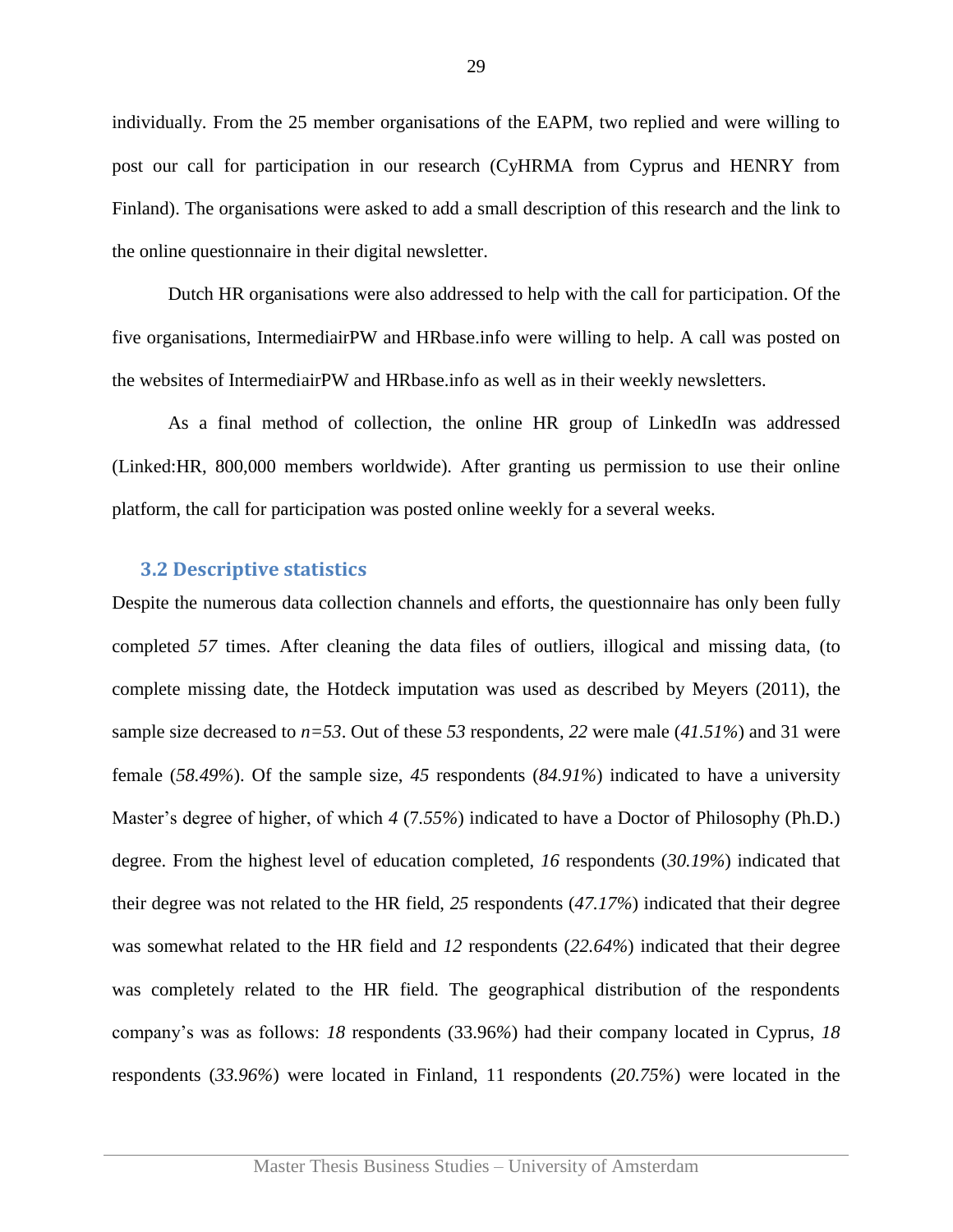Netherlands, *3* (5*.66%*) in the United States of America and *1* (1*.89%*) from Greece, *1* from Spain and *1* from Switzerland.

The most used and most influential selection methods out of the 53 respondents were the unstructured interview (*16/53, 30.19%)* and the GMA test (*16/53, 30.19%).* The experience in years of the applicant was selected as the most influential selection method in 7 out of 53 cases (*13.21%)* and the knowledge test was selected 3 out of 53 cases (*5.66% ).* 

#### <span id="page-29-0"></span>**3.3 Variables**

The variable 'the managerial selection method(s) used' was assessed by providing the respondent with sixteen out of the nineteen selection methods used by Schmidt and Hunter (1998), two selection method were taken out: Training and Experience (T&E) behavior consistency method and the T&E point method, as they are believed to be irrelevant for this research as no evidence that these two methods are still (widely) used was found in the literature. One method from Schmidt and Hunter (1998) has been taken out as it is only applicable to selection within an organization (peer ratings) e.g. for promotion purposes. Two selection methods were added, adapted from the research conducted by Ryan et al. (1999): the physical ability test and the foreign language test, totalling the number of selection methods to eighteen. Each selection method was accompanied by a brief explanation what it entails. See [appendix B](#page-53-0) for an overview of the selection methods used by Schmidt and Hunter. Each selection method was evaluated using a dichotomous variable; respondents were asked to state whether they use the selection method (coded as 1) or not (coded as 0). If a respondent selected two or more selection methods, a follow-up question asked the respondent to indicate how much weight is given to each of the selection methods (using a slider appearance) in the final selection decision, where the total had to equal 100%.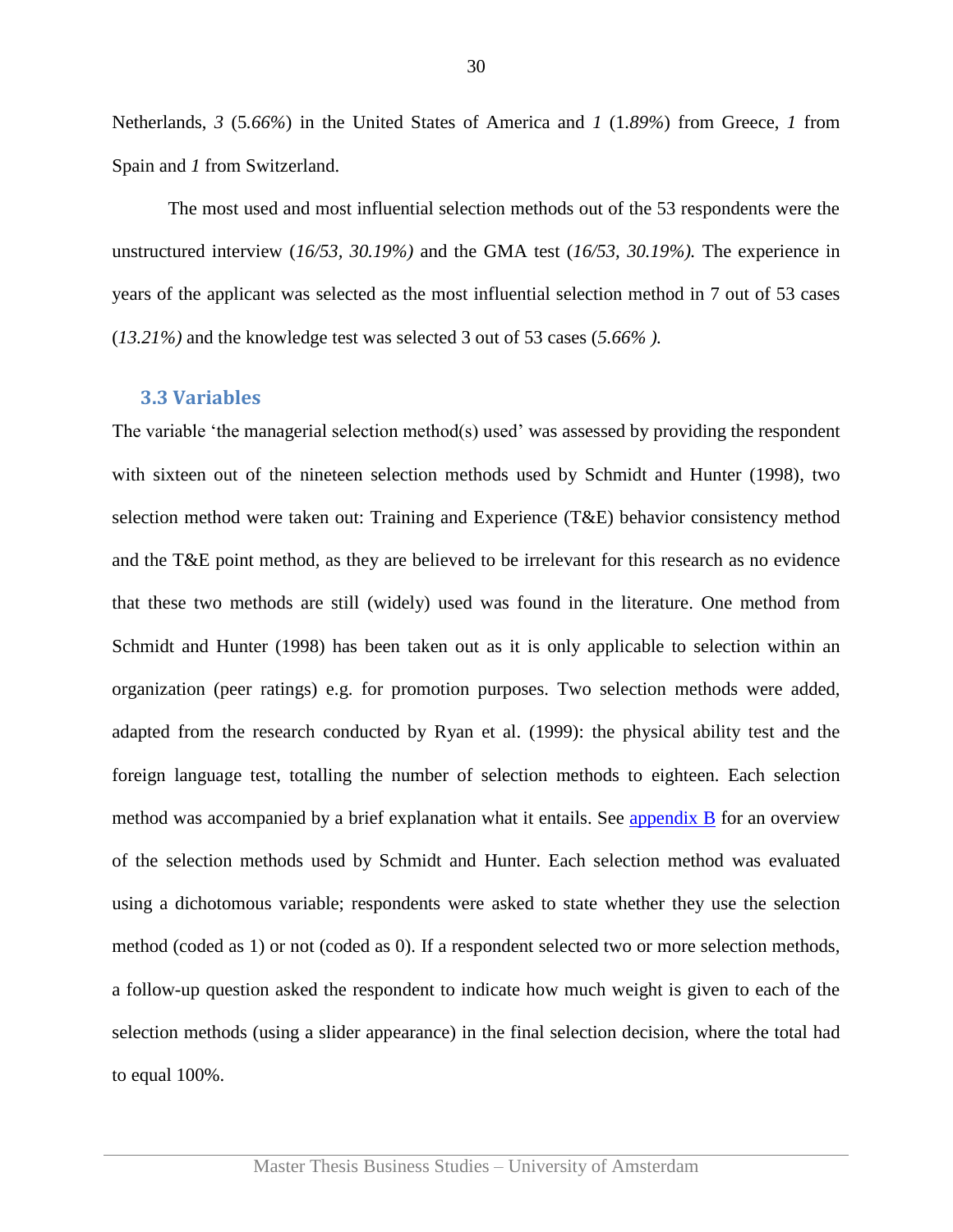Level of education was measured by asking respondents to state their highest level of education, by giving them seven levels of education to choose from: Elementary school (1), High school (2), Intermediate vocational education (3), Higher vocational education (4), University education - Bachelor (5), University education - Master (6) and Doctor of Philosophy (Ph.D.) (7). The respondents were also asked if their education is related to the field of HR using a three point scale (not at all related, somewhat related and completely related to HRM). Years of work experience was measured using a drop down menu, where respondents could select the years and months of work experience.

The variable 'time spent reading academic literature' was measured by asking respondents how much time they spent reading academic journals or periodicals by using a five point scale adapted from Rynes et al. (2002). The following scale was used (the time indications were added to give a clearer overview for the respondents): (1) never, (2) rarely – once a year, (3) sometimes – once every three months, (4) usually – once a month and (5) always - once every two weeks or more. A follow-up question asked respondents (those who had answered with rarely or more) which periodicals they read. A list was presented which contained most HR journals and periodicals, the list was adapted from Rynes et al. (2002).

Annual budget was measured using a semi-closed question where respondents could fill in the annual HR budget. Using an open question (numbers only), respondents were asked to state the approximate number of full time employee equivalents (FTE's) in the organisation as well as the number of FTE's in the HR department. The average selection ratio of the managerial selection procedure started with a brief explanation of the term selection ratio. The variable was measured using a slider, respondents could use the slider to indicate the selection ratio between 0 and 1.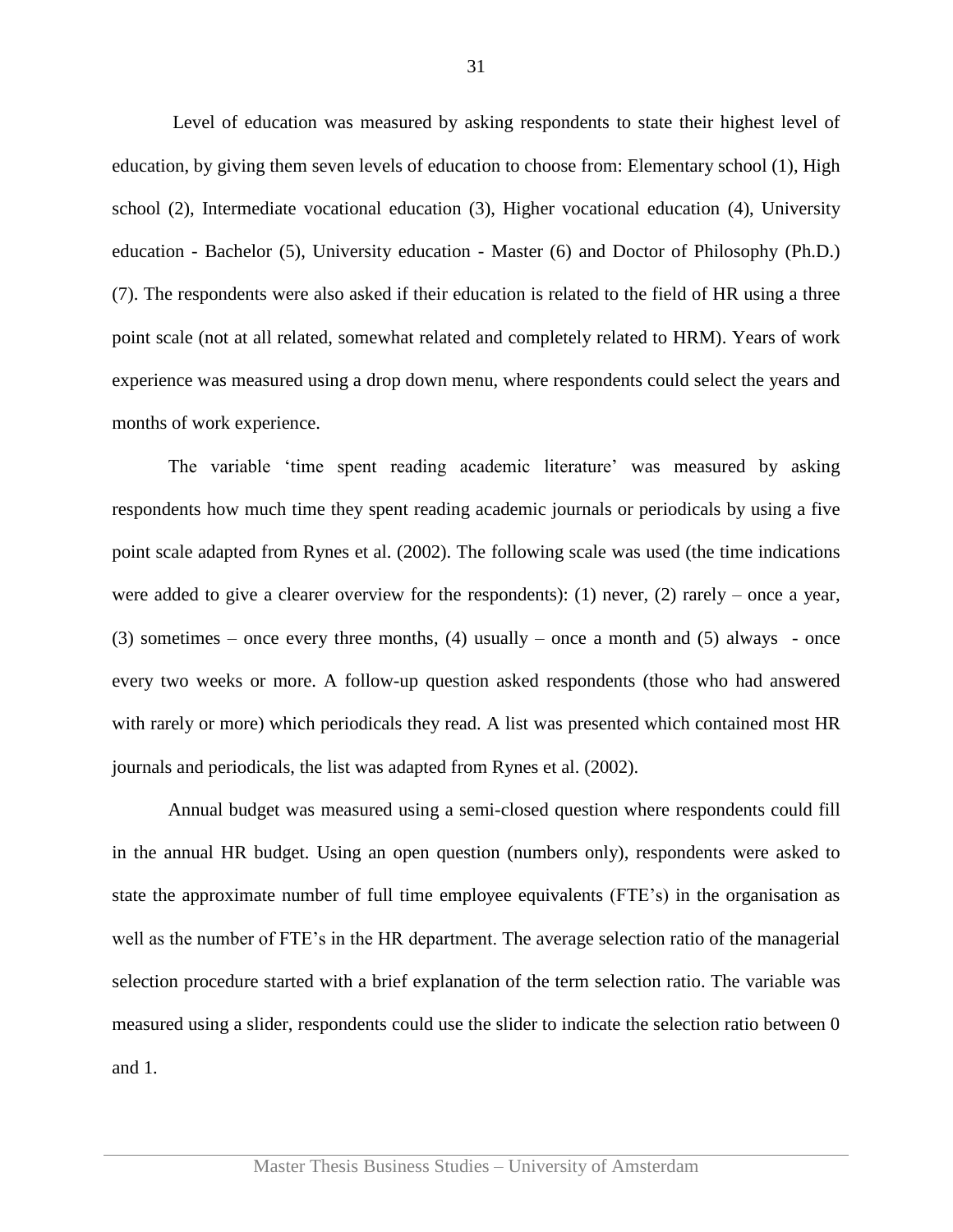The question whether or not the company outsources its personnel selection activities, was assessed using the five point scale adapted from Ordanini and Silvestri (2008, pp. 380-381):  $(1)$  – the personnel selection process is not outsourced;  $(2)$  – only the job seeking and advertising are outsourced, and the service provider acts as a mere collector of candidates; (3) – the service provider also handles the pre-screening phase and the management of curricula database by checking the level of fit between curricula and firms requirements;  $(4)$  – the firm also outsources the design of the selection procedure, and the service provider realizes the first step of candidate selection; (5) – the entire selection process is outsourced.

Several control variables were added to the questionnaire. These include questions on age, gender, job title, country and industry type. In line with the research done by Ordanini and Silvestri (2008), a dichotomous variable was added to assess if the company is part of a business group controlled by a parent company (coded as 1) or if the company is independent (coded as 0). Research has indicated that companies belonging to a business group tend to have less freedom in managing their HR activities. Therefore, if respondents indicated that they belong to a business group, a follow-up question was added that asked the respondent if the selection design is centrally organized by the parent organization or not. A question was added to check if the respondent is actually in charge of deciding which selection method(s) are being used within their organization. The final control variable was the size of the HR department in terms of the number of full-time employee equivalents (FTE). See Appendix C for a full overview of the questionnaire used.

In order to answer the hypotheses, the data on selection methods was used to obtain the predictive validity coefficients as found in meta-analyses (Schmidt and Hunter, 1998) on this topic. Research has shown that predictive validity of GMA coefficients tend to be the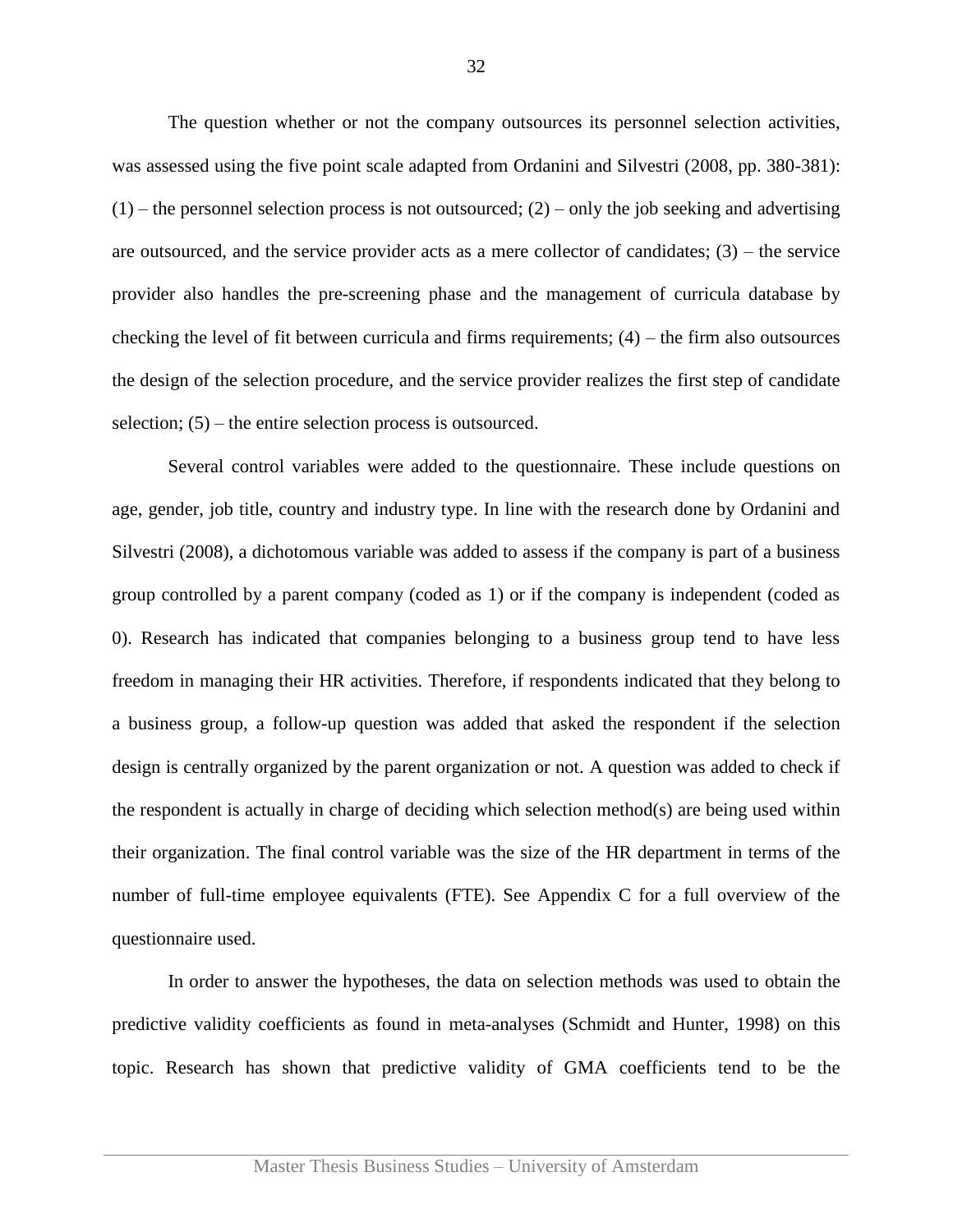generalizable over different countries (Bertua, Anderson and Salgado, 2005; Salgado, Anderson, Moscoso, Bertua and De Fruyt, 2003, Salgado and Anderson, 2003).

The questionnaire asked respondents to indicate to what extent each of the selection methods used contribute to the final decision making process. From the weights given to each selection method, the selection method with the highest contribution (the most influential selection method) was used for the data analysis. All questionnaire responses were anonymous. The data were analyzed using the data-analysis program SPSS.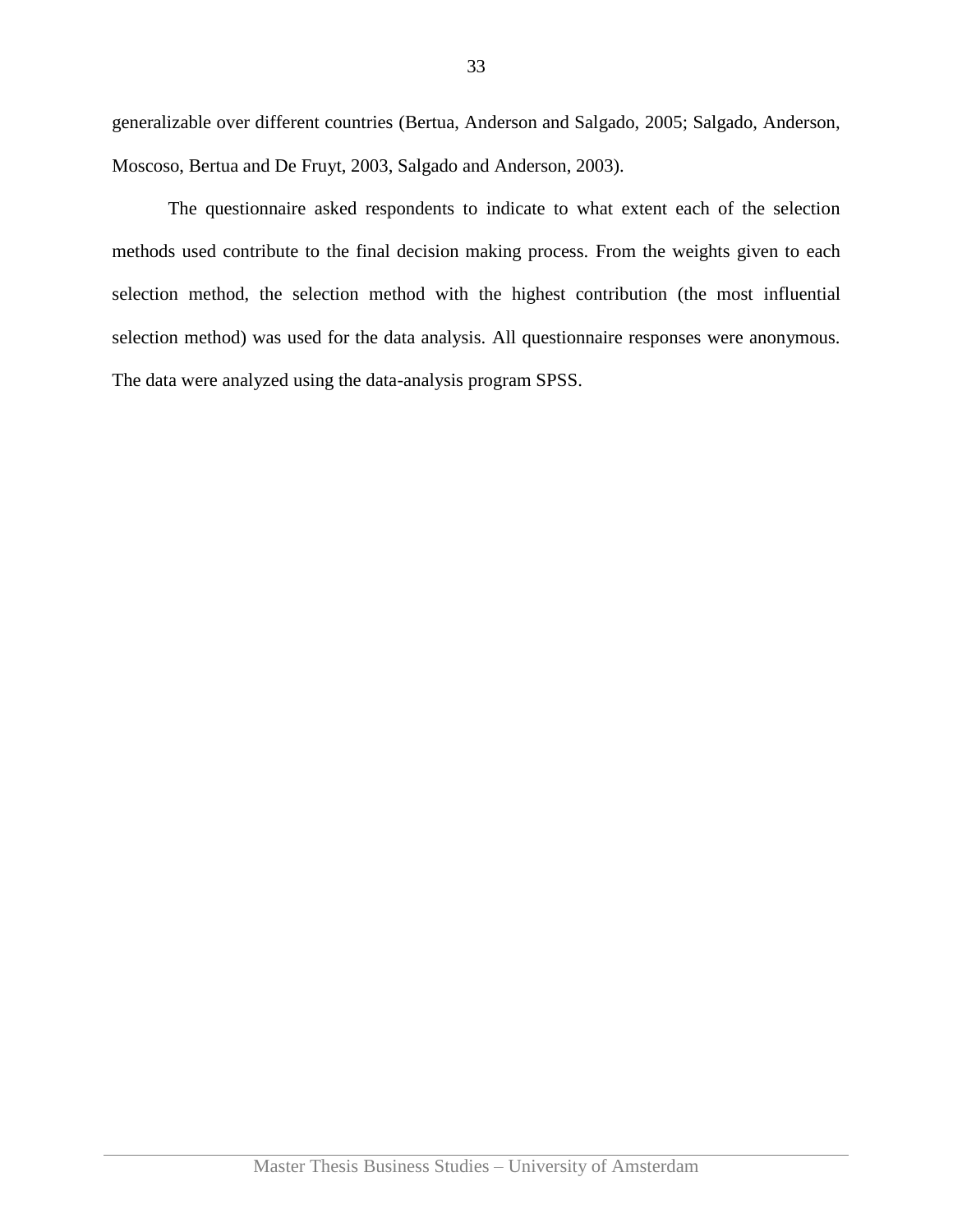#### <span id="page-33-0"></span>**4. Results**

Using statistical analysis, the results retrieved from the data for the hypotheses are presented in this section. First some general statistics will be presented and then each of the hypotheses and their statistical results will be presented individually.

#### <span id="page-33-1"></span>**4.1 Hypotheses testing**

All variables used to test the six hypotheses, are presented in the correlation matrix below (table 1). As can be seen in the table, only level of education has a significant correlation with the predictive validity of the most influential selection method used.

|                               | Mean         | SD.           |           | 2         | 3         | 4       | 5       | 6         |       | - 8   |
|-------------------------------|--------------|---------------|-----------|-----------|-----------|---------|---------|-----------|-------|-------|
| 1. Predictive validity        | 0.38         | 0.13          | $(\cdot)$ |           |           |         |         |           |       |       |
| 2. Number of FTE              | 1,178.94     | 2,713.32      | .084      | $(\cdot)$ |           |         |         |           |       |       |
| 3. HR Budget                  | 6,961,641.51 | 23,157,096.03 | .086      | $-.061$   | $(\cdot)$ |         |         |           |       |       |
| 4. Level of outsourced HR     | 1.40         | 0.88          | $-.225$   | $-159$    | $-.030$   | $(-)$   |         |           |       |       |
| 5. Selection ratio            | 0.17         | 0.18          | .139      | .103      | .161      | $-.047$ | $(-)$   |           |       |       |
| 6. Read academic journals     | 4.28         | 2.94          | .011      | $-.069$   | $-.013$   | -.066   | $-.074$ | $(\cdot)$ |       |       |
| 7. Work experience (in years) | 146.02       | 108.31        | .160      | .189      | $-.118$   | .046    | $-012$  | .095      | $(-)$ |       |
| 8. Level of education         | 5.81         | 0.81          | .234      | .049      | $-.045$   | .133    | .273    | .185      | .291  | $(-)$ |

**Table 1. Scale means, SD's and Intercorrelations**

Note: Correlations greater than  $r = (.23)$  are significant at  $p < .05$  (one tailed)

For the first hypothesis (1a), the Pearson correlation test, as presented in table 1, was conducted to investigate the relation between the level of education (EDU) and the predictive validity of the most influential selection method used (PV). There was a statistically significant difference between the two variables at the  $p < .05$  level;  $r = .234$ ,  $n = 53$ ,  $p = .046$ . Support was found for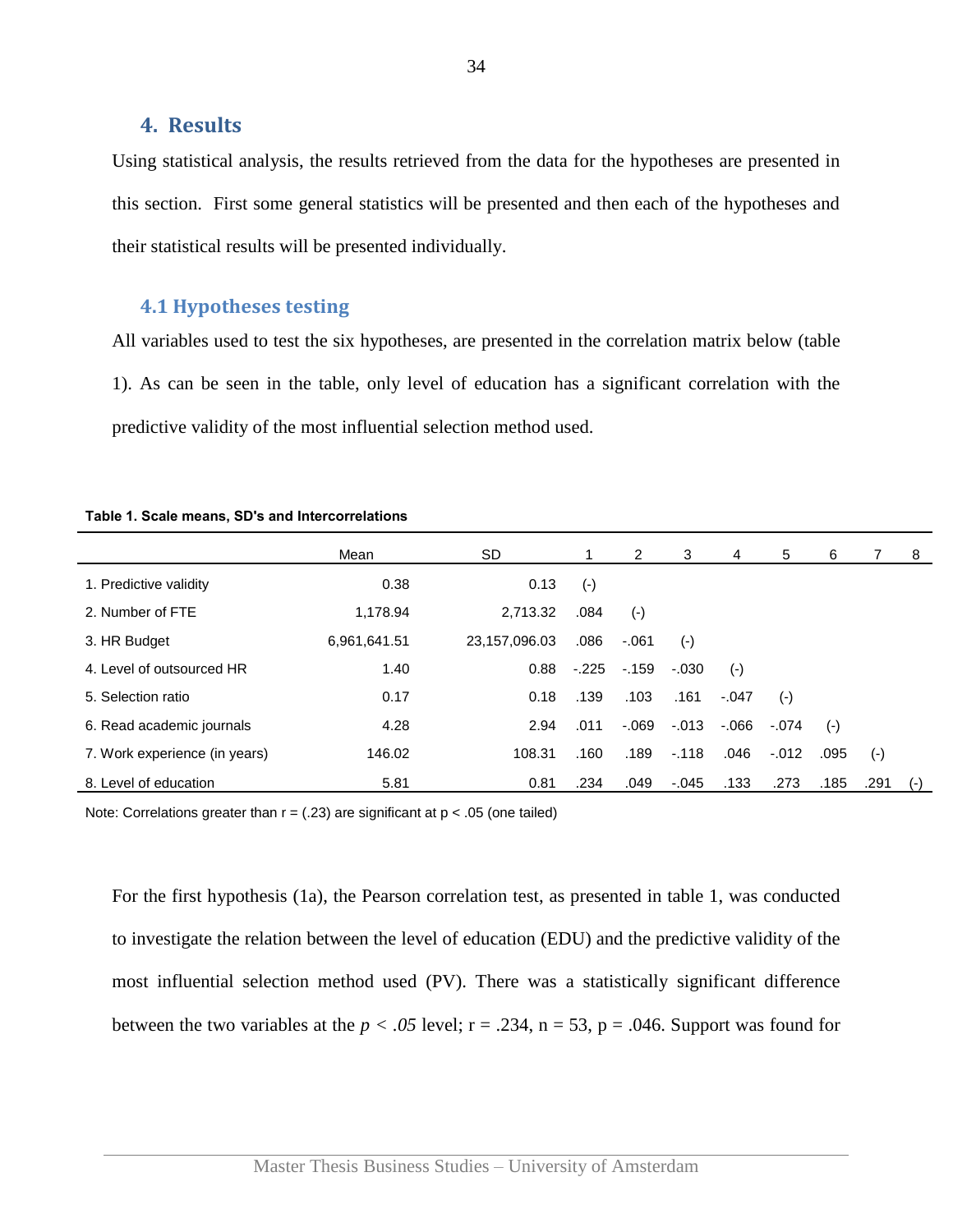hypothesis 1a, as a significant difference was present, the null hypothesis was rejected. However, the effect size of a correlation of .234 is considered small (Cohen, 1993).

A regression analysis (using 'Process' by Hayes, 2013) was also conducted to investigate the relation between EDU, with the level of HR education of the HR manager (EDUHR) as a moderator, and the predictive validity of the most influential selection method used (PV); hypothesis 1b. The total variance explained by the model was 7.64 %, F  $(3, 49) = 1.3505$ , p = .2689. The regression analysis, using EDUHR as a moderator, showed no support for hypothesis 1b, as no significant interaction was present; the null hypothesis was not rejected.

For hypothesis 2, the Pearson correlation test, as presented in table 1, was conducted to investigate the relation between the work experience of the HR manager in the HR sphere (EXP) and the predictive validity of the most influential selection method used (PV). There was no statistically significant difference between the two variables at the  $p < .05$  level;  $r = .160$ ,  $n = 53$ ,  $p = 0.127$ . No support was found for hypothesis 2, as no significant interaction was present, the null hypothesis was not rejected.

Hypothesis 3 was tested using the Pearson correlation test, as presented in table 1, to investigate the Time spent on reading academic literature by the HR manager (RJ) and the predictive validity of the most influential selection method used (PV). There was no statistically significant difference between the two variables at the  $p < .05$  level;  $r = .011$ ,  $n = 53$ ,  $p = .468$ . No support was found for hypothesis 3, as no significant interaction was present, the null hypothesis was not rejected.

For hypothesis 4 the Pearson correlation was conducted to investigate the relation between the number of employees (FTE) and the predictive validity of the most influential selection method used (PV). There was no statistically significant difference between the two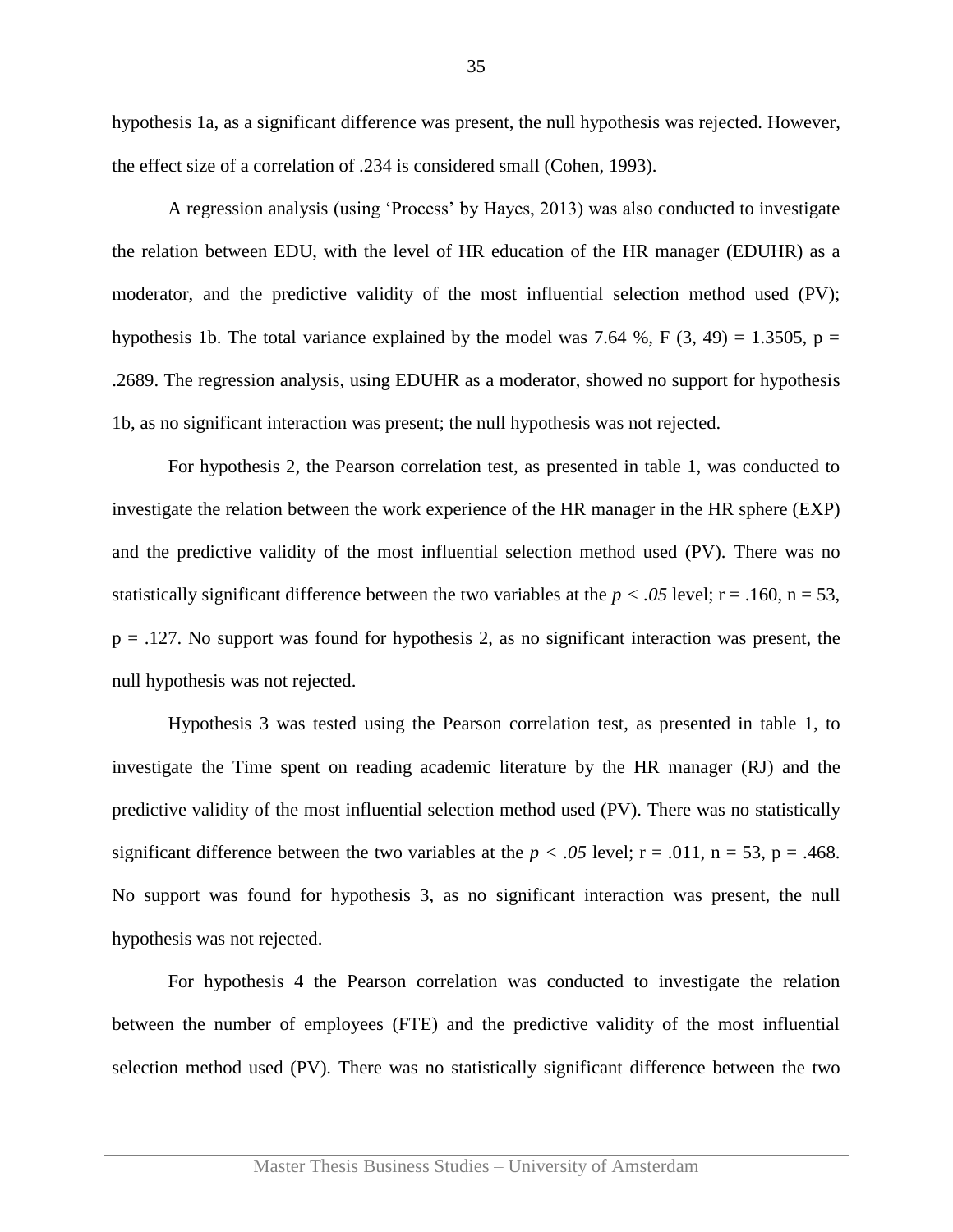variables at the  $p < .05$  level;  $r = .084$ ,  $n = 53$ ,  $p = .276$ . A regression analysis (using 'Process' by Hayes, 2013) was also conducted to investigate the relation between FTE, with the budget available for selection methods (BUDGET) as a mediator, and the predictive validity of the most influential selection method used (PV). The total variance explained by the model was 1.53 %, F  $(2, 50) = .3872$ ,  $p = .6810$ . The Pearson correlation and the regression analysis showed no support for hypothesis 4, as no significant interaction was present; the null hypothesis was not rejected.

For hypothesis 5 the Pearson correlation test was conducted, to investigate at the managerial selection ratio (SR) and the predictive validity of the most influential selection method used (PV). There was no statistically significant difference between the two variables at the  $p < .05$  level;  $r = .139$ ,  $n = 45$ ,  $p = .161$ . No support was found for hypothesis 5, as no significant interaction was present, the null hypothesis was not rejected.

The Pearson correlation, as presented in table 1, was conducted between the level of personnel selection process that was outsourced (OUTSOURCED) and the predictive validity of the most influential selection method used (PV) to find support for Hypothesis 6. There was no statistically significant difference between the two variables at the  $p < .05$  level;  $r = -.225$ ,  $n =$  $45$ ,  $p = .052$ . No support was found for hypothesis 6, as no significant interaction was present, the null hypothesis was not rejected.

#### <span id="page-35-0"></span>**4.2 Regression**

To further investigate the relations between the dependent variable (PV) and the independent variables as presented in figure 4, a regression analysis was used. The six variables were added to the regression model. The model did not reveal any significant results,  $F(6, 46) = 1.229$ ,  $p =$ .309. By looking at the correlation quotations, a regression model was set up yielding a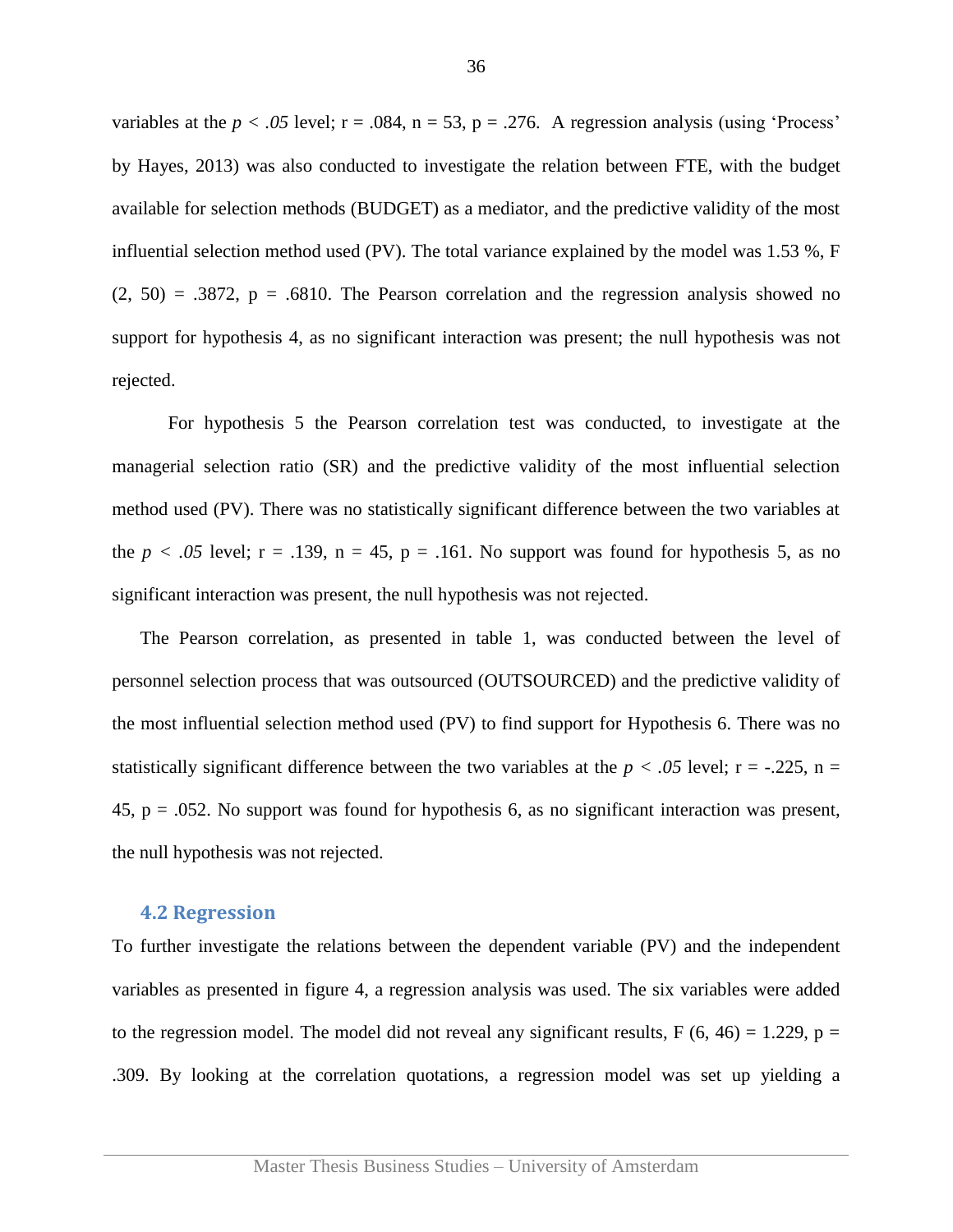significant result. The two variables EDU and OUTSOURCED were added to the model to predict the level of the predictive validity. The total variance explained by the model was 12.2%, F (2, 50),  $p = .039$ . Out of the two variables, the EDU variable showed a statically significant result (beta = .268,  $p = .50$ ). The OUTSOURCED variable showed a marginally significant beta of  $-.261$  with  $p = .057$ .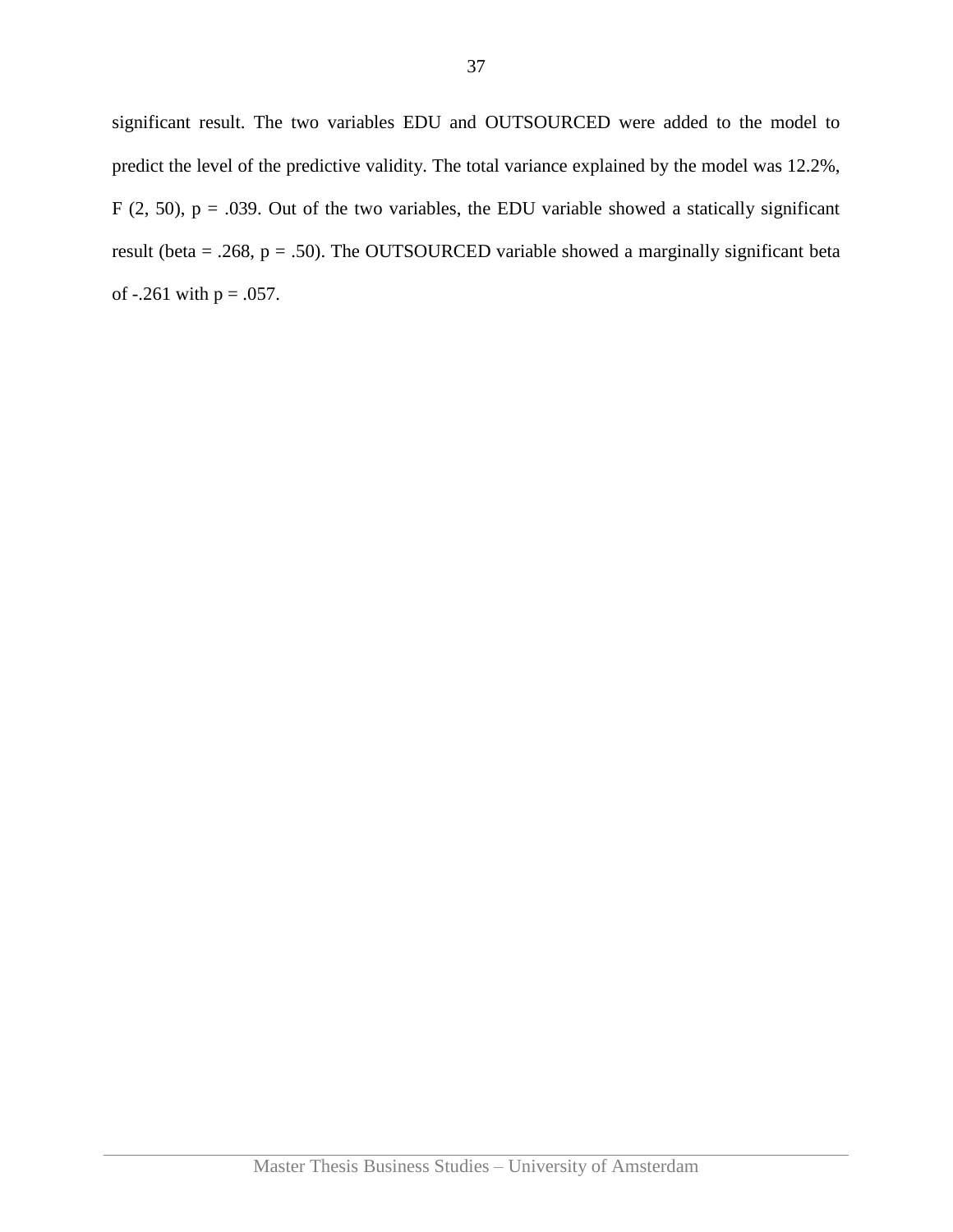#### <span id="page-37-0"></span>**5. Discussion**

This section will discuss the results as presented above and provide an overview of the supported hypotheses. Implications for theory and for the real-world practice are discussed and further research possibilities are presented.

Hypothesis 1a tested the relation between level of education and the predictive validity of the most influential selection method used (PVMISM). The analysis of the data showed support for hypothesis 1a. The correlation found for hypothesis 1a showed a small to medium effect size (r *= .234*) in the relation between the level of education and the predictive validity of the most influential selection method used. This is in line with research conducted by Le, Oh, Shaffer and Schmidt (2007), Rynes, Brown and Colbert (2002) and Terpstra and Rozell (1997).

When looking at the independent variable - the predictive validity of the most important selection method used - one could also argue that this can be seen as an indicator of job performance of the HR manager in charge. With this in mind, the result found for hypothesis 1a is in line with the research conducted by Schmidt and Hunter (1998). Their research showed a small effect size between level of education and job performance. The hypothesized moderator the level of education related to HR – did not show a significant result.

Hypothesis 2 till 6 were set up to test the link between the following independent variables: years of work experience (H2), time spent reading academic literature (H3), number of employees in the organisation, the managerial selection ratio (H4) and the level of the personnel selection process that is outsourced (H5) and the dependent variable PVMISM. Hypothesis 2 till 6 had to be rejected.

In line with research done by Schmidt and Hunter (2004), Schmidt, Hunter and Outerbridge (1986) and Terpstra and Rozell (1997), a relationship was expected between years of work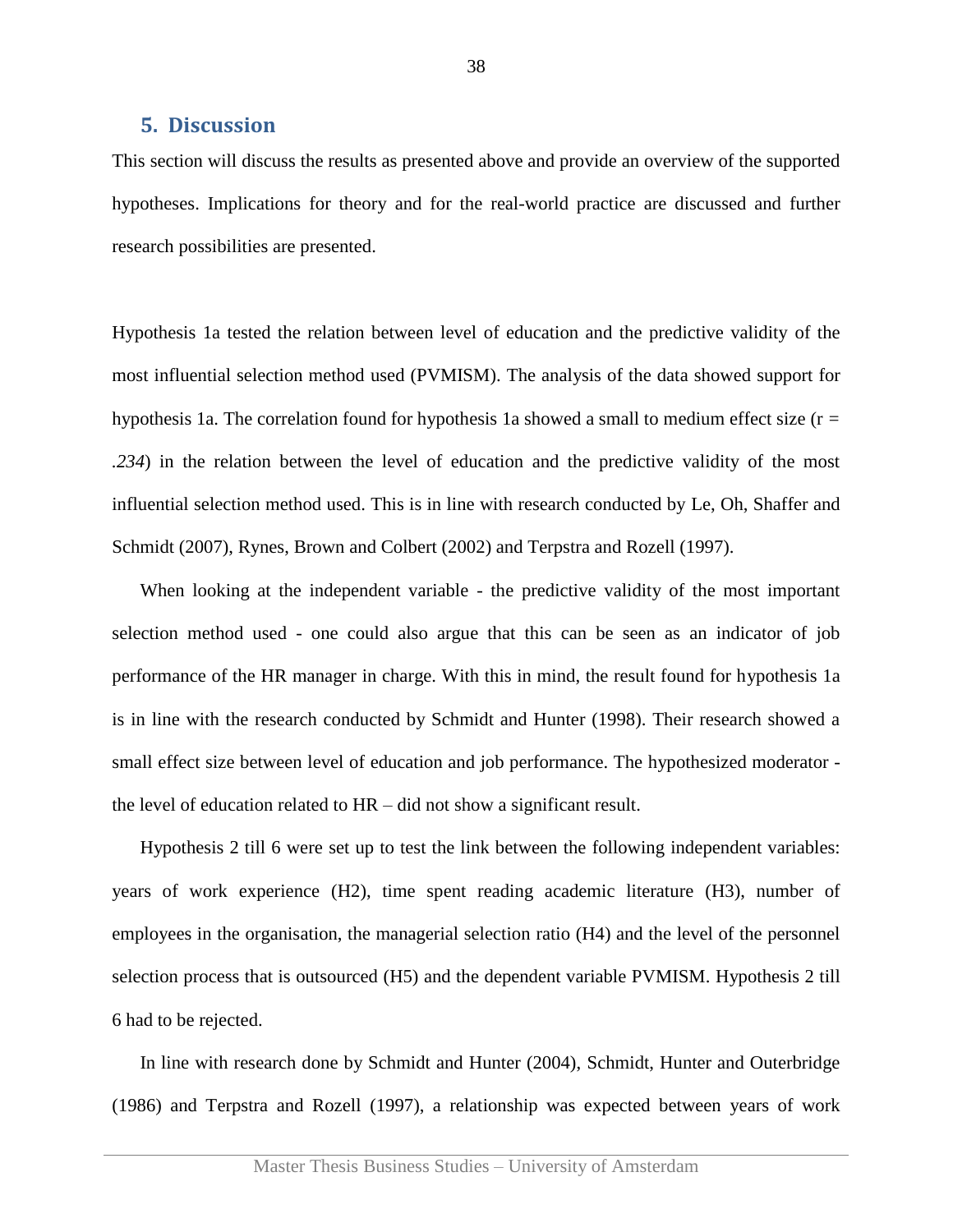experience and the PVMISM (Hypothesis 2). However the data analysis did not reveal any significant results.

In hypothesis 3 it was hypothesized that HR managers that spend more time reading academic journals will choose a selection method with a higher predictive validity than HR managers that spend less time reading academic literature. The analysis of the data showed no significant link between the two variables. The mean of 4.28 (out of five) for the variable time spend reading academic journals, shows that a large number of respondents do read academic literature. Out of the 53 respondents, twelve respondents (*22.6%)* indicated that they read academic journals (pertaining to HR) once a month (4/5) and twenty respondents (*37.7%*) indicated that they read academic journals every two weeks (5/5). This is in contradiction with the research conducted by Nowicki and Rosse (2002), who found that managers are not aware of research and theory that might be helpful to their organization, and with Rousseau (2006), who points out that less than one percent of HR managers read the academic literature regularly. Even though the majority of the respondents in the current sample do indicate to read the academic literature, this does not reflect in the predictive validity of the selection method chosen as the most influential within their organization. The presented finding could be attributed to the restricting in range in the sample. As the sample size is rather small, not a great diversity of respondents would have been likely to complete the questionnaire (as shown in the number of countries participating). It is most likely that similar respondents would have completed the questionnaire (e.g. respondents all reading similar journals). A wider range of respondents, resulting in a larger sample size, could attribute to more generalizable findings.

The number of employees (FTE) within an organization was expected to positively influence the predictive validity of the most influential selection method, as set out in hypothesis 4. With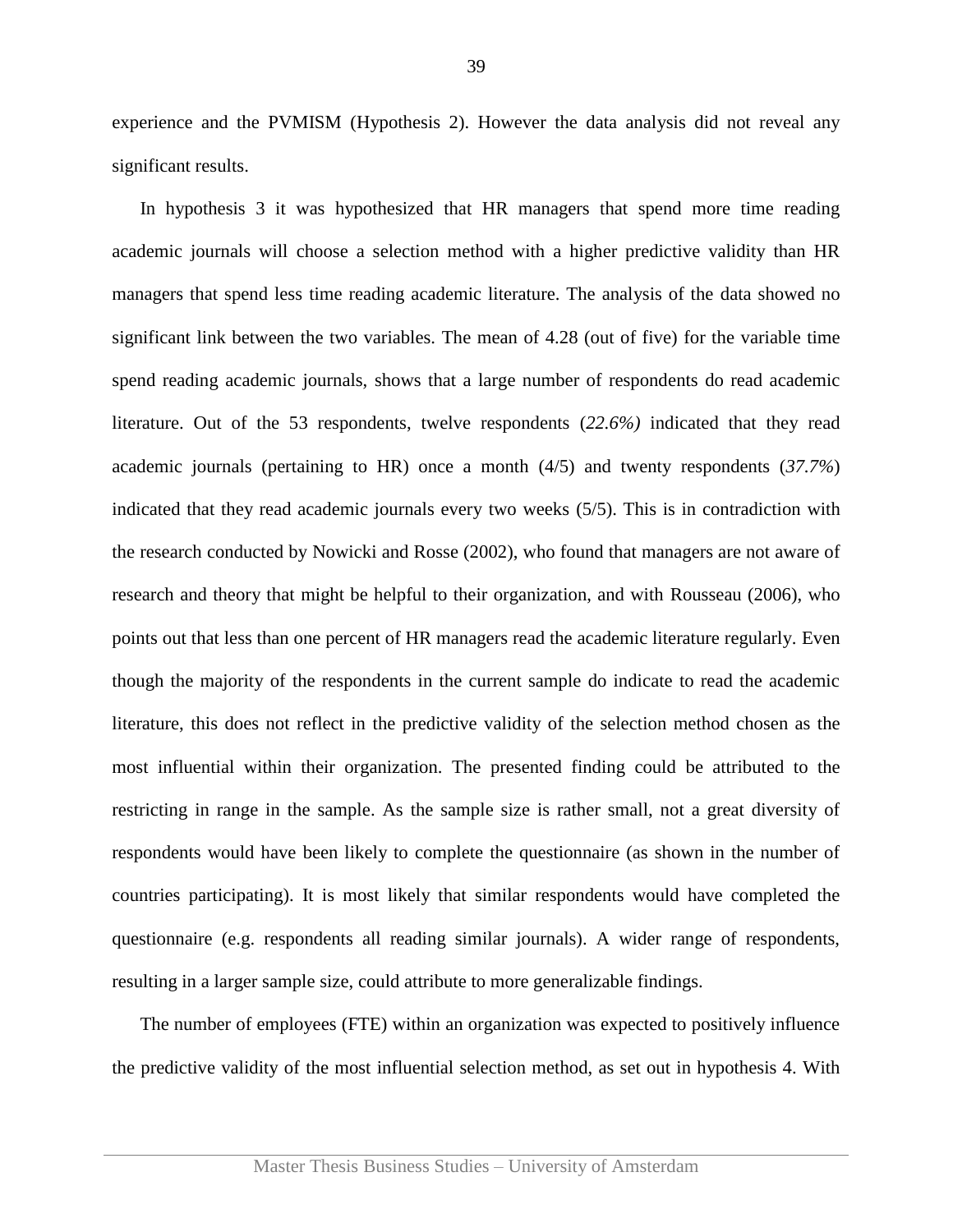the available budget as a mediator between the FTE and the PVMISM. As the correlation between the available budget and the number of FTE showed a value of -.061, the mediating effect was already expected not to be present. The data analysis showed that there was no significant correlation between the number of FTE and the PVMISM and no significant correlation between the available budget and PVMISM. As discussed in the results section, the regressions analysis using available budget as a mediator (using Process by Hayes, 2013) showed no significant results.

For hypothesis 5 a relation was expected between managerial selection ratio and the PVMISM. The data analysis showed no significant correlation between the two variables.

Hypothesis 6 was set up to explore the link between the level of the personnel selection process that was outsourced and the PVMISM. The data analysis showed only moderate significant results at  $p = .052$  with a correlation of  $-.225$ . When we ignore the slight insignificance, the result would indicate that the more an organization outsources their selection process, the lower the predictive validity of the most influential selection method would be. This in contradiction to the expected relation between the two variables. As Ordanini and Silvestri, (2008) describe, outsourcing personnel selection functions should increase the predictive validity as most external recruitment and selection agencies have more specialized market expertise. The current finding could be due to a restricting in range in the sample. Given the small sample size, the results could be subject to range restriction.

Hypotheses 2 to 6 showed insignificant results. The insignificant results can mainly be attributed to the lack of a sufficient sample size. The sample size of 53 was not sufficient to generate generalizable results. Despite numerous efforts to gather a sufficient data sample size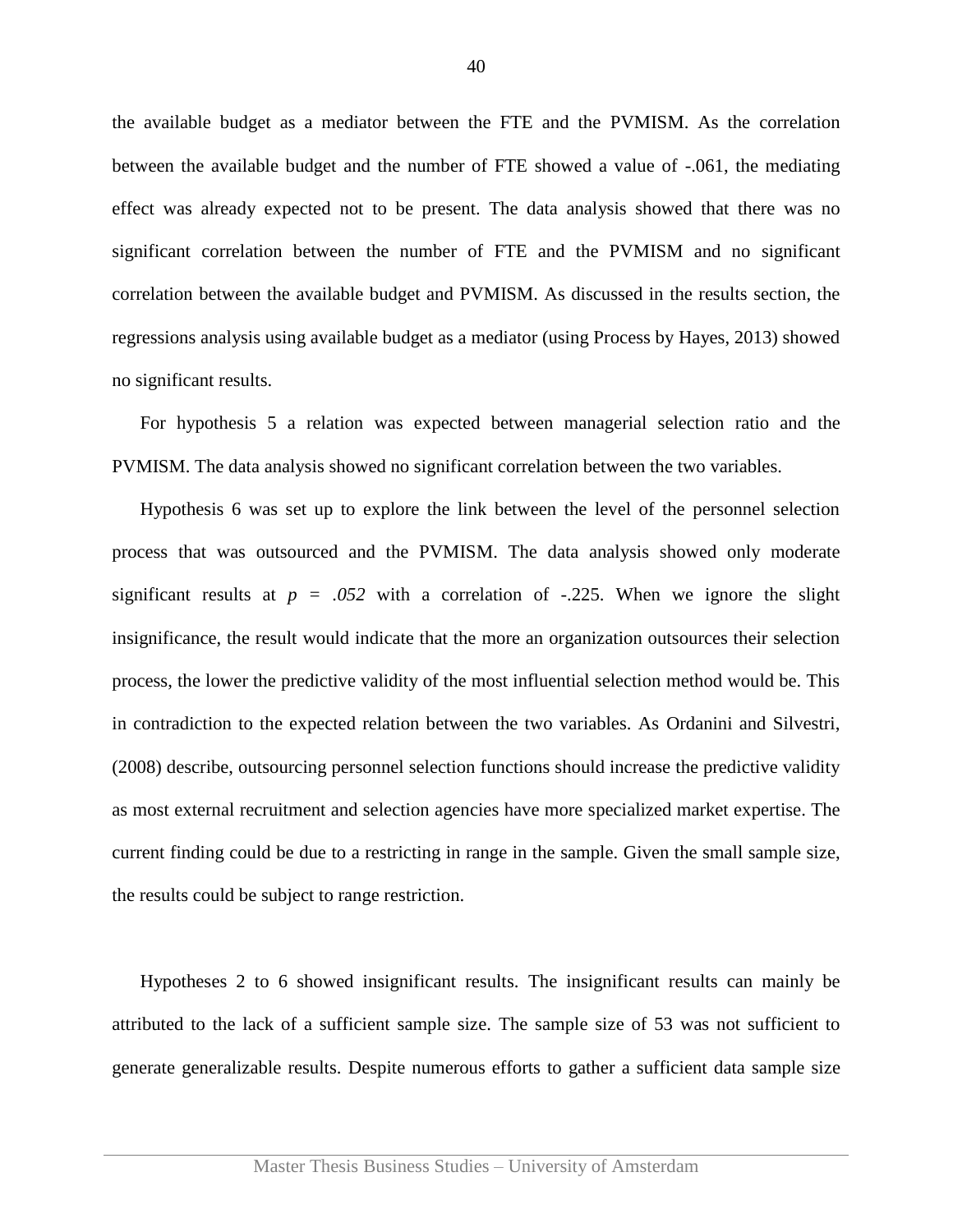and the different channels of collection used - nationally (the Netherlands) and internationally (Linked:HR, EAPM) - there was a disappointing return in the number of respondents. The lack of respondents could be due to the fact that the questionnaire was quite extensive. It required about fifteen minutes to complete the questionnaire fully.

Another possible reason for the disappointing return could be the fact that no incentive was given to complete the questionnaire. When realizing that the response rate was low, it was decided raffle an IPad in order to increase the response rate. However, the IPad raffle was hosted through Linked:HR who did not approve of any incentives given on any call for research participation hosted trough their channel.

A limitation to the current research is the research design in selection the most influential selection method. Respondents were asked to give weights to the different selection methods used, reflecting the percentage of influence of the particular selection method in the overall selection process. As it is hard to measure the level of weight of a selection method in the overall process, the first limitation comes from this. A second limitation to the current research is the fact that the research focusses just on one selection method, whereas most organizations nowadays use a more than one selection methods in the overall selection process. The initial research design was set up to look at the overall predictive validity of all selection methods used within an organisation. However, due to the lack of reported inter-correlations between the different selection methods used in the current research (as published in the current academic literature), the research design was amended to the predictive validity of the most influential selection method.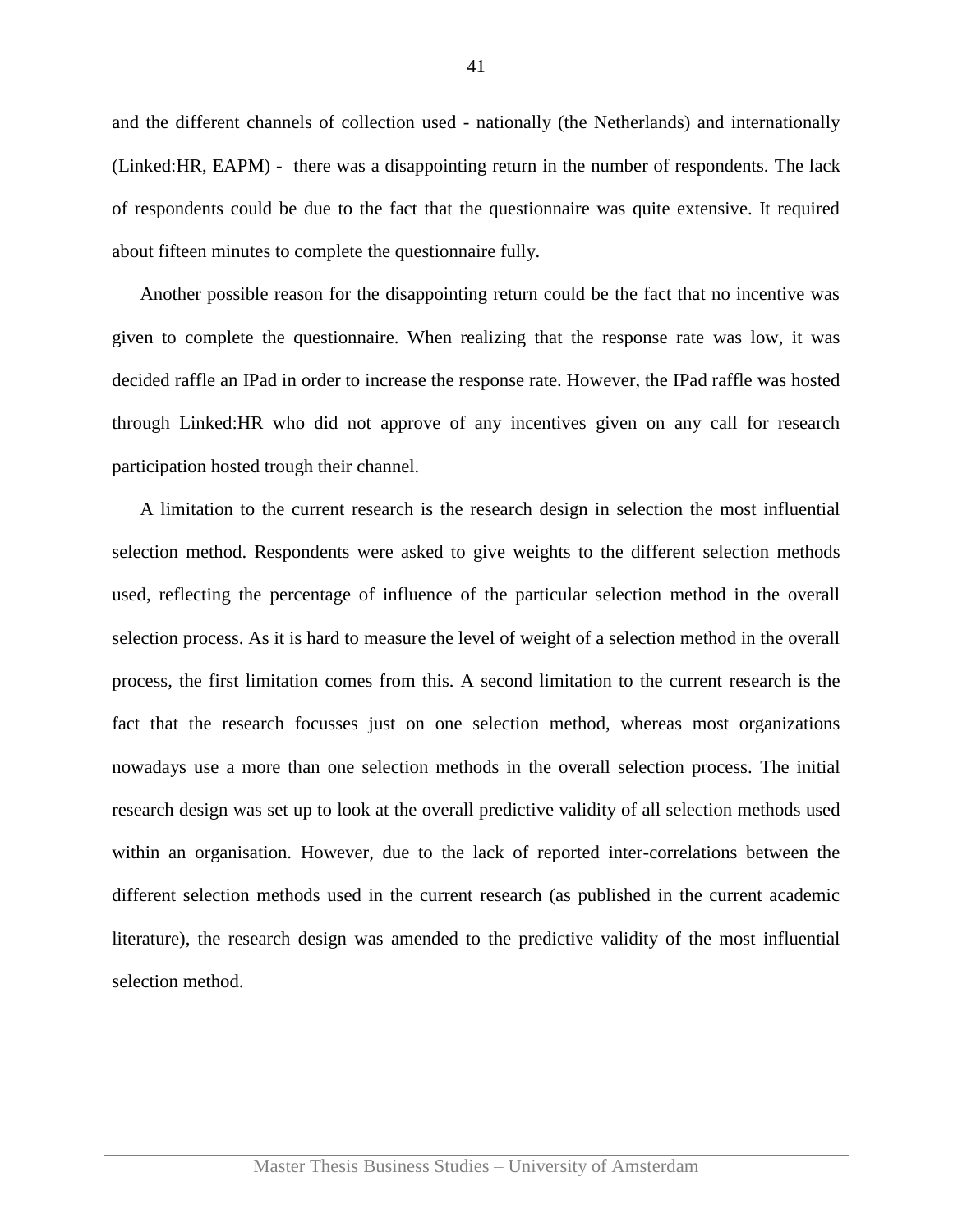The implications of the current findings are that the results form a basis of a more in depth research into the possible relations between the different independent variables as presented in this research and the predictive validity of the selection methods used by organizations.

Hypothesis 1 showed significant results and a small to medium effect size between level of education and the PVMISM. This in line with research conducted on the relationship between level of education and knowledge (Le, Oh, Shaffer and Schmidt, 2007; Rynes, Brown and Colbert, 2002; Terpstra and Rozell, 1997). The current results show new insights into the direct relation between level of education and the predictive validity. As little to no research is available on this direct link, the current results could form an incentive for more elaborate research into the possible relation between these two variables. On top of that, the result for hypothesis 1 could also be seen as in line with research conducted by Schmidt and Hunter (2004), who argue that job knowledge is the key predictor for job performance. The higher the level of education, the more capable a person could be to understand the literature on selection methods (Terpstra and Rozell, 1997), the more knowledge this person has, the better the job performance, the higher the predictive validity of the selection methods used can be.

On a more practical side, the results found on hypothesis 1 could indicate that when hiring a new HR manager, the level of education of this applicant could be valuable information.

The slightly insignificant result found between the level of outsourced personnel selection processes and the PVMISM is not in line with the academic literature (Kwiatkowski, 2003; Robertson and Smith, 2001; Ordanini and Silvestri, 2008). This calls for a more elaborate and in depth research into the value of outsourcing personnel selection processes. The results found are, however, not generalizable due to the insignificance and the small sample size used. Therefore the need for more research on this link is deemed necessary.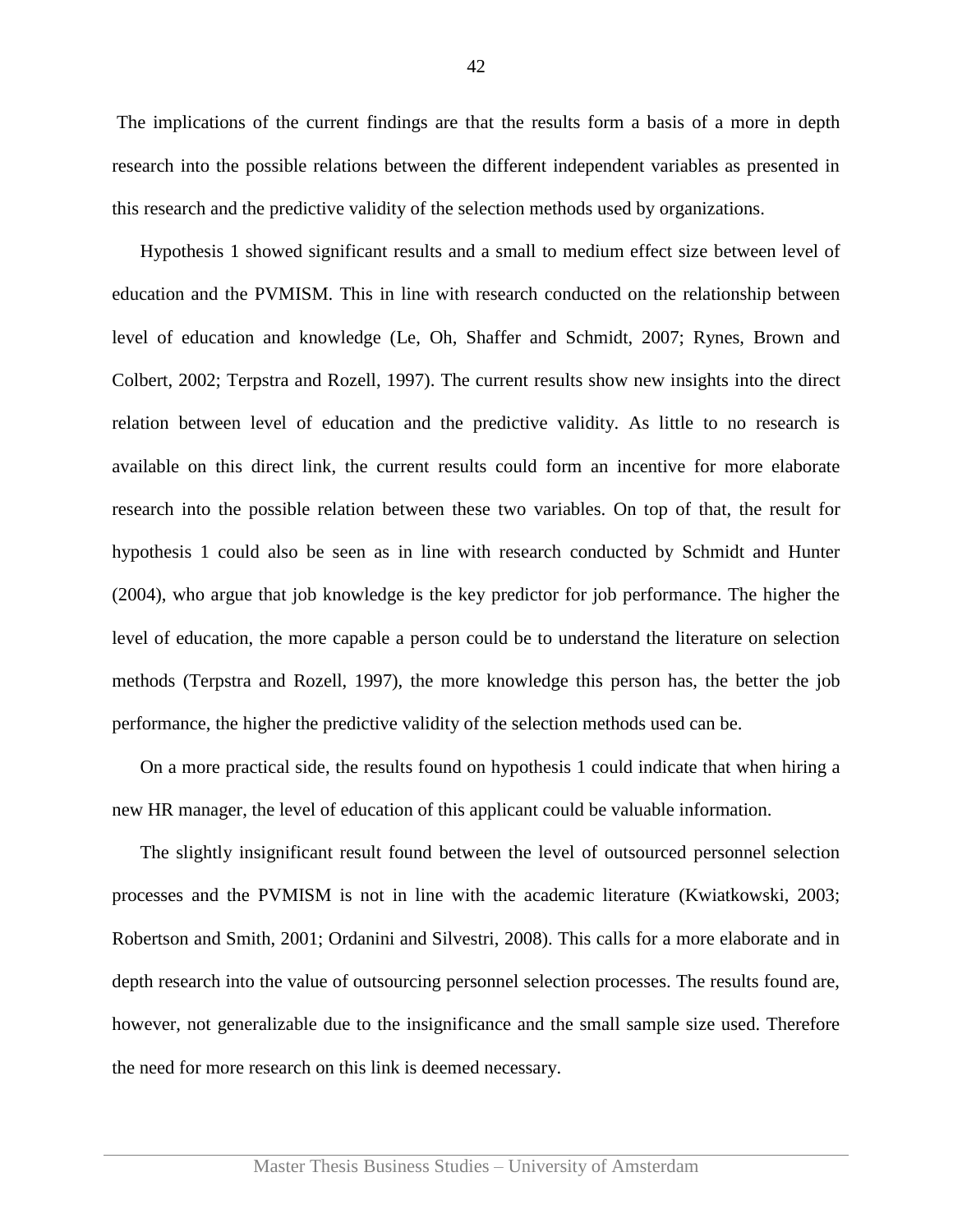As most hypotheses showed insignificant results, not much can be said about the theoretical of practical implications. More research on the possible relation between de dependent variable and the independent variables will be necessary, using a larger sample size. A larger sample size could perhaps be generated by providing a shorter questionnaire (a few respondents indicated that the questionnaire took a long time to complete) and by looking at new options for data collection channels. With an increased budget (the current investigation had limited to no budget available) the data collection could include (greater) incentives and possibly the use of professional data collection companies.

On top of that, future research could be expanded to include the overall predictive validity of all selection methods used by organizations. By looking at the weighed correlations of all selection methods used, more precise research outcomes can be generated that have a greater impact. As calculating the overall predictive validity does require all inter-correlations of the selection methods used, this research set-up could require more extensive research and would require a great deal of time. However, the results could have a greater generalizability, utility and validity. Most of the inter-correlations between the different selection methods have been found to be unavailable in the current academic literature. New research is needed to investigate the inter-correlations between the different selection methods, in order to calculate the overall predictive validity of combined selection methods. In line with Cucina, Gast and Su (2012) a call is made to increase the number of studies on this new, unexplored and apparently unfashionable topic. More research on inter-correlations between selection methods and on focussing attention to factors influencing the choice of the selection methods used in organisations is needed.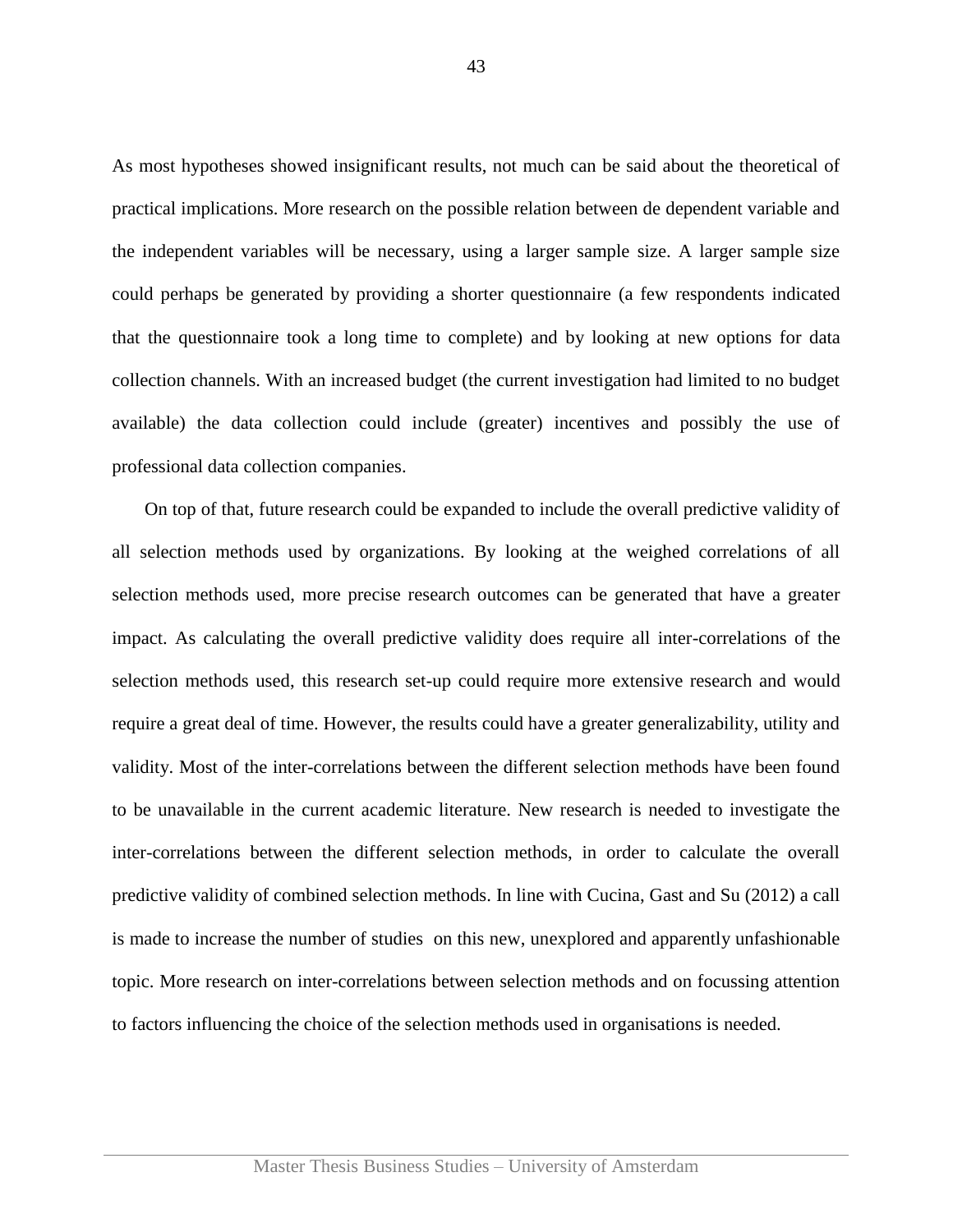The research conducted also provides us with an insight into the selection methods used nowadays. The results show that the use of GMA is at the same level as the use of the unstructured interviews. Cooper and Robertson (1995) and Taylor (2005) argue that the unstructured interview is the most widely used selection method. The current result shows that the use of GMA is at the same level as the use of the unstructured interview, possibly implying a shift in the use of selection methods and GMA specifically. More research into the use of the different selection methods nowadays is suggested.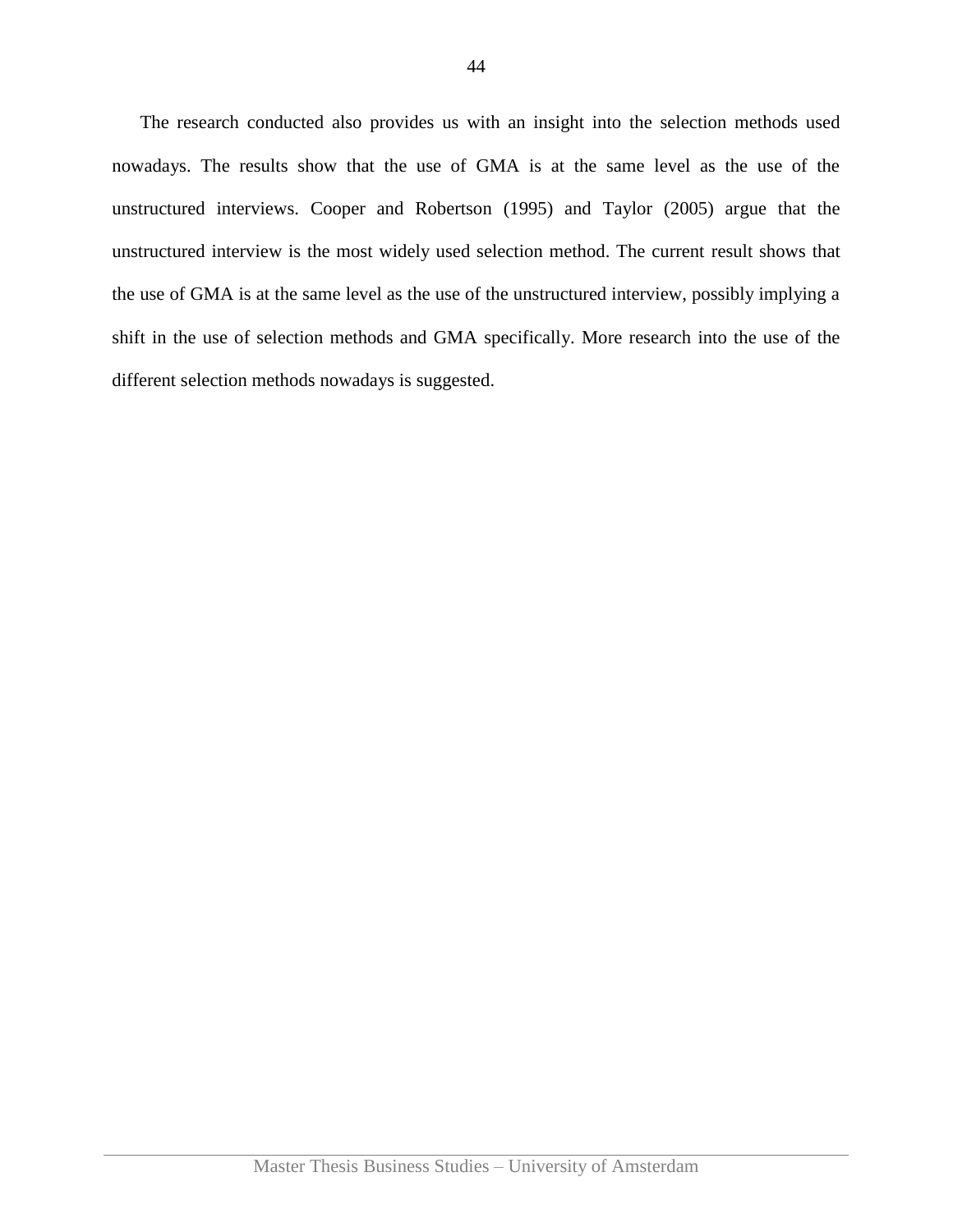#### <span id="page-44-0"></span>**6. Conclusion**

The current research was set up to explore the relation between six different independent variables: the level of education of the HR manager, work experience of the HR manager, time spent reading academic literature, number of employees in the organisation, the managerial selection ratio and the level of the personnel selection process that is outsourced and the depended variable: predictive validity of the most influential selection method used. Out of the six hypotheses that were set up, only the level of education proofed to have a significant (small) positive effect on the predictive validity of the most influential selection method used. The result on this hypothesis indicates that the higher the level of education of the HR manager, the higher the predictive validity of the most influential selection method can be. This could imply that hiring a HR manager with a higher level of education could proof to be beneficial for the predictive validity of the selection methods used.

The lack of support found for the hypotheses can be attributed to the small sample size. Despite numerous data collection effort, the sample size of 53 proved to be too small to generate generalizable results. Future research should focus on generating a larger sample size, which will lead more generalizable and utile results. With the review of the relevant literature in mind, the expectation remains that the hypotheses can find significant support.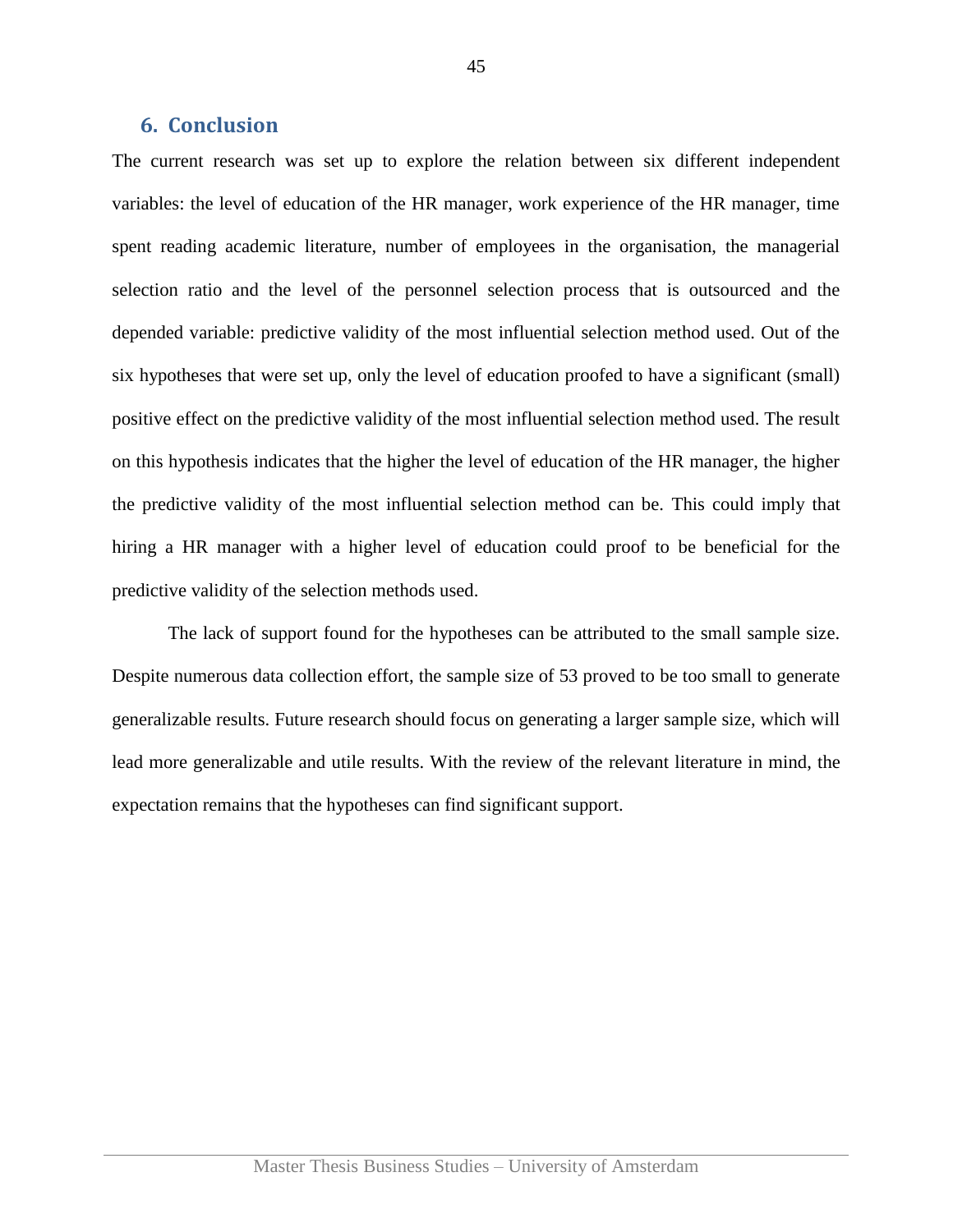#### <span id="page-45-0"></span>**7. Reference List**

- Allen, D. G. and F.A. Bosco (2011). Executive Attention as a predictor of employee performance: Reconsidering the relationship between cognitive ability and adverse impact potential. *Academy of Management Annual Meeting Proceedings*, 1-6.
- Armstrong, M. (2009). *A handbook of human resource management in practice*. Kogan Page, London.
- Axelrod, E. L., H. Handfield-Jones and T.A. Welsh (2001). War for talent, Part 2. *The McKinsey Quarterly*, 2, 9-12.
- Barney, J. B. and P. M. Wright (1998). On becoming a strategic partner: The role of human resources in gaining competitive advantage. *Human resource management*, 37, (1), 31-46.
- Bartram, D., P. A. Lindley, L. Marshall and J. Foster (1995). The recruitment and selection of young people by small businesses. *Journal of occupational and organizational psychology,*  68, 339-358.
- Beck, J. W. and P. T. Walmsley (2012). Selection ratio and employee retention as antecedents of competitive advantage. *Industrial and organizational psychology*, 5, (1), 92-95.
- Bertua C., N. Anderson and J. F. Salgado (2005). The predictive validity of cognitive ability tests: A UK meta-analysis. *Journal of occupational and organizational psychology*, 78, 387- 409.
- Billsberry, J. (2005). On the receiving end: an exploratory study of managerial selection in the United Kingdom. *Academy of management annual meeting*, 10 August, Honolulu, Hawaii.
- Binning, J. F. and G.V. Barrett (1989). Validity of personnel decisions: A conceptual analysis of the inferential and evidential bases. *Journal of applied psychology*, 74, (30), 478-494.
- Cohen. J. (1992). A power primer. *Psychological bulletin*, 112, (1), 155-159.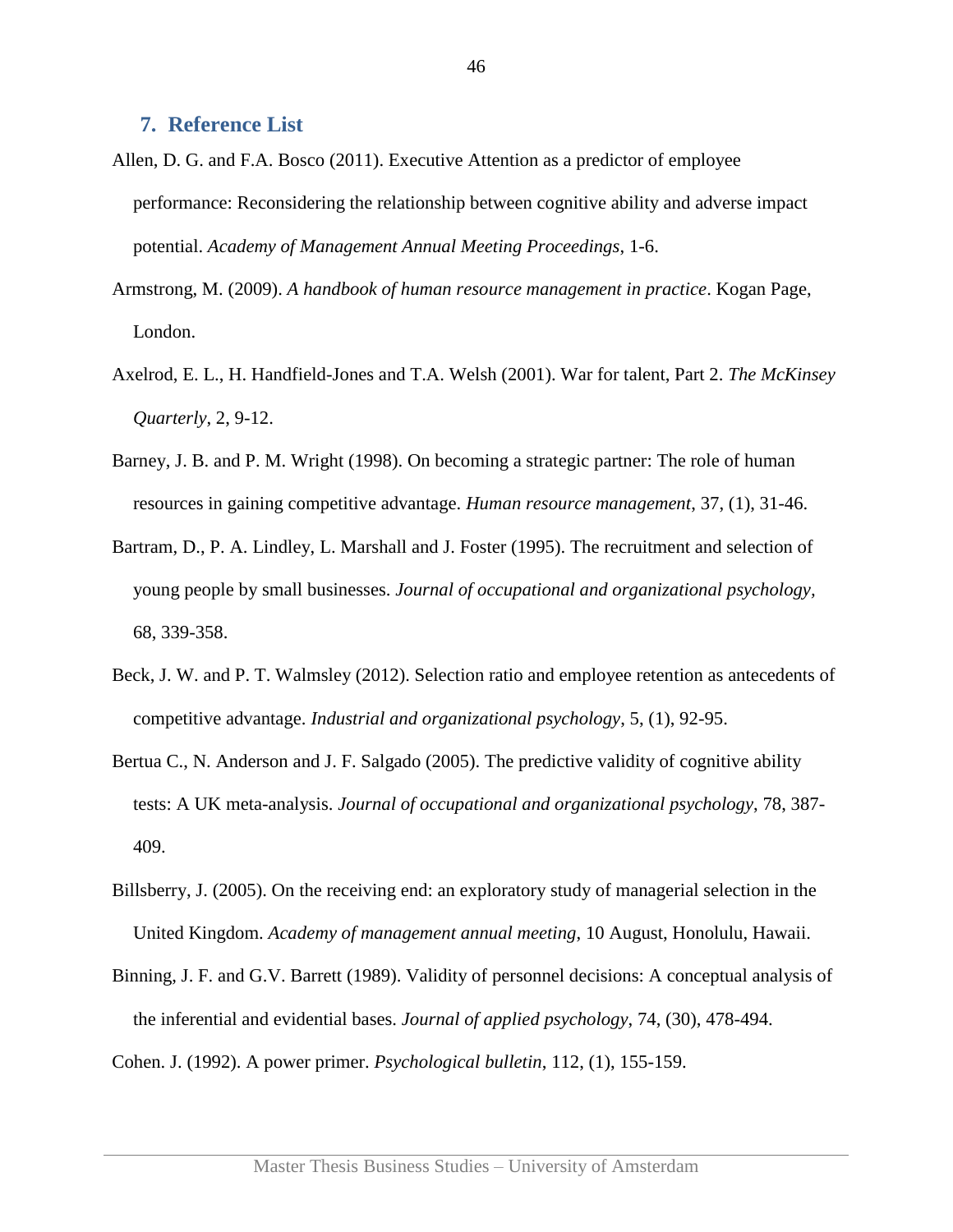- Cooper, C.L. & E. A. Locke (2000). *Organizational recruitment: Enhancing the intersection of theory and practice*. Oxford, UK: Basil Blackwell.
- Cooper, D., and I. T. Robertson (1995). *The psychology of personnel selection.* Routledge, London.
- Cronshaw, S. F. and R. A. Alexander (1985) . One answer to the demand for accountability: Selection utility as an investment decision. *Organizational Behavior and Human Decision Processes,* 35, (1), 102-118.
- Cucina, J.M., I.F. Gast and C. Su (2012). G 2.0: Factor analysis, filed findings, facts, fashionable topics and future steps. *Industrial and Organizational Psychology,* 5, (2), 166-171.
- Dawes R. M., D. Faust and P. E. Meehl (1989). Clinical versus actuarial judgment. *Science,* 243, 1668-1674.
- Dessler G., N. D. Cole (2010). *Human resources management in Canada*. Toronto, Canada: Pearson Canada Inc.
- Ekuma, K. J. (2012). The importance of predictive and face validity in employee selection and ways of maximizing them: an assessment of three selection methods. Retrieved from http://ssrn.com/abstract=2003160 or <http://dx.doi.org/10.2139/ssrn.2003160>
- Gatewood, R. D., H. S. Field and M. Barrick (2010). *Human Resource Selection.* Mason, United States of America: South Western.
- Gaugler, B. B., D. B. Rosenthal, G. C. Thornton III and C. Bentson (1987). Meta-analysis of assessment center validity. *Journal of applied psychology*, 72, (3), 493-511.
- Gould-Williams, J. (2003). The importance of HR practices and workplace trust in achieving superior performance: A study of public-sector organizations. *The international journal of human resource management*, 14, (1), 28-54.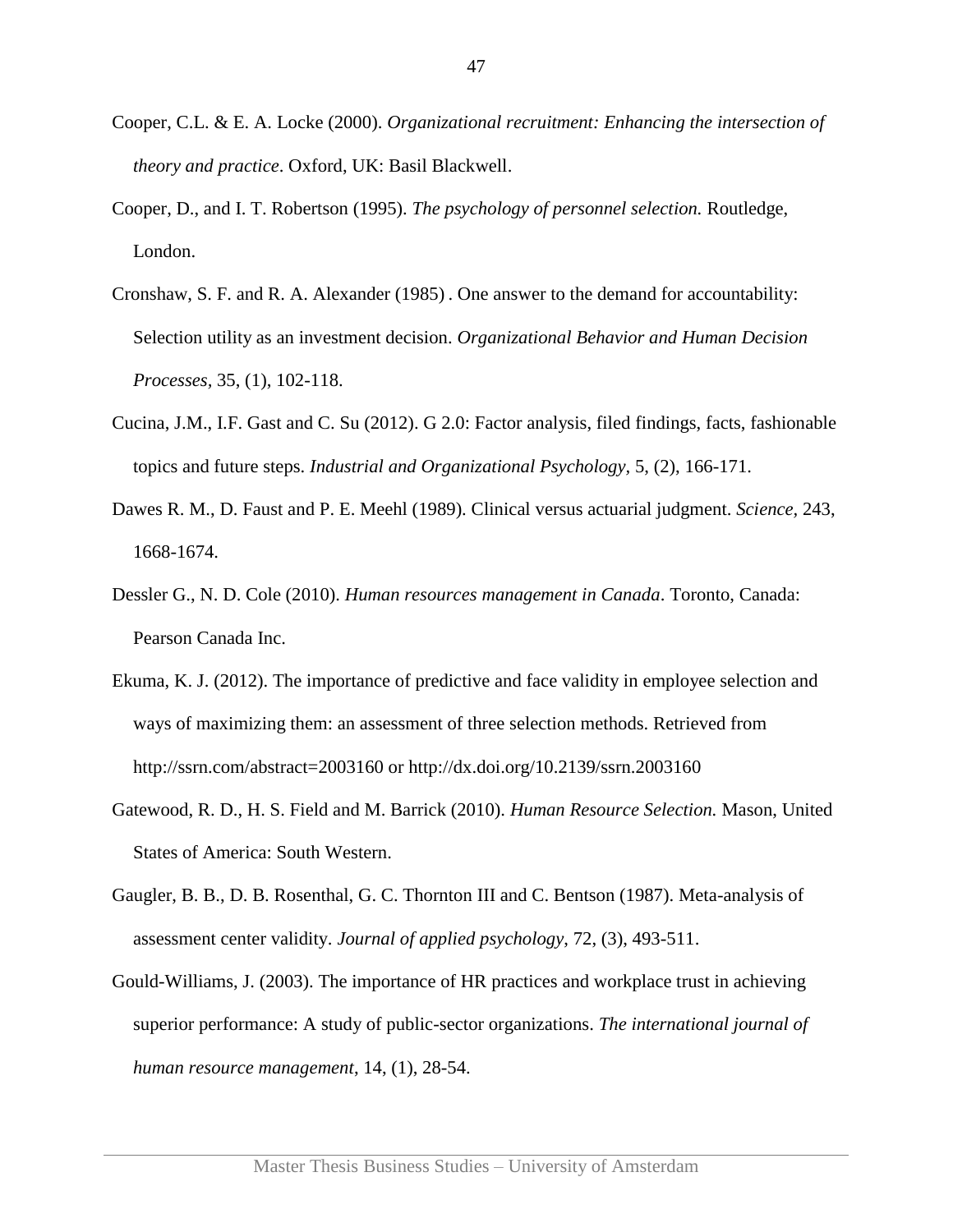- Guion, R. M. and W. M. Gibson (1988). Personnel selection and placement. *Annual review of Psychology*, 39, 349-374.
- Hayes, A. F. (2013). *An introduction to mediation, moderation, and conditional process analysis:A regression-based approach*. New York, NY: Guilford Press.
- Huselid, M. A. (1995). The impact of human resource management practices on turnover, productivity, and corporate financial performance. *The academy of management journal,* 38, (3), 637-672.
- Judge, T. A. and G.R. Ferris (1992). The elusive criterion of fit in human resources staffing decisions. *Human Resource Planning,* 15, 47-67.
- Keenan, T. (1995). Graduate recruitment in Britain: a survey of selection methods used by organizations. *Journal of organizational behavior*, 16, (4), 303-317.
- Klehe, U. (2004). Choosing how to choose: institutional pressures affecting the adoption of personnel selection procedure*. International journal of selection and assessment,* 12, (4), 327- 342.
- König, C. J., U. Klehe, M. Berchtold and M. Kleinmann (2010). Reasons for being selective when choosing personnel selection procedures. *International journal of selection and Assessment*, 18, (1), 17-27.
- Kwiatkowski, R. (2003). Trends in organizations and selection: an introduction. *Journal of Managerial Psychology*, 18, (5), 382-394.
- Le, H., I. Oh, J. Shaffer and F. Schmidt (2007). Implications of methodological advances for the practice of personnel selection: how practitioners benefit from meta-analysis. *The Academy of Management Perspectives,* 21, (3), 6-15.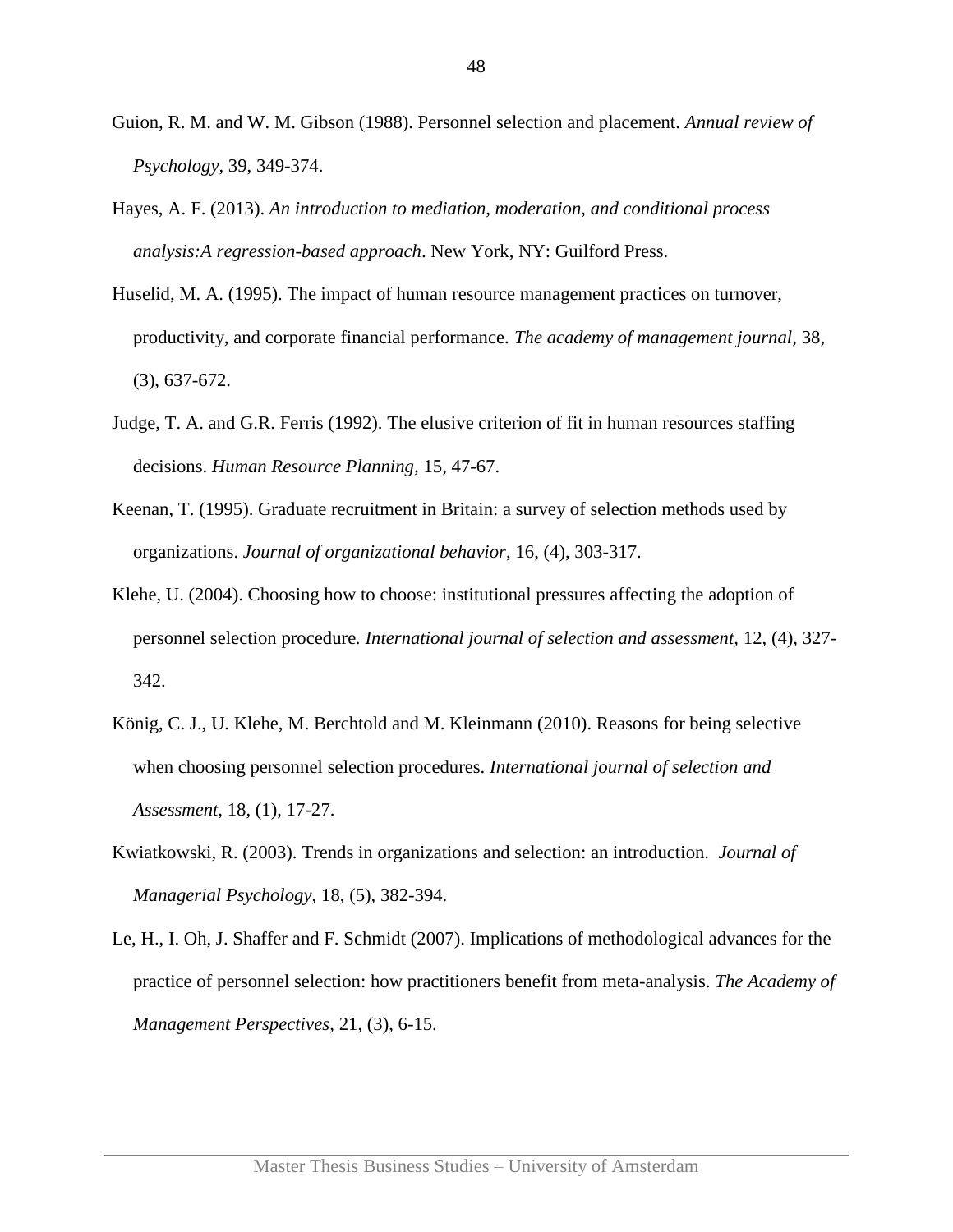- Lievens, F., K. van Dam and N. Anderson (2002). Recent trends and challenges in personnel selection. *Personnel review*, 31, (5), 580-601.
- Meyers, T. A. (2011). Goodbye, listwise deletion: Presenting Hot deck imputation as an easy and effective tool for handling missing data. *Communication methods and measures,* 5, (4), 297- 310.
- Noe, R. A., J. R. Hollenbeck, B. Gerhart and P. M. Wright (2008). *Human resource management: gaining a competitive advantage*. McGraw-Hill Education, New York.
- Nowicki, M. D. and J.G. Rosse (2002). Managers' views of how to hire: building bridges between science and practice. *Journal of business and psychology,* 17, (2), 157-170.

Nunnally, J. C. and I. H. Bernstein (1994). *Psychometric theory*. McGraw-Hill, New York.

- Ordanini, A. and G. Silvestri (2008). Recruitment and selection services: efficiency and competitive reasons in the outsourcing of HR practices. *The international journal of human resource management*, 19, (2), 372-391.
- Petrovic-Lazarevic, S. (2001). Personnel Selection Fuzzy Model. *International Transactions In Operational Research*, 8, (1), 89-105
- Pfeffer, J. and R. I. Sutton (2006). Evidence-based management. *Harvard business review*, January, 1-13.
- Pilbeam, S. and M. Corbridge (2006). *People resourcing: contemporary HRM in practice*. Pearson Education, Essex.
- Piotrowski, C. and T. Armstrong (2006). Current recruitment and selection practices: a national survey of fortune 1000 firms. *North American journal of psychology*, 8, (3), 489-496.
- Ployhart, R.E. (2006). Staffing in the 21st Century: New Challenges and Strategic Opportunities. *Journal of Management*, 32, 868-897.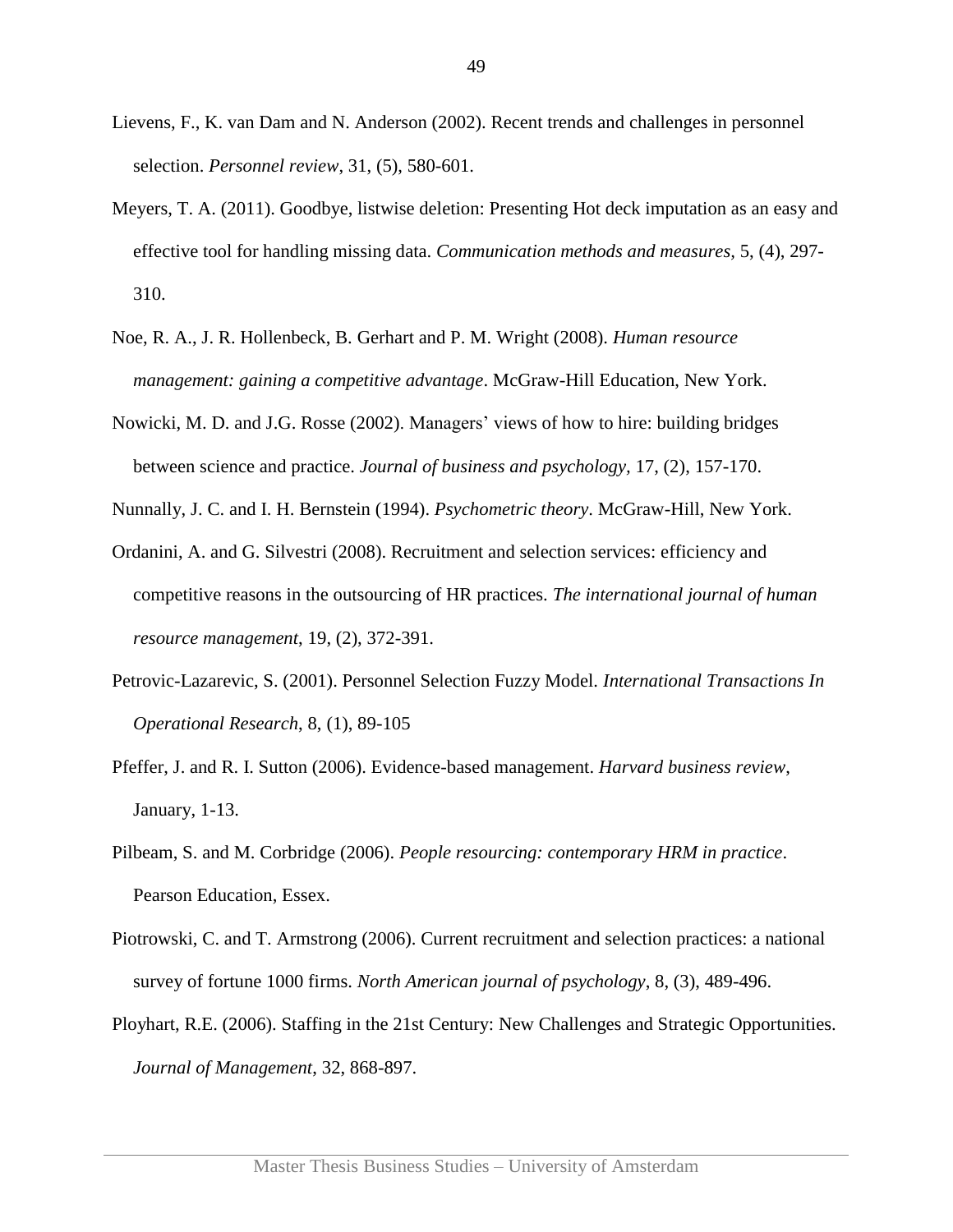- Robertson, I. T. and P. J. Makin (1986). Management selection in Britain: A survey and critique. *Journal of occupational Psychology*, 59, 45-57.
- Robertson, I. T. and M. Smith (2001). Personnel selection*. Journal of occupational and organizational psychology*, 74, 441-472.
- Roe, R. A. and M.A.M. Grueter (1991). Development in personnel selection psychology. In R.K. Hambleton and J. Zaal (Eds.) '*Advances in educational and psychological testing: theory and applications*'. Kluwer Academic Publishers, Boston.
- Rousseau, D. M. (2006). Is there such a thing as 'evidence-based management'? *Academy of management review*, 31, (2), 256-269.
- Ryan, A. M., L. McFarland, H. B. Shl and R. Page (1999). An international look at selection practices: nation and culture as explanations for variability in practice. *Personnel psychology*, 52, 359-391.
- Rynes, S. L., K. G. Brown and A. E. Colbert (2002). Seven common misconceptions about human resource practices: research findings versus practitioner beliefs. *Academy of management executive,* 16, (3), 92-103.
- Rynes, S. L, T. L. Giluk and K.G. Brown (2007). The very separate worlds of academic and practitioner periodicals in human resource management: implications for evidence-based management. *Academy of management journal*, 50, (5), 987-1008.
- Sackett, P. R. and H. Yang (2000). Correction for range restriction: an expanded typology. *Journal of applied psychology*, 85, (1), 112-118.
- Saunders, M, P. Lewis and A. Thornhill (2009). *Research methods for business students*. Essex: Pearson Educated Limited.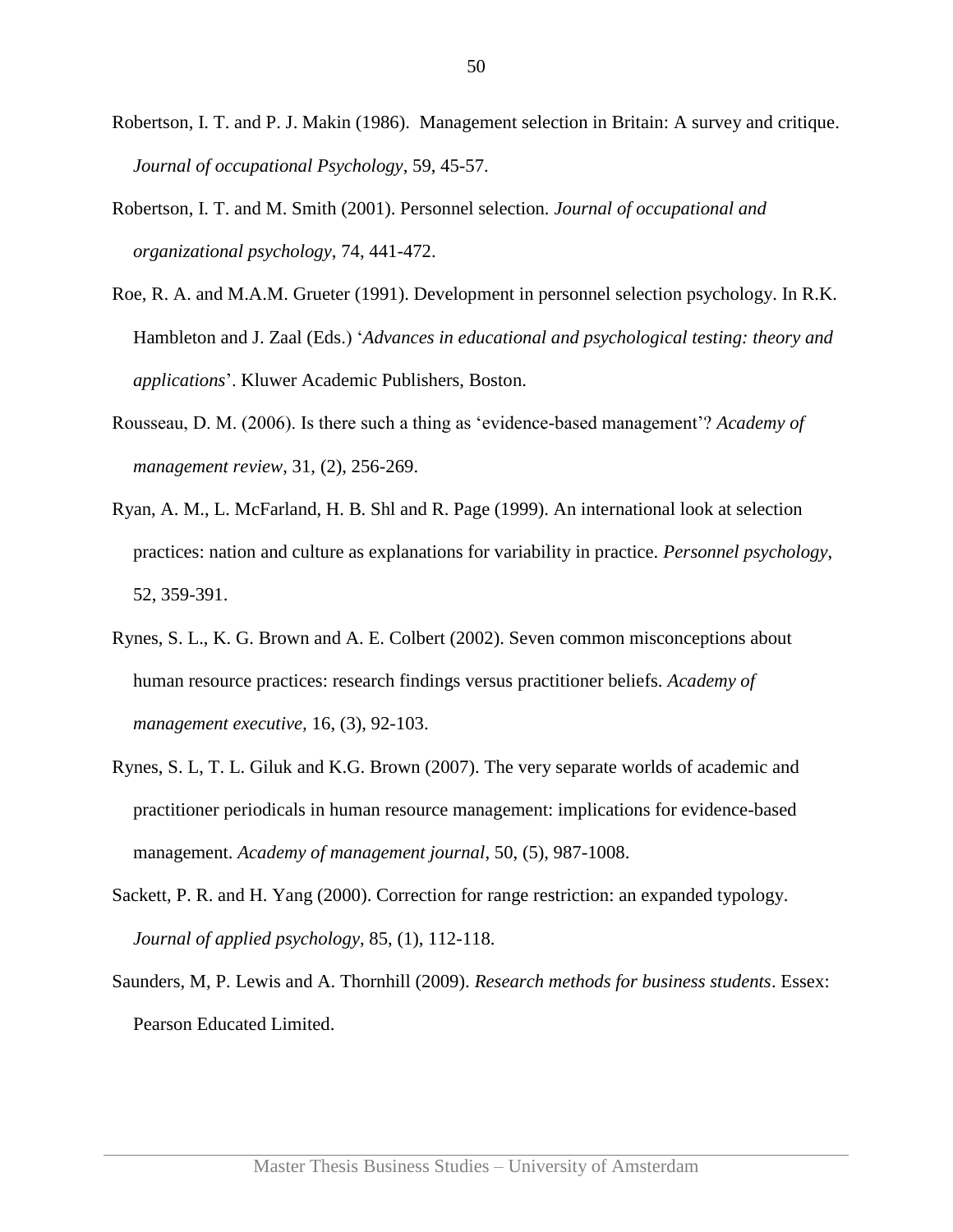- Salgado, J.F. and N. Anderson (2003). Validity generalization of GMA tests across countries in the European Community. *European Journal of Work and Organizational Psychology*, 12, (1), 1-17.
- Salgado, J. F., N. Anderson, S. Moscoso, C. Bertua and F. de Fruyt (2003). International Validity Generalization of GMA and Cognitive Abilities: A European Community Meta-analysis. *Personnel Psychology*, 56, (3), 573-605.
- Schmidt, F. L. (2002). The role of general cognitive ability and job performance: why there cannot be a debate. *Human performance*, 15, (1-2), 187-210.
- Schmidt, F. L. and J. E. Hunter (1998). The validity and utility of selection methods in personnel psychology: practical and theoretical implications of 85 years of research findings. *Psychological bulletin*, 124, (2), 262-274.
- Schmidt, F. L. and J. E. Hunter (2003). Select on intelligence. Part of the '*Blackwell handbook of principles of organizational behavior*'. Wiley-Blackwell, Oxford.
- Schmidt, F. L. and E.J. Hunter (2004). General Mental Ability in the World of Work: Occupational Attainment and Job Performance'. *Journal of Personality and Social Psychology*, 86, (1), 162-173.
- Schmidt, F. L., J. A. Shaffer and I. Oh (2008). Increased accuracy for range restriction corrections: implications for the role of personality and general mental ability in job and training performance. *Personnel Psychology*, 61, 827-868.
- Shackleton, V. and S. Newell (1991). Management selection: a comparative survey of methods used in top British and French companies. Journal of occupational psychology, 64, 23-36. Smith, M. (1991). *Analyzing organizational behavior.* Macmillan, London.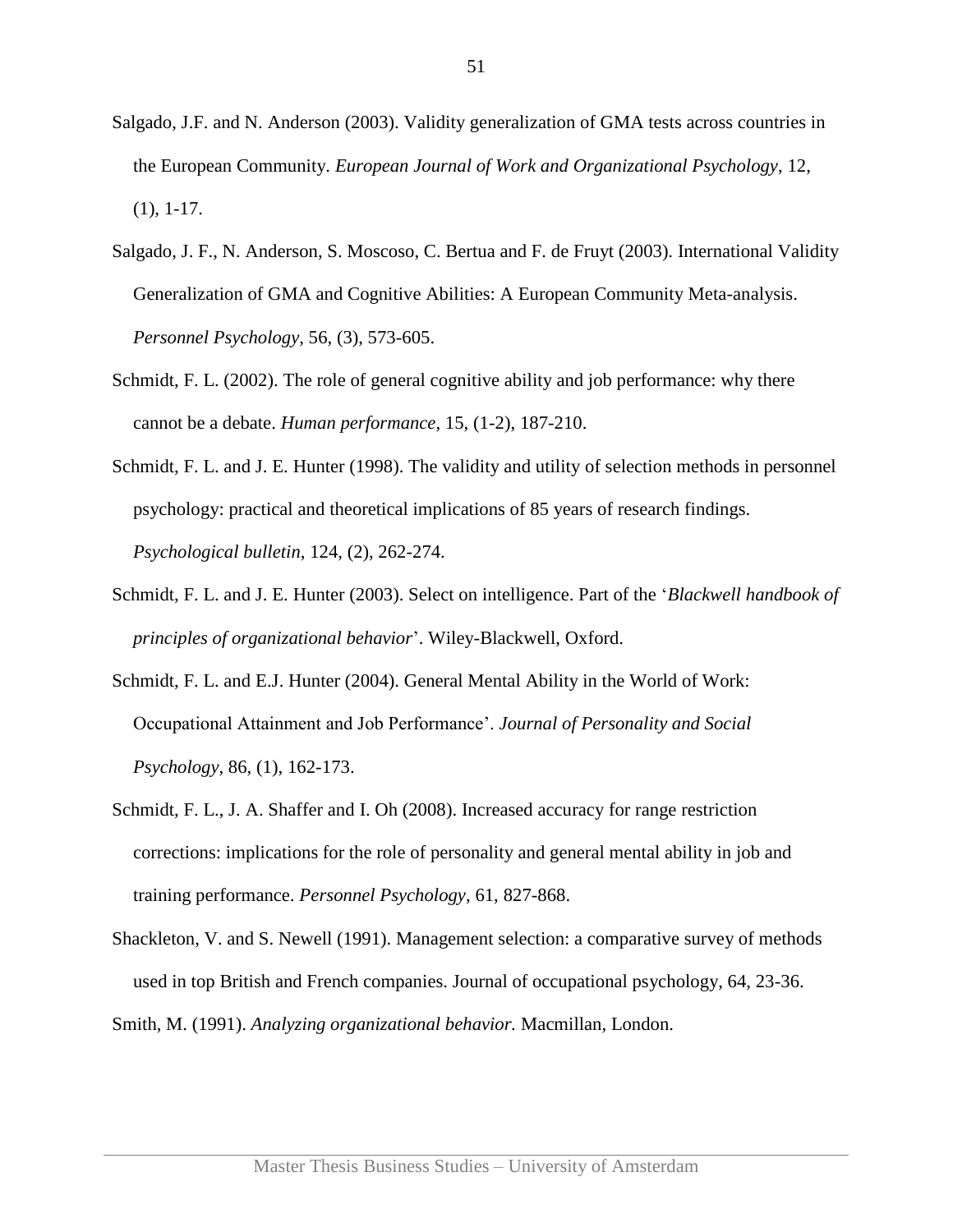- Simon H. A. (1979). Rational Decision Making in Business Organizations. *The American Economic Review* , 69, (4), 493-513
- Taylor, S. (2005). *People Resourcing*. Chartered Institute of Personnel and Development, London.
- Terpstra, D. E. and E. J. Rozell (1993). The relationship of staffing practices to organizational level measures of performance. *Personnel Psychology*, 46: 27–48.
- Terpstra, D. E. and E. J. Rozell (1997). Why some potentially effective staffing practices are seldom used. *Public Personnel Management*, 26, (4), 483.
- Wiberg, M. and A. Sundström (2009). A comparison of two approaches to correction of restriction in range in correlation analysis. *Practical assessment, research & evaluation*, 14,  $(5)$ , 1-9.
- Workpermit (2007). Labor shortages could hurt Netherlands growth. Retrieved from: http://www.workpermit.com/news/2007-09-17/europe/dutch-economic-growth-laborshortage.htm.
- Yin, R.K. (2009). *Case Study Research*: Design and Methods. SAGE publications, London.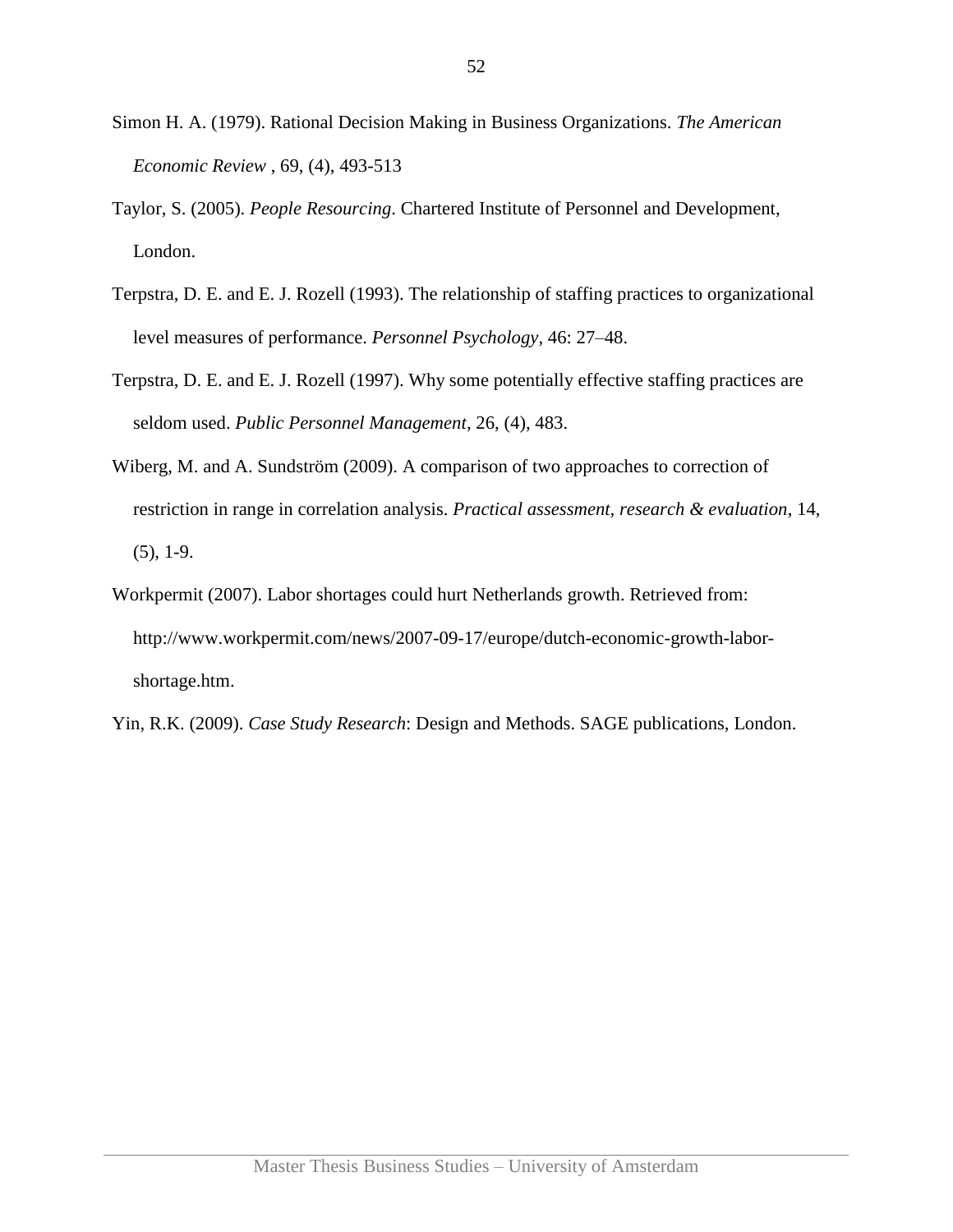## <span id="page-52-0"></span>**8. Appendices**

#### <span id="page-52-1"></span>**8.1 [Appendix A](#page-14-0)**



**Appendix A: Accuracy of selection methods (Robertson and Smith, 2001, p. 443)**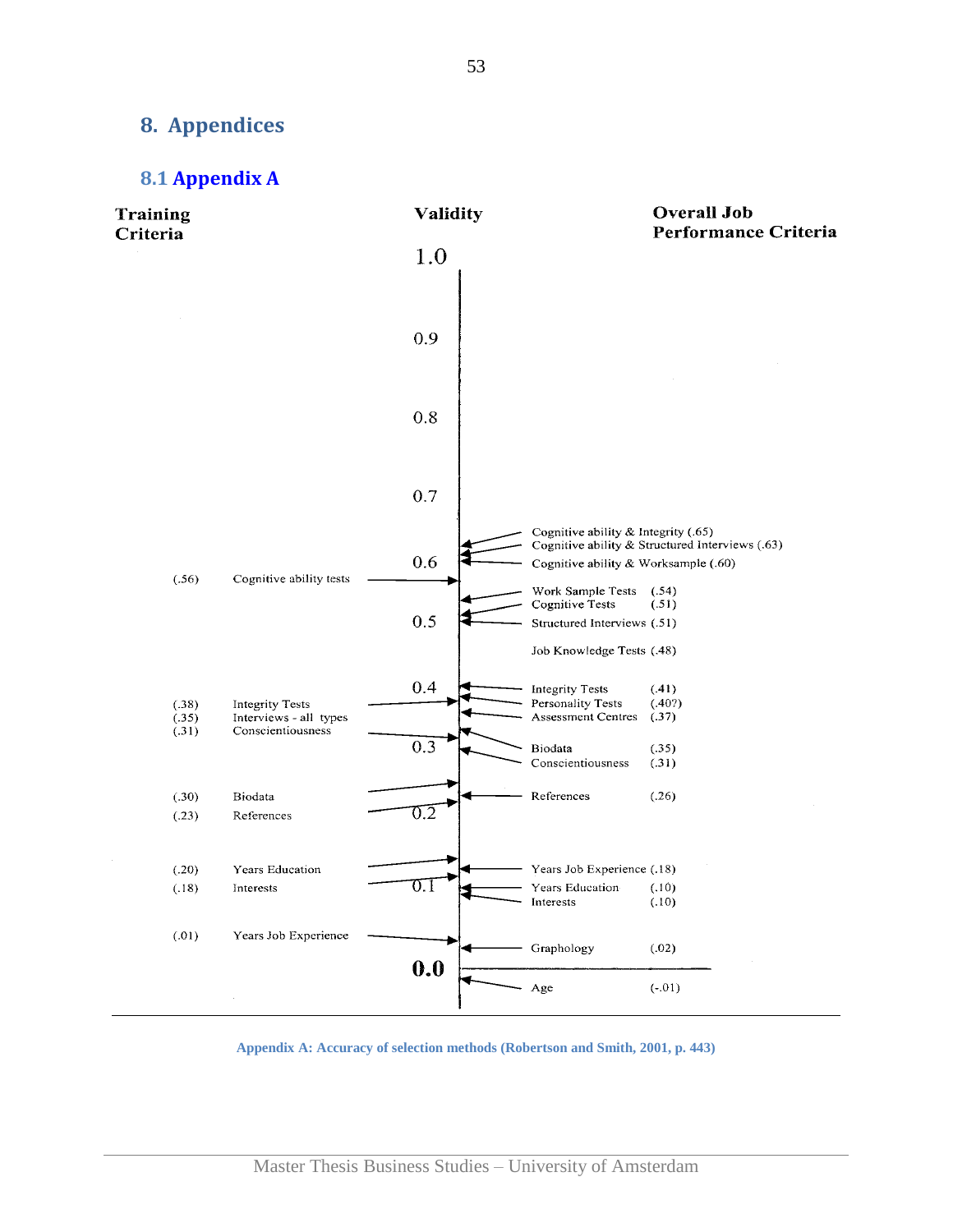## <span id="page-53-0"></span>**8.2 [Appendix B](#page-27-0)**

Table 1

Predictive Validity for Overall Job Performance of General Mental Ability (GMA) Scores Combined With a Second Predictor Using (Standardized) Multiple Regression

|                                                   |              |              | Gain in validity          |                           | Standardized regression<br>weights |            |  |
|---------------------------------------------------|--------------|--------------|---------------------------|---------------------------|------------------------------------|------------|--|
| Personnel measures                                | Validity (r) | Multiple $R$ | from adding<br>supplement | % increase<br>in validity | <b>GMA</b>                         | Supplement |  |
| GMA tests <sup>a</sup>                            | .51          |              |                           |                           |                                    |            |  |
| Work sample tests <sup>b</sup>                    | .54          | .63          | .12                       | 24%                       | .36                                | 41         |  |
| Integrity tests <sup>e</sup>                      | .41          | .65          | .14                       | 27%                       | .51                                | .41        |  |
| Conscientiousness tests <sup>4</sup>              | .31          | .60          | .09                       | 18%                       | .51                                | .31        |  |
| Employment interviews (structured) <sup>e</sup>   | .51          | .63          | .12                       | 24%                       | .39                                | .39        |  |
| Employment interviews (unstructured) <sup>f</sup> | .38          | .55          | .04                       | 8%                        | .43                                | 22         |  |
| Job knowledge tests <sup>8</sup>                  | .48          | .58          | .07                       | 14%                       | .36                                | .31        |  |
| Job tryout procedure <sup>h</sup>                 | ,44          | .58          | .07                       | 14%                       | .40                                | .20        |  |
| Peer ratings <sup>1</sup>                         | .49          | .58          | .07                       | 14%                       | .35                                | .31        |  |
| T & E behavioral consistency method <sup>i</sup>  | .45          | .58          | .07                       | 14%                       | .39                                | .31        |  |
| Reference checks <sup>k</sup>                     | .26          | .57          | .06                       | 12%                       | .51                                | .26        |  |
| Job experience (years) <sup>1</sup>               | .18          | .54          | .03                       | 6%                        | .51                                | .18        |  |
| Biographical data measures <sup>m</sup>           | .35          | .52          | 10.                       | 2%                        | .45                                | .13        |  |
| Assessment centers <sup>n</sup>                   | .37          | .53          | .02                       | 4%                        | .43                                | .15        |  |
| $T$ & E point method <sup>o</sup>                 | .11          | .52          | .01                       | 2%                        | .39                                | .29        |  |
| Years of education <sup>p</sup>                   | .10          | .52          | .01                       | 2%                        | .51                                | .10        |  |
| <b>Interests<sup>q</sup></b>                      | .10          | .52          | .01                       | 2%                        | .51                                | .10        |  |
| Graphology <sup>r</sup>                           | .02          | .51          | 00                        | 0%                        | .51                                | .02        |  |
| Age <sup>*</sup>                                  | $-.01$       | .51          | 00                        | $0\%$                     | .51                                | $-0.01$    |  |

**Appendix B: Adapted from Schmidt and Hunter (1998, 265)**

 $\bar{\Sigma}$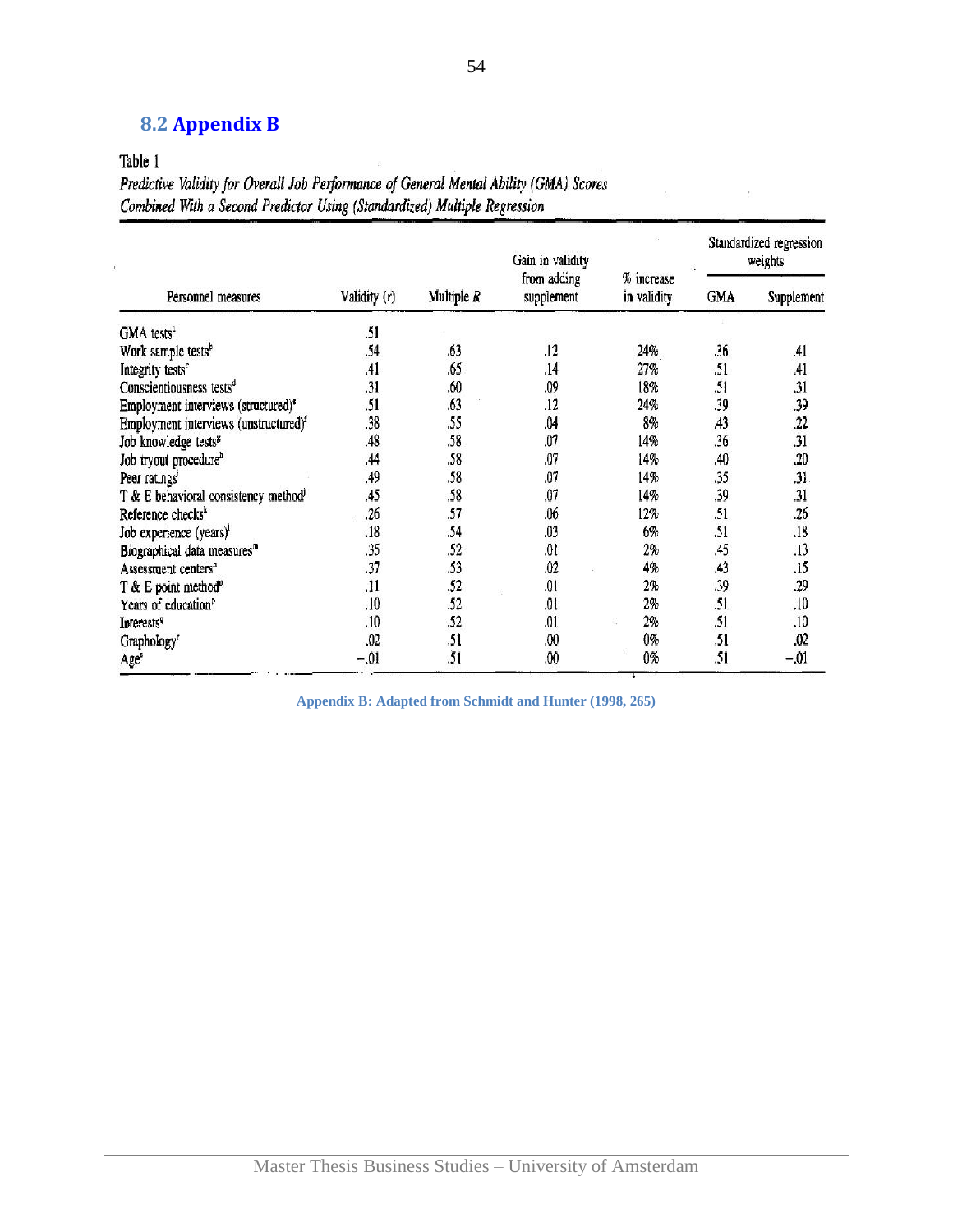#### <span id="page-54-0"></span>**8.3 [Appendix C:](#page-27-0) Questionnaire**

#### Dear participant,

Welcome and thank you for participating in this large scale investigation on managerial personnel selection methods in Europe. This research is being conducted by a research team at the University of Amsterdam Business School consisting of Peter van der Linden and Dr. Stefan T. Mol. For both Peter this research project represents the final requirement to be met towards obtaining their Master's degree so we really appreciate your help!

Organizations make choices when it comes to deciding which method(s) to use for managerial personnel selection, and sometimes these choices appear to be at least somewhat at odds with the latest academic insights on this topic. The current project is aimed at investigating the real-world issues (such as for instance budgetary limitations, organizational politics, or local insight) that may form reason for selection decision makers to rely on selection methods other than those that would be prescribed by academics. In addition, this research is aimed at getting an overview of the managerial personnel selection methods used in organizations nowadays.

We highly appreciate your participation on this research and your willingness to fill in this questionnaire. In doing this research we are bound by the ethical guidelines set forth by NIP, the Dutch professional association of psychologists (Nederlands Instituut van Psychologen). These ethical principles determine to respect the dignity and worth of all people, and the rights of individuals to privacy, confidentiality, and self-determination. It would be greatly appreciated if you could complete the questionnaire within 7 days. We would like to kindly request you to read the questions carefully and answer by clicking on or filling in the right answer(s). If you are not sure about an answer to a question, or the required data is unavailable, please provide your best estimate of what the answer could be. All questions pertain to managerial selection, with which we mean the selection procedure used to select managers. We define 'manager' as an individual who is in charge of a certain group of tasks or a certain subset of a company and who is held accountable for and adds value to the work of his or her subordinates.

We are aware of the fact that we ask quite a few questions and are very grateful for your participation. Please do not hesitate to contact us using the e-mail address listed below in case you have any questions.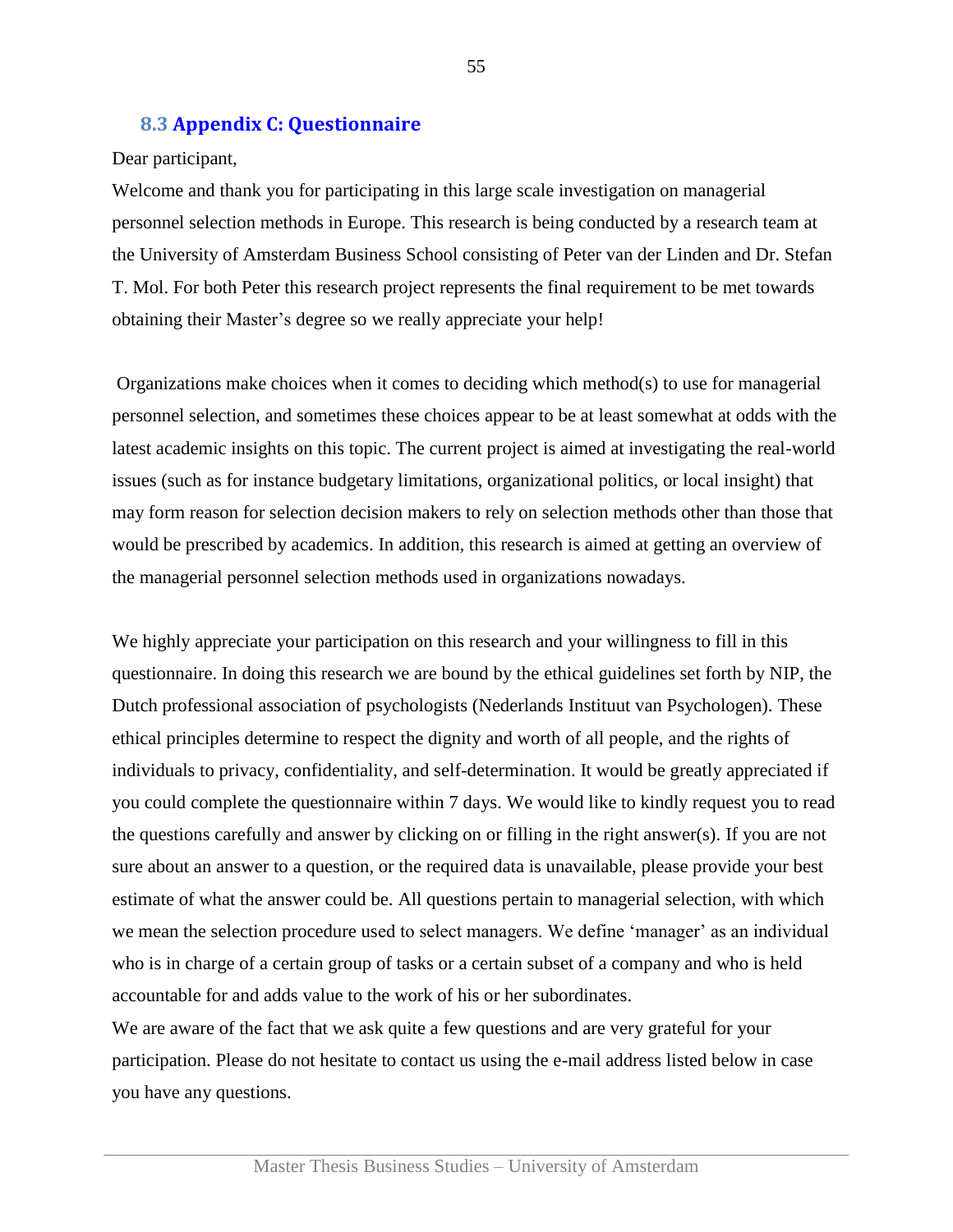With kind regards,

Peter van der Linden Nihan Kutahnecioglu Dr. Stefan T. Mol Email address: OB-Research-ABS@uva.nl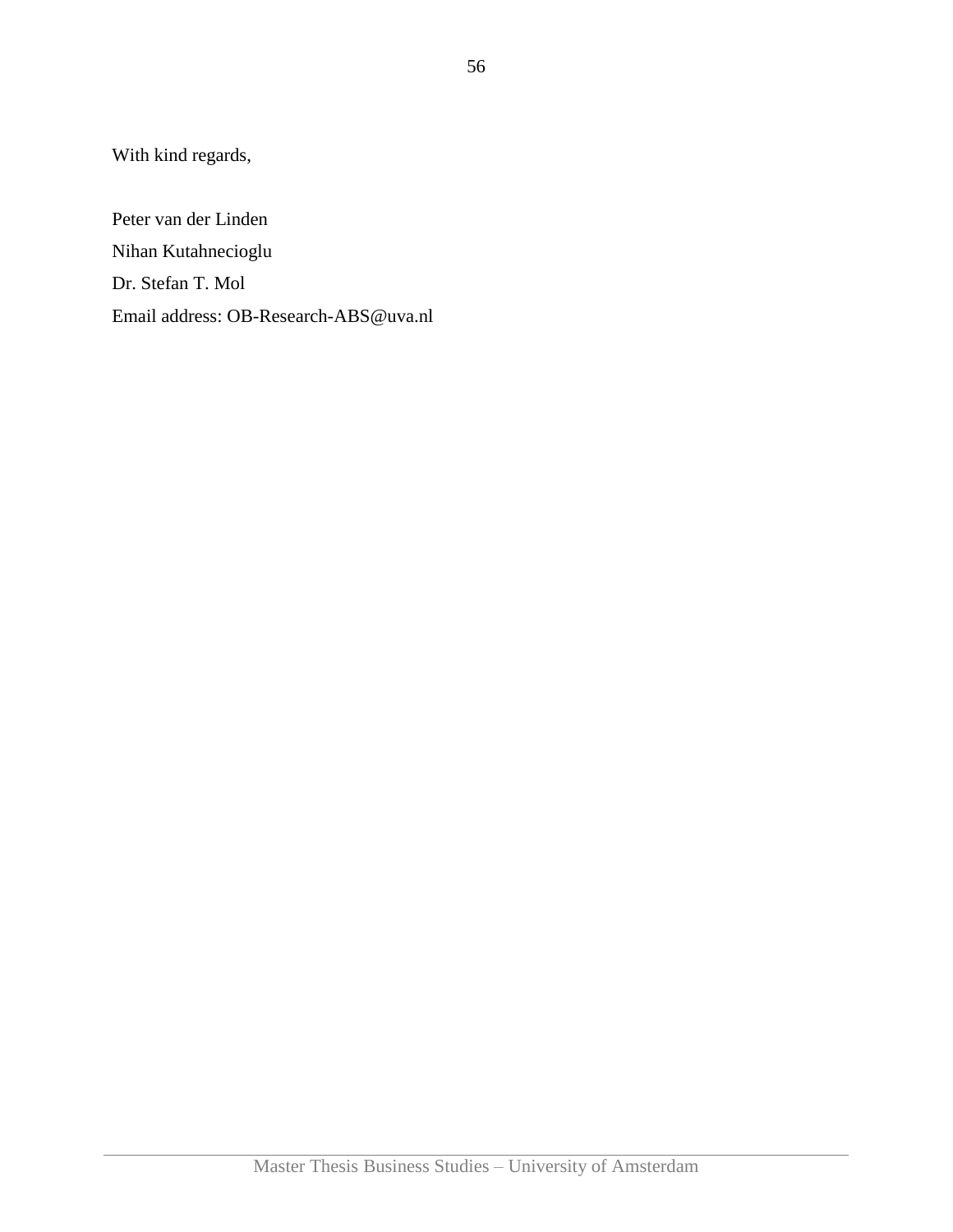- 1. Which of the following personnel selection methods do you use for managerial selection?
- General Mental Ability Tests: assessing an applicant's level of intelligence.
- $\Box$  Work Sample Tests: testing ability by giving the applicant a sample of typical work to do and evaluating their performance.
- $\Box$  Integrity Tests: assessing whether the honesty of the potential candidate is acceptable with respect to issues as theft and counterproductive behavior.
- $\Box$  Conscientiousness Tests: : A personality characteristic that includes such elements as selfdiscipline, carefulness, thoroughness, self-organization, deliberation (the tendency to think carefully before acting), and need for achievement.
- $\Box$  Level of Education: selection on the basis of the applicant's level of education.
- $\Box$  Structured Employment Interview: a standardized interview that ensures that each interviewee is presented with exactly the same questions in the same order.
- Unstructured Employment Interview: an employment interview with an open format, in which questions are asked as they arise during the course of the interview.
- $\Box$  Job Knowledge Tests: measuring one's mastery of the concepts needed to perform the job in question.
- Years of Education: selection on the basis of years of education.
- Job tryout Procedure: applicants are hired with minimal screening and their performance on the job is observed and evaluated for a certain period of time.
- $\Box$  Reference Checks: evaluations of performance or potential made by the applicant's previous employer.
- $\Box$  Job Experience (years): the number of years of previous experience on the same or similar job.
- $\Box$  Interest: selection on the basis of an applicant's interests or hobbies.
- $\Box$  Biographical Data Measures: Biographical data measures contain questions about past life experiences, such as early life experiences in one  $&\#39$ ; family, in high school, and other pursuits. For example, there may be questions on offices held in student organizations, or on sports one participated in.
- **Physical Ability Test: testing the applicant**  $\&\#39$ **; level of physical ability.**
- Assessment Centers: An assessment center employs a variety of techniques and multiple observers in a closed setting to evaluate candidates in such exercises as leaderless group discussions and business games.
- $\Box$  Graphology: handwriting analysis.
- $\Box$  Foreign Language Test: testing the applicant's mastery of a foreign language.

2. Please indicate to what extent each of these selection methods contribute to the final decision making process. For instance in case your selection process consists of a general mental ability test and a conscientiousness test that are weighed equally in reaching the final decision you can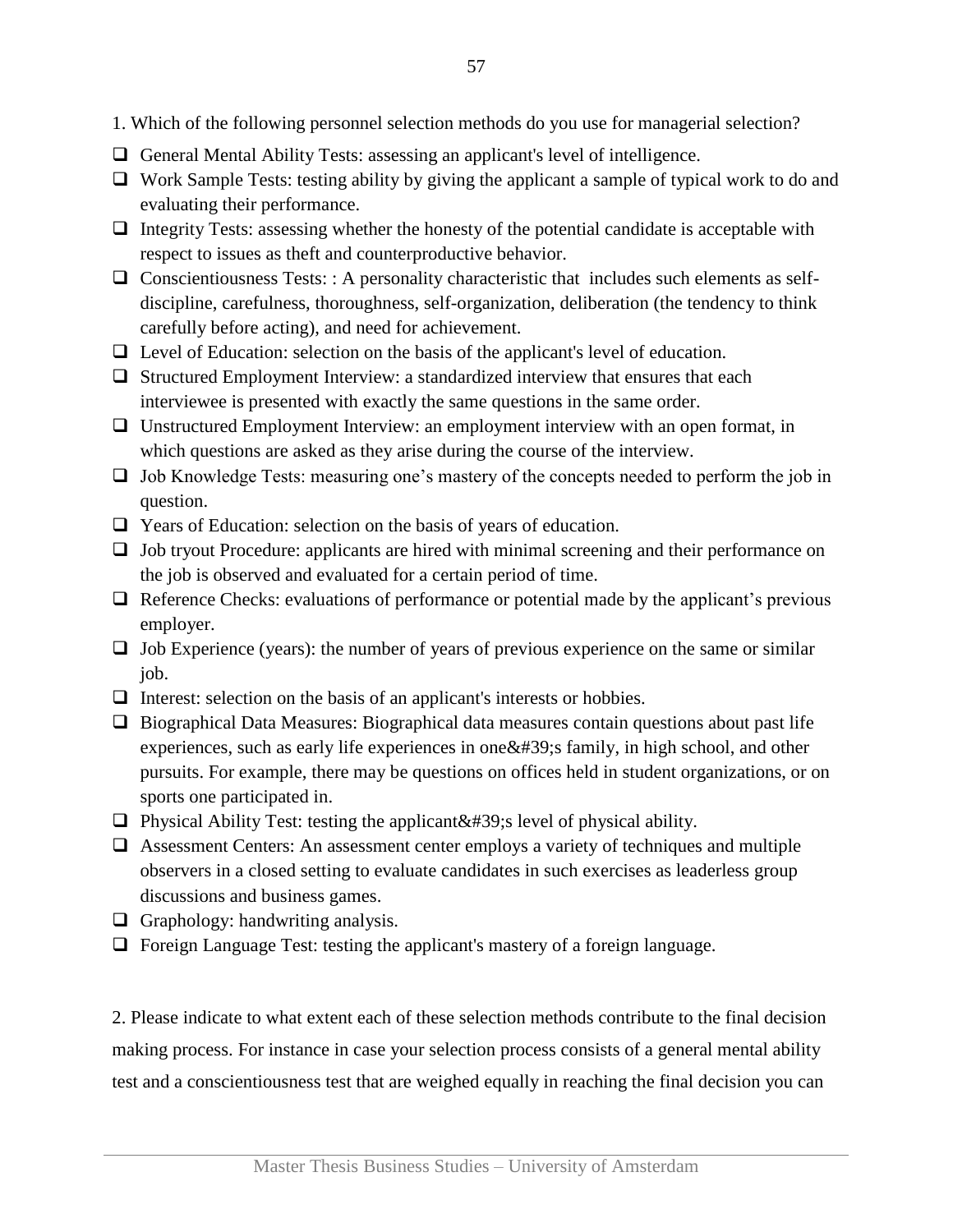select 50% for each method. You can provide your answer by using the slider to indicate the weight of each selection method in the final decision. The total must be 100 per cent.

3. Does your firm belong to a business group or can it be considered to be an independent entity? (With business group, we refer to a constellation of subsidiaries under the control of a parent organization)

**O** Business group

-

-

-

-

**O** Independent entity

4. You have indicated that your firm belongs to a business group. Is the managerial selection process design centrally organized within the business group or do you design your own personnel selection process (the personnel selection design is organized on organization level)?

- $\Omega$  Personnel selection design centrally organized within the business group
- Personnel selection design organized on organization level

5. Please indicate which is at present the number of full-time employee equivalents (FTE's) in your firm (If the firm belongs to a business group, please refer to the employees in the subsidiary only). If you are not sure about the answer to this question, or the required data is unavailable, please provide your best estimate of the number of FTE's.

6. Please indicate which is at present the number of full-time employee equivalents (FTE's) within the HR department of your firm. If you are not sure about the answer to this question, or the required data is unavailable, please provide your best estimate of the number of FTE's.

7. Please indicate the annual human resources budget available within your organization (in rounded Euros). If you are not sure about the answer to this question, or the required data is unavailable, please provide your best estimate of the annual human resources budget.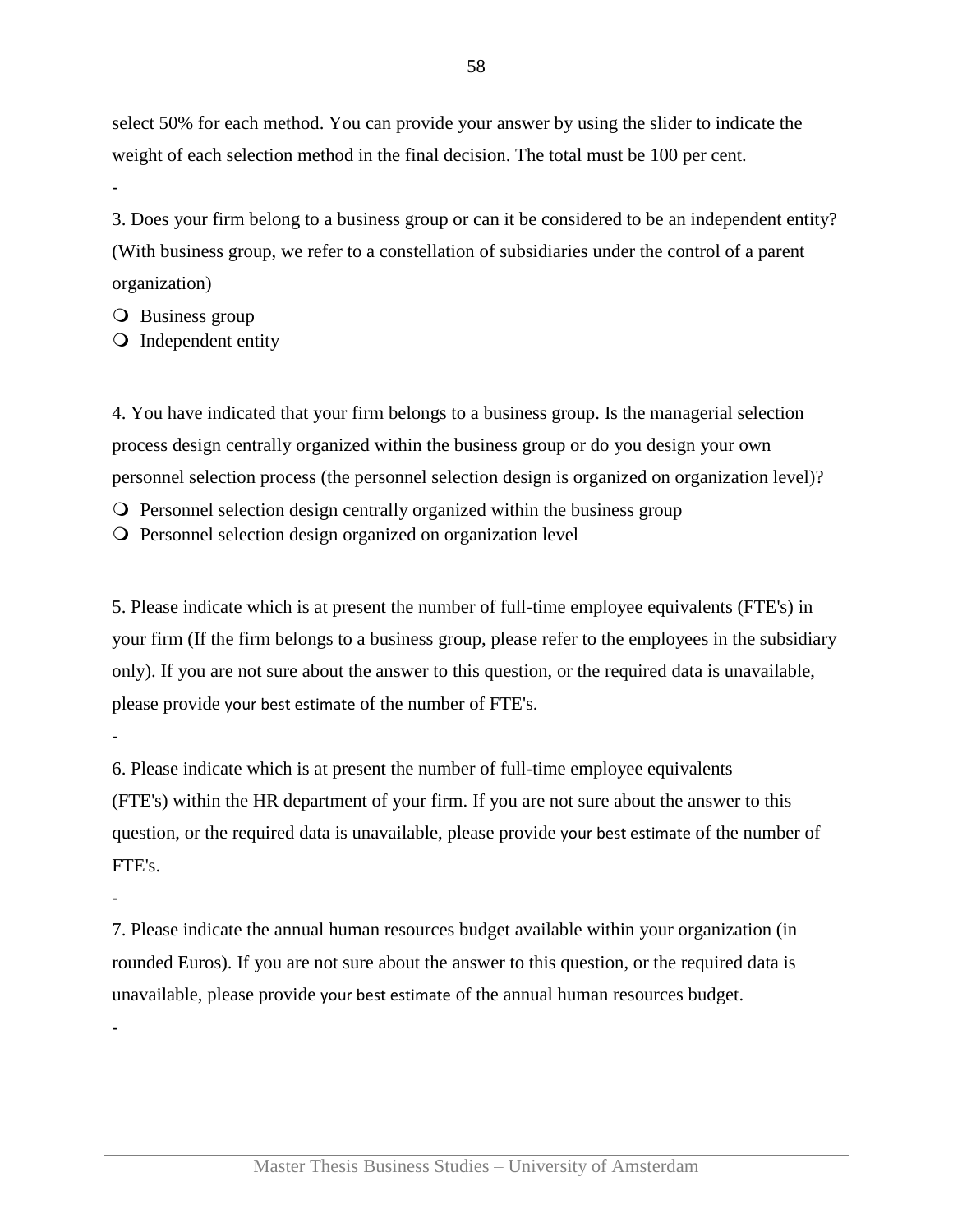8. Is the managerial personnel selection process outsourced to an external service provider?

- The personnel selection process is not outsourced
- Only the job seeking and advertising are outsourced, and the service provider acts as a mere collector of candidates
- The service provider also handles the pre-screening phase and the management of the curricula database by checking the level of fit between curricula and firm requirements
- The firm also outsources the design of the selection procedure, and the service provider realizes the first step of candidate selection
- The entire selection process is outsourced

9. What is the average managerial selection ratio? - The selection ratio is the number of applicants hired divided by the total number of applicants per vacancy. For example, if 100 people apply to a vacancy and only 1 is hired, the selection ratio is 1/100= 0.01. If 5 people apply to a vacancy and 4 people are hired the selection ratio is 4/5= 0.8.

\_\_\_\_\_\_ Managerial selection ratio

10. Do you attend human resources lectures, conferences, master classes or conventions?

- **O** Never
- Rarely (once a year)
- O Sometimes (once every 3 months)
- O Often (once a month)
- All of the Time (every 2 weeks)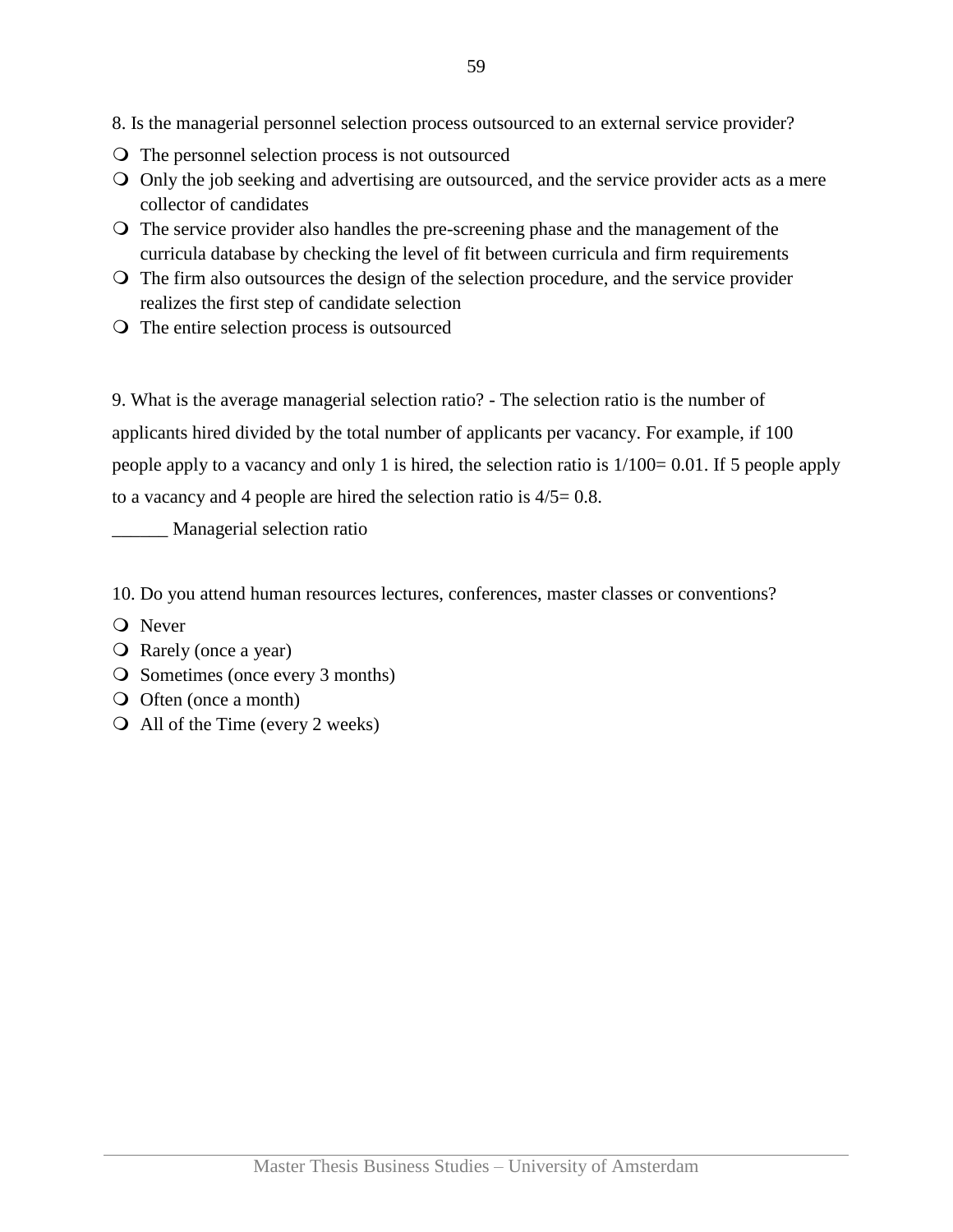11. Do you read academic journals or periodicals pertaining to Human Resource Management?

**O** Never

- O Rarely (once a year)
- O Sometimes (once every 3 months)
- Usually (once a month)
- Always (once every 2 weeks or more)

12. You have indicated that you read academic journals or periodicals. Which periodicals do you read?

|                                             | Rarely (once a<br>year) | Sometimes (once<br>every 3 months) | Usually (once a<br>month) | Always         |
|---------------------------------------------|-------------------------|------------------------------------|---------------------------|----------------|
| Human Resource Magazine                     | $\bigcirc$              | $\bigcirc$                         | $\bigcirc$                | $\bigcirc$     |
| Wall Street Journal                         | $\Omega$                | $\Omega$                           | Q                         | $\Omega$       |
| HR Focus                                    | $\overline{O}$          | $\Omega$                           | $\bigcirc$                | $\bigcirc$     |
| Human Resource Executive                    | $\overline{O}$          | O                                  | $\bigcirc$                | $\overline{O}$ |
| <b>Human Resource</b><br>Management Journal | O                       | O                                  | $\Omega$                  | $\bigcirc$     |
| Workforce                                   | $\bigcirc$              | $\Omega$                           | $\bigcirc$                | $\bigcirc$     |
| <b>Business Week</b>                        | $\Omega$                | $\Omega$                           | $\Omega$                  | $\overline{O}$ |
| Fortune                                     | $\Omega$                | O                                  | $\bigcirc$                | $\bigcirc$     |
| Forbes                                      | $\Omega$                | ∩                                  | $\bigcirc$                | $\bigcirc$     |
| <b>Harvard Business Review</b>              | $\Omega$                | O                                  | $\overline{O}$            | $\overline{O}$ |
| Human Resource Planning<br>Journal          | $\bigcirc$              | $\Omega$                           | $\bigcirc$                | $\bigcirc$     |
| Inc.                                        | $\bigcirc$              | $\Omega$                           | $\bigcirc$                | $\bigcirc$     |
| <b>Fast Company</b>                         | $\bigcirc$              | O                                  | $\bigcirc$                | $\bigcirc$     |
| Personnel Psychology                        | $\overline{O}$          | $\Omega$                           | $\Omega$                  | $\overline{O}$ |
| Journal of Applied<br>Psychology            | ∩                       | $\Omega$                           | ∩                         | ∩              |
| Academy of Management                       | O                       | O                                  | O                         | $\bigcirc$     |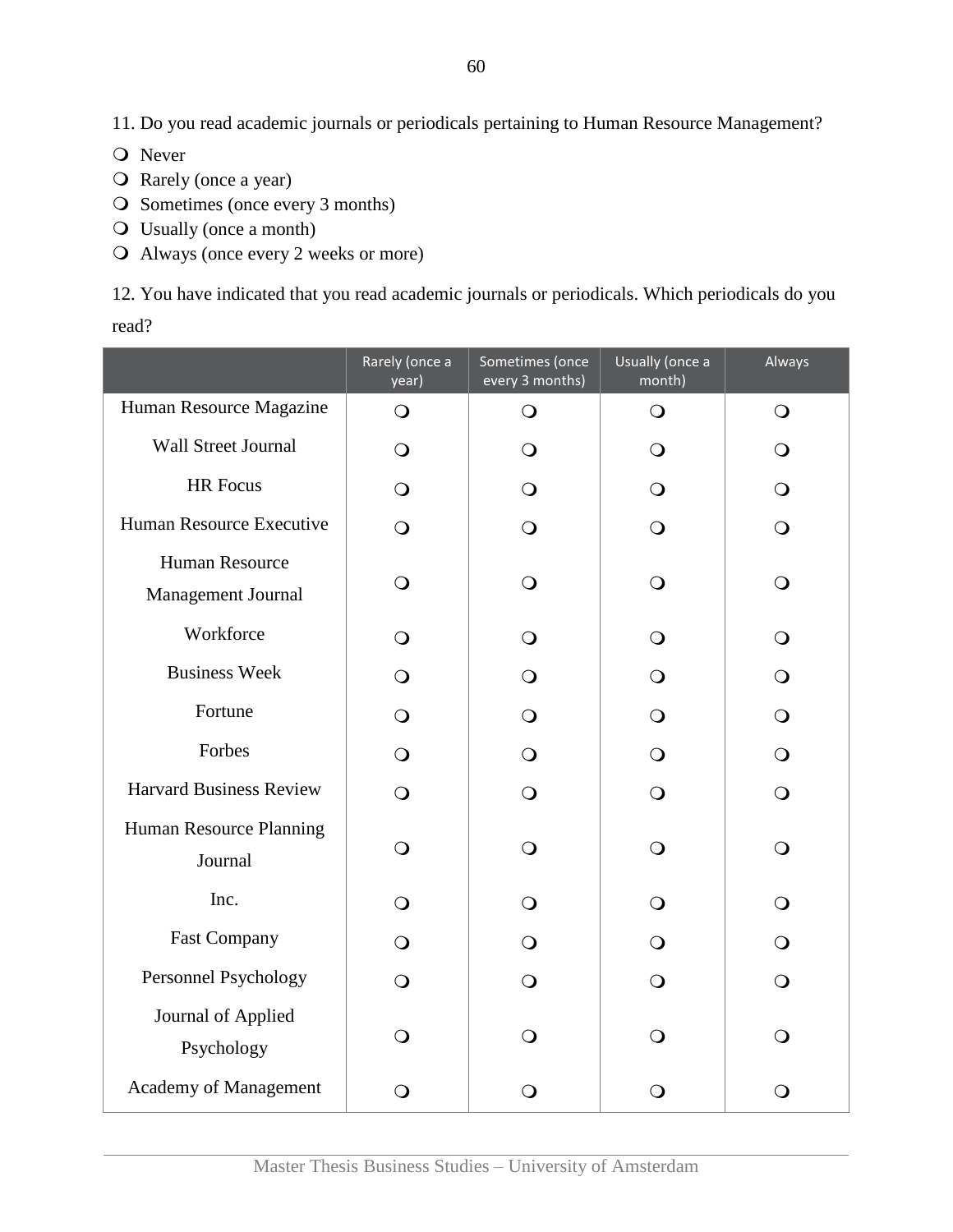| Executive                        |  |  |
|----------------------------------|--|--|
| Academy of Management<br>Journal |  |  |
| Other (please specify)           |  |  |

## 13. What methods do you use to solve the HR problems that your company faces?

|                                                         | Rarely or<br>never | A few<br>times per<br>year | About once<br>a month | Several<br>times per<br>month | Almost daily |
|---------------------------------------------------------|--------------------|----------------------------|-----------------------|-------------------------------|--------------|
| Consulting other HR<br>professionals in my organization | $\Omega$           | $\bigcirc$                 | ∩                     | ∩                             |              |
| Consulting the SHRM Web site                            | ∩                  | ∩                          |                       |                               |              |
| Consulting other Web sites                              | ∩                  | ∩                          | ∩                     | ∩                             |              |
| Consulting HR research<br>literature                    | $\Omega$           | $\bigcirc$                 | ∩                     | ∩                             |              |
| Consulting HR professionals in<br>other organizations   | ∩                  | $\Omega$                   | ∩                     | ∩                             |              |
| Consulting consultants                                  | ∩                  | ∩                          |                       |                               |              |
| Consulting academics                                    |                    |                            |                       |                               |              |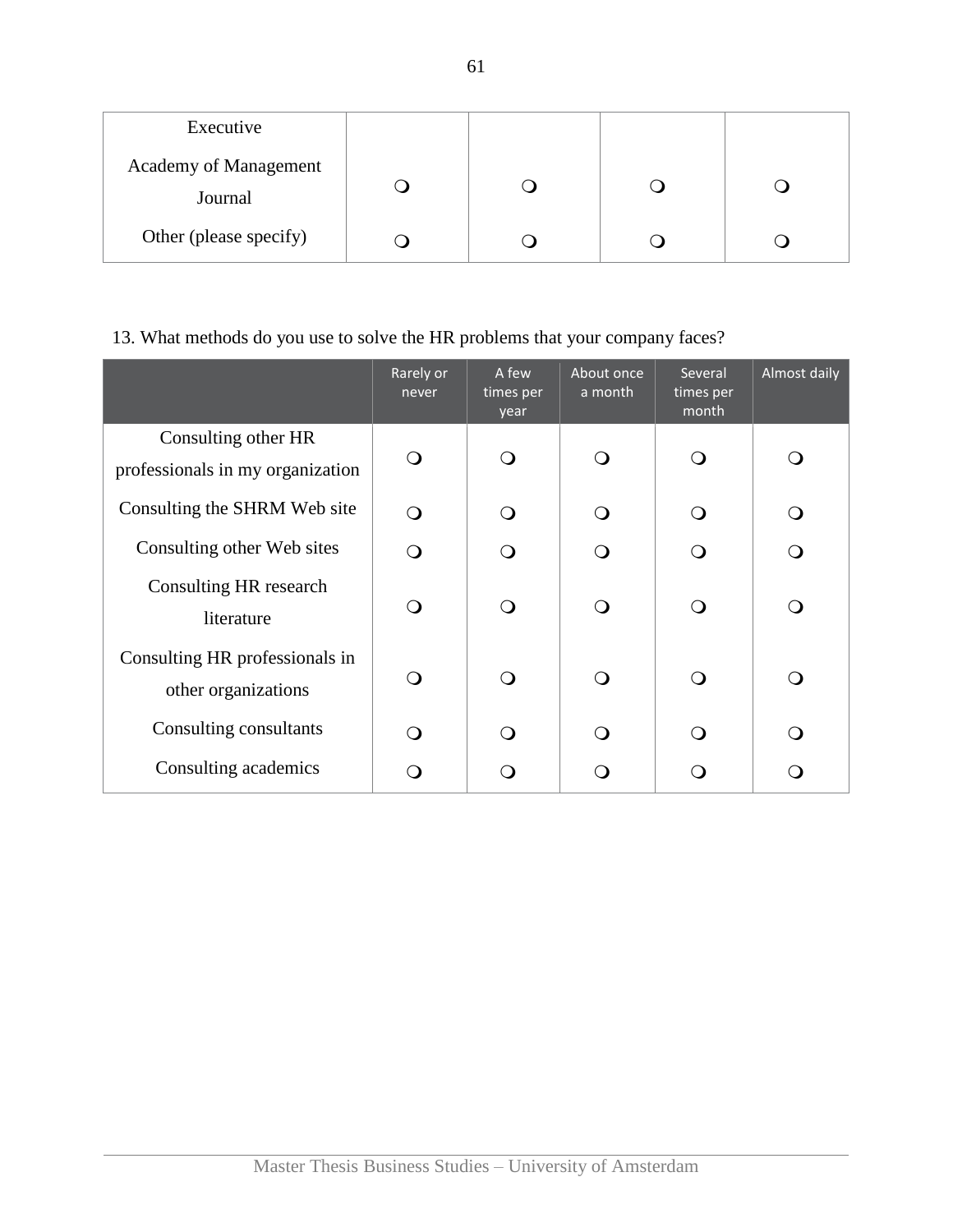|                                                                                 | Strongly<br><b>Disagree</b> | <b>Disagree</b> | Somewhat<br>Disagree | Somewhat<br>Agree | Agree      | Strongly<br>Agree |
|---------------------------------------------------------------------------------|-----------------------------|-----------------|----------------------|-------------------|------------|-------------------|
| I wish I had more time to read                                                  |                             |                 |                      |                   |            |                   |
| about academic HR research                                                      | $\Omega$                    | $\circ$         | $\Omega$             | $\bigcirc$        | $\Omega$   | $\Omega$          |
| findings.<br>Most research findings make                                        |                             |                 |                      |                   |            |                   |
| sense in theory, but don't work<br>well in practice.                            | $\bigcirc$                  | $\bigcirc$      | $\bigcirc$           | $\bigcirc$        | $\Omega$   | $\bigcirc$        |
| I would like to spend more<br>time talking with academics<br>about HR problems. | $\bigcirc$                  | $\bigcirc$      | $\bigcirc$           | $\bigcirc$        | $\Omega$   | $\bigcirc$        |
| I generally don't find<br>academic HR research to be<br>very useful.            | $\bigcirc$                  | $\bigcirc$      | $\bigcirc$           | $\bigcirc$        | $\bigcirc$ | ∩                 |
| I often wish I could call an<br>academic to help me solve HR<br>problems.       | $\bigcirc$                  | $\Omega$        | $\Omega$             | $\circ$           | $\Omega$   | $\Omega$          |

14. Please answer the following statements: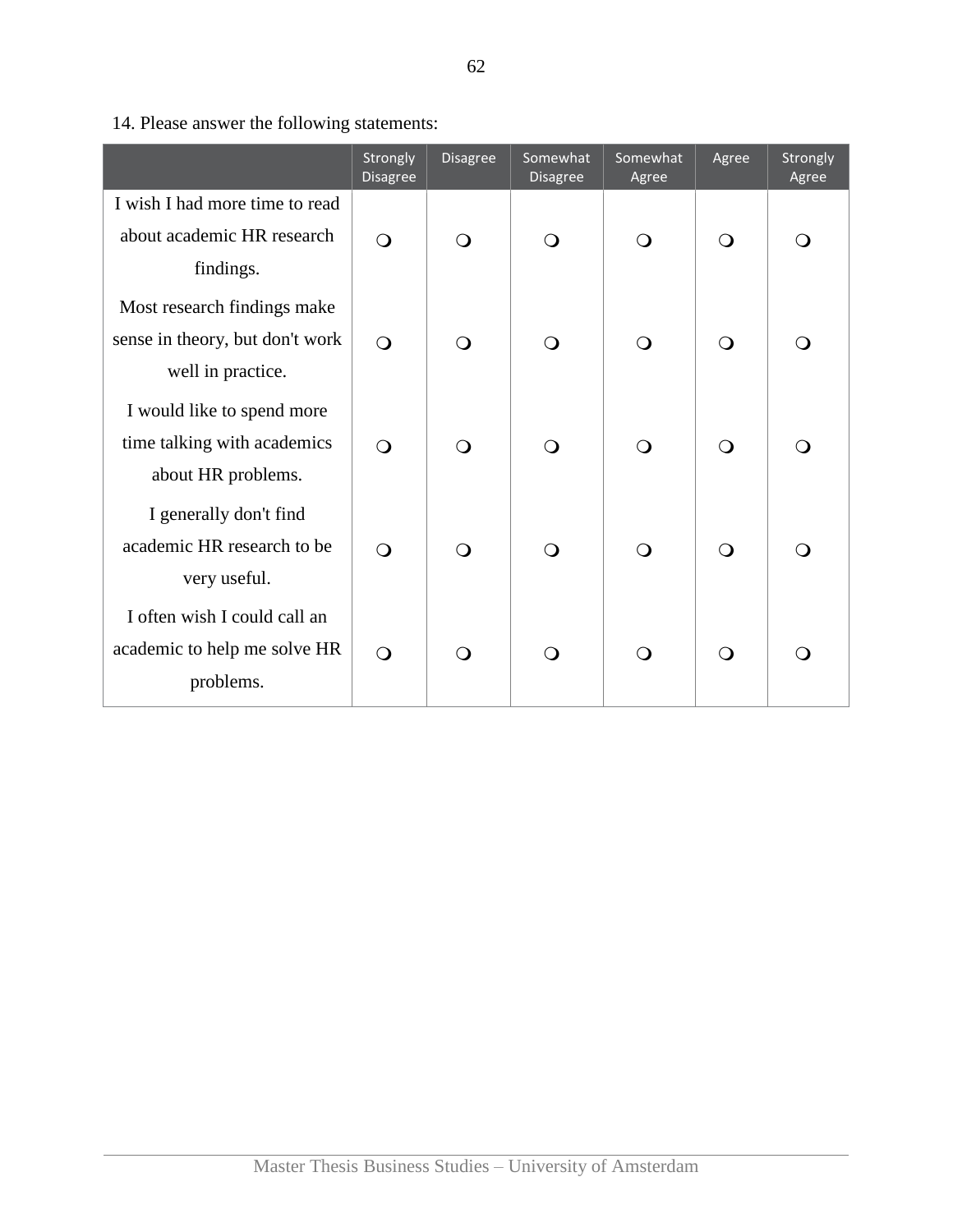## 15. In this company...

|                                                                                                                     | Strongly<br>Disagree | <b>Disagree</b> | Somewhat<br>Disagree | Somewhat<br>Agree | Agree      | Strongly<br>Agree |
|---------------------------------------------------------------------------------------------------------------------|----------------------|-----------------|----------------------|-------------------|------------|-------------------|
| there needs to be a hierarchy of<br>authority in our society.                                                       | $\bigcirc$           | $\bigcirc$      | $\bigcirc$           | $\bigcirc$        | $\bigcirc$ | $\bigcirc$        |
| inequality of status among<br>individuals is not acceptable in<br>our society.                                      | $\bigcirc$           | $\bigcirc$      | $\bigcirc$           | $\bigcirc$        | $\bigcirc$ | $\bigcirc$        |
| one should always obey the<br>person in authority.                                                                  | $\bigcirc$           | $\bigcirc$      | $\circ$              | $\bigcirc$        | $\bigcirc$ | $\bigcirc$        |
| people having authority should<br>be respected because of their<br>position.                                        | $\bigcirc$           | $\bigcirc$      | $\bigcirc$           | $\bigcirc$        | $\bigcirc$ | $\bigcirc$        |
| there is no difference among<br>managers and employees in this<br>company.                                          | $\bigcirc$           | $\bigcirc$      | $\bigcirc$           | $\bigcirc$        | $\bigcirc$ | $\bigcirc$        |
| except for the legal obligations.<br>(salary, office, etc.) employees<br>see themselves as equals with<br>managers. | $\bigcirc$           | $\bigcirc$      | $\bigcirc$           | $\bigcirc$        | $\bigcirc$ | $\bigcirc$        |
| managers make decisions<br>according to their superiors'<br>preferences.                                            | $\bigcirc$           | O               | O                    | ⊖)                | $\bigcirc$ | $\cup$            |
| employees can easily enter<br>their managers' rooms.                                                                | $\bigcirc$           | ∩               | $\circ$              | Q                 | $\bigcirc$ | O                 |
| it is really important to show<br>respect for managers.                                                             | $\mathsf{O}$         | $\Omega$        | ∩)                   | $\Omega$          | $\bigcirc$ | $\bigcirc$        |
| correspondence comes before<br>face to face meetings.                                                               | O                    | O               | $\Omega$             | $\Omega$          | $\bigcirc$ | $\bigcirc$        |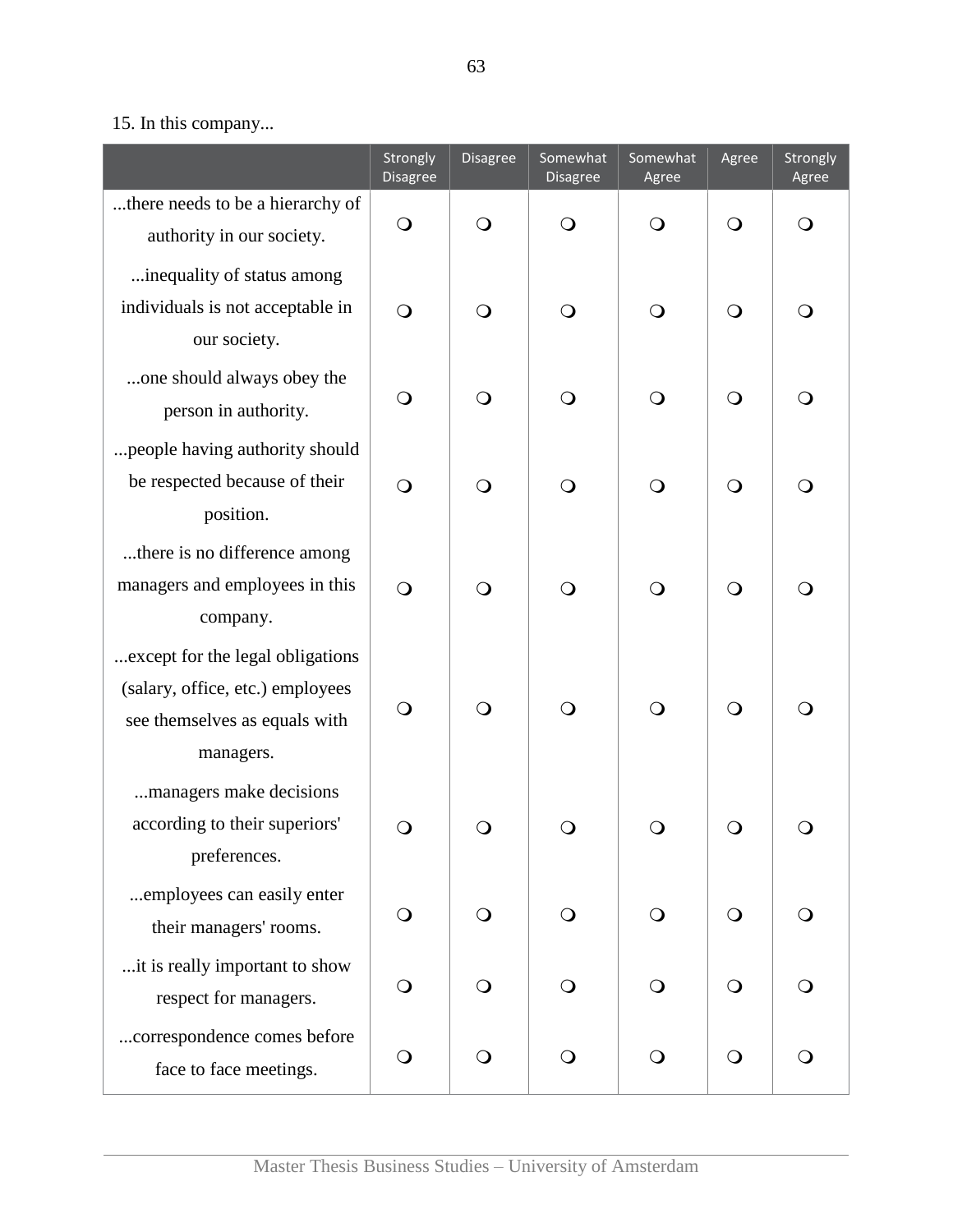|                                                                | Strongly<br><b>Disagree</b> | <b>Disagree</b> | Somewhat<br><b>Disagree</b> | Somewhat<br>Agree | Agree            | Strongly<br>Agree |
|----------------------------------------------------------------|-----------------------------|-----------------|-----------------------------|-------------------|------------------|-------------------|
| Radical changes are not<br>preferred in this company.          | $\bigcirc$                  | ∩               | $\Omega$                    | ∩                 | $\Omega$         |                   |
| In this company, rules<br>assure employees.                    | $\bigcirc$                  | ∩               | $\Omega$                    | ∩                 | ∩                |                   |
| In this company, there are<br>more rules than necessary.       | $\Omega$                    | ∩               | O                           | ∩                 | $\Omega$         |                   |
| In this company, almost<br>everything depends on the<br>rules. | $\Omega$                    |                 | ∩                           |                   | $\left( \right)$ |                   |

16. Please answer the following statements:

## 17. Please answer the following statements:

|                                                                                                          | Strongly<br><b>Disagree</b> | <b>Disagree</b> | Somewhat<br><b>Disagree</b> | Somewhat<br>Agree | Agree    | Strongly<br>Agree |
|----------------------------------------------------------------------------------------------------------|-----------------------------|-----------------|-----------------------------|-------------------|----------|-------------------|
| In this company, employees<br>see interests of the group<br>superior than their individual<br>interests. | ∩                           |                 |                             | ∩                 |          |                   |
| In this company, employees<br>see themselves as autonomous<br>individuals in the workplace.              | $\Omega$                    |                 |                             | ∩                 | $\Omega$ |                   |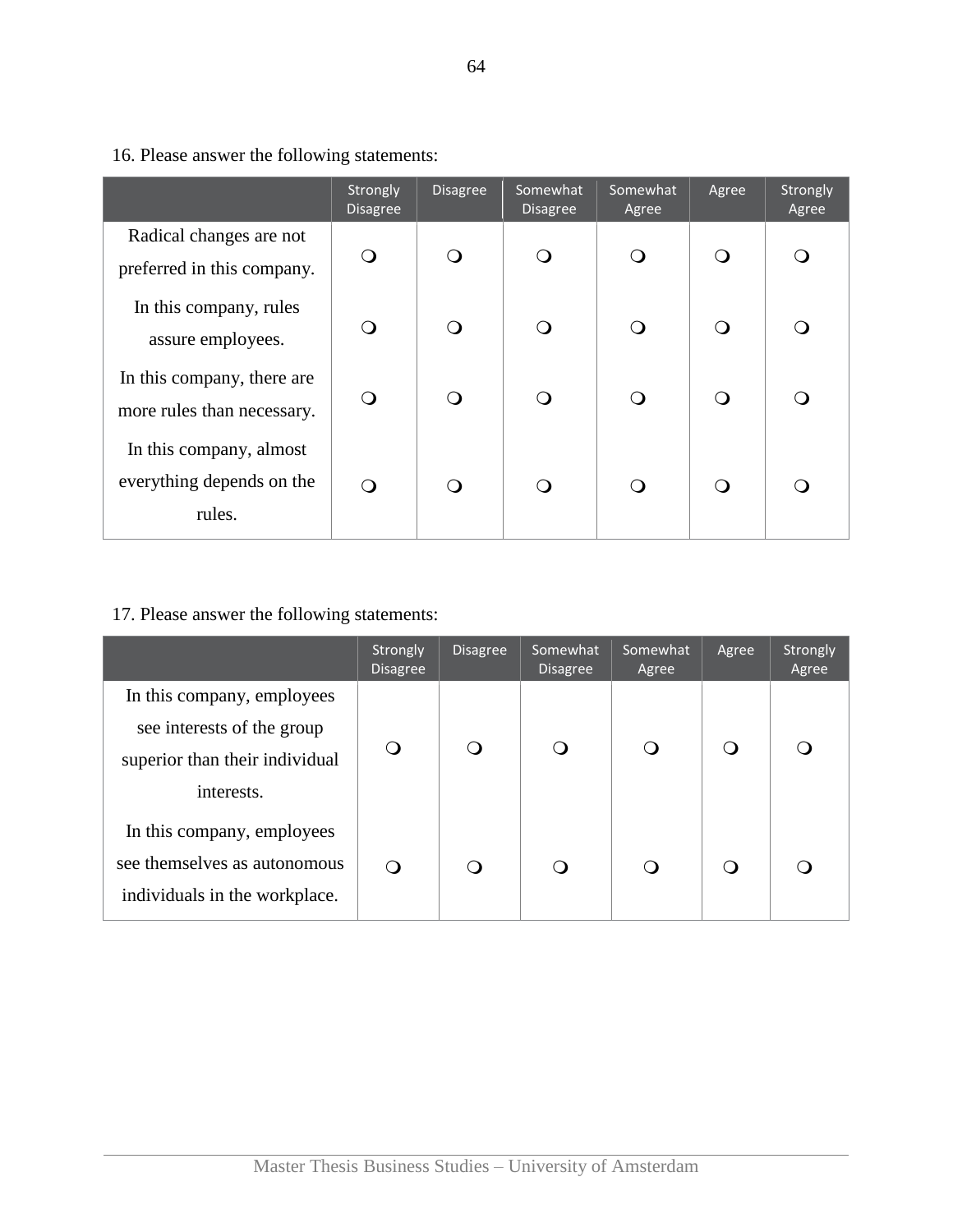## 18. In our culture...

|                                                                                                                                | Strongly<br><b>Disagree</b> | <b>Disagree</b> | Somewhat<br><b>Disagree</b> | Somewhat<br>Agree | Agree      | Strongly<br>Agree |
|--------------------------------------------------------------------------------------------------------------------------------|-----------------------------|-----------------|-----------------------------|-------------------|------------|-------------------|
| even when the demands of<br>one's in-group (family,<br>relatives, close friends) are<br>costly, one has to stay with it.       | $\bigcirc$                  | $\bigcirc$      | $\bigcirc$                  | $\Omega$          | $\Omega$   | $\bigcirc$        |
| one is expected to be loyal<br>to his or her community even<br>if one is inconvenienced by<br>the demands of the<br>community. | $\circ$                     | $\Omega$        | $\Omega$                    | $\Omega$          | $\bigcirc$ | $\bigcirc$        |
| one has to be loyal to<br>his/her community if one<br>seeks their support and<br>protection.                                   | $\Omega$                    | $\bigcirc$      | $\Omega$                    | $\Omega$          | $\Omega$   | $\bigcirc$        |
| group interests take<br>precedence over personal<br>interests.                                                                 | $\Omega$                    | $\Omega$        | $\Omega$                    | $\Omega$          | $\Omega$   | $\bigcirc$        |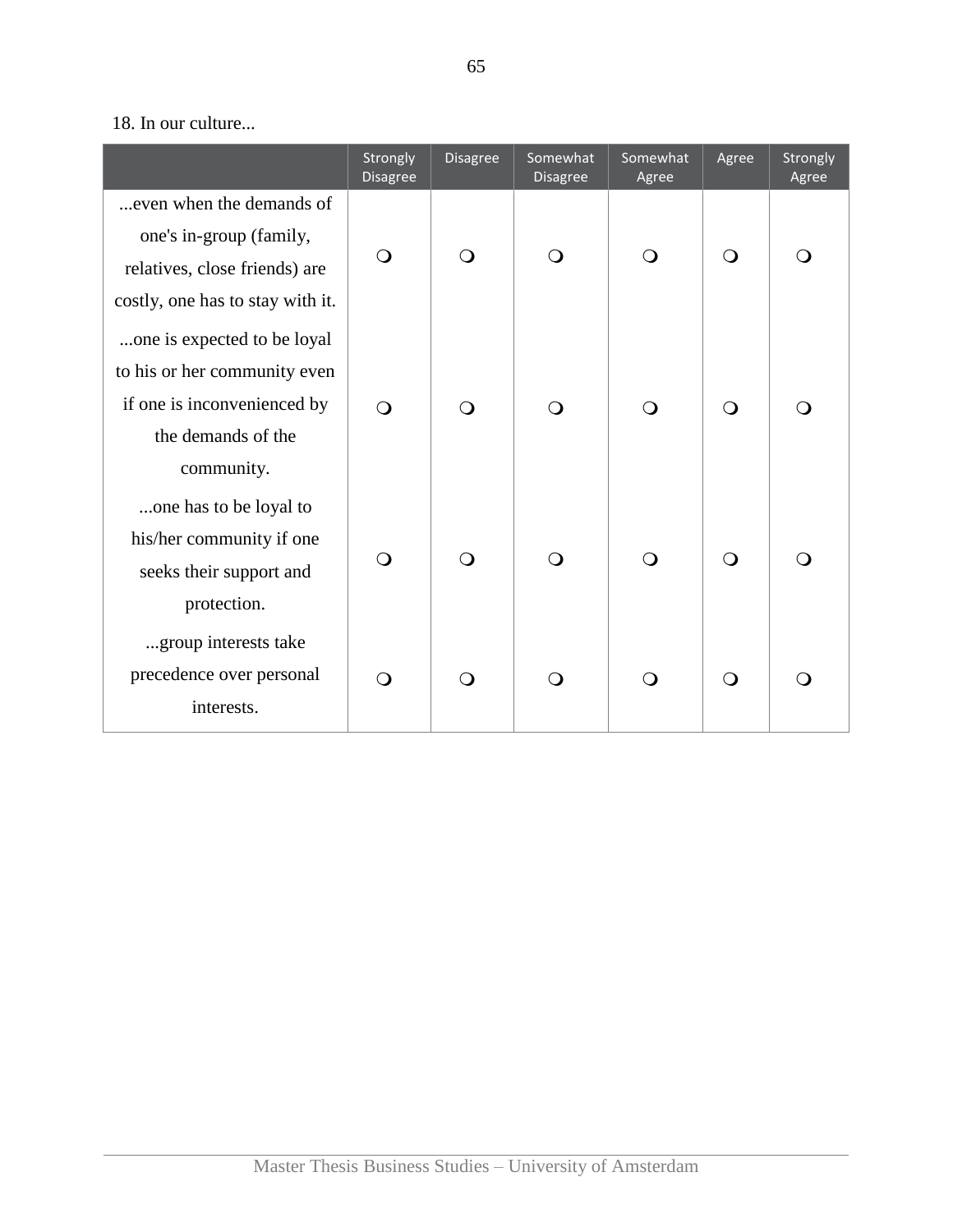19. What is your job title?

- Human Resources Manager
- **Q** Director of Human Resources
- **Q** Human Resources Director
- Employee Benefits Manager
- **O** Human Resources Vice President
- Employee Relations Manager
- Human Resources Assistant
- **Q** Human Resources Specialist
- **Q** Human Resources Coordinator
- **O** Human Resources Associate
- **Q** Human Resources Consultant
- Other (please specify): \_\_\_\_\_\_\_\_\_\_\_\_\_\_\_\_\_\_\_\_

20. Are you in charge of deciding which managerial selection methods are used within your

organization?

- Q No
- Yes

21. How many years of work experience do you have in the human resource management field?

- Number of years
- Number of months
- 22. What is the highest level of education that you have completed?
- **O** Elementary school
- **O** High school
- Intermediate vocational education
- **Q** Higher vocational education
- University education Bachelor
- University education Master
- Doctor of Philosophy (Ph.D)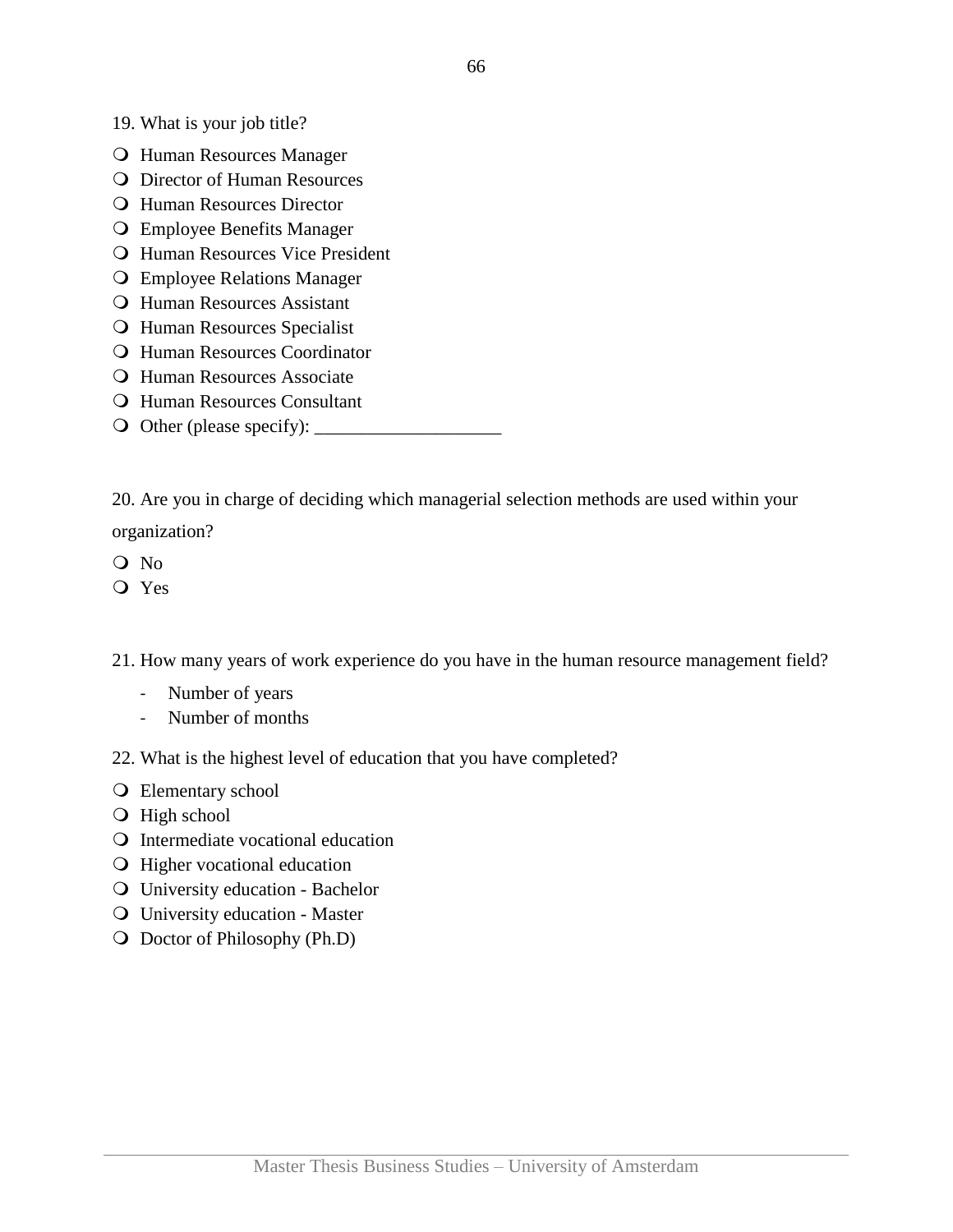23. Is the highest level of education you have completed in the human resource management (HRM) field?

- O Not all related to HRM
- O Somewhat related to HRM
- O Completely related to HRM
- 24. What year were you born?
- -

-

- 25. What is your gender?
- O Male
- O Female

26. In which country is the company you work at located?